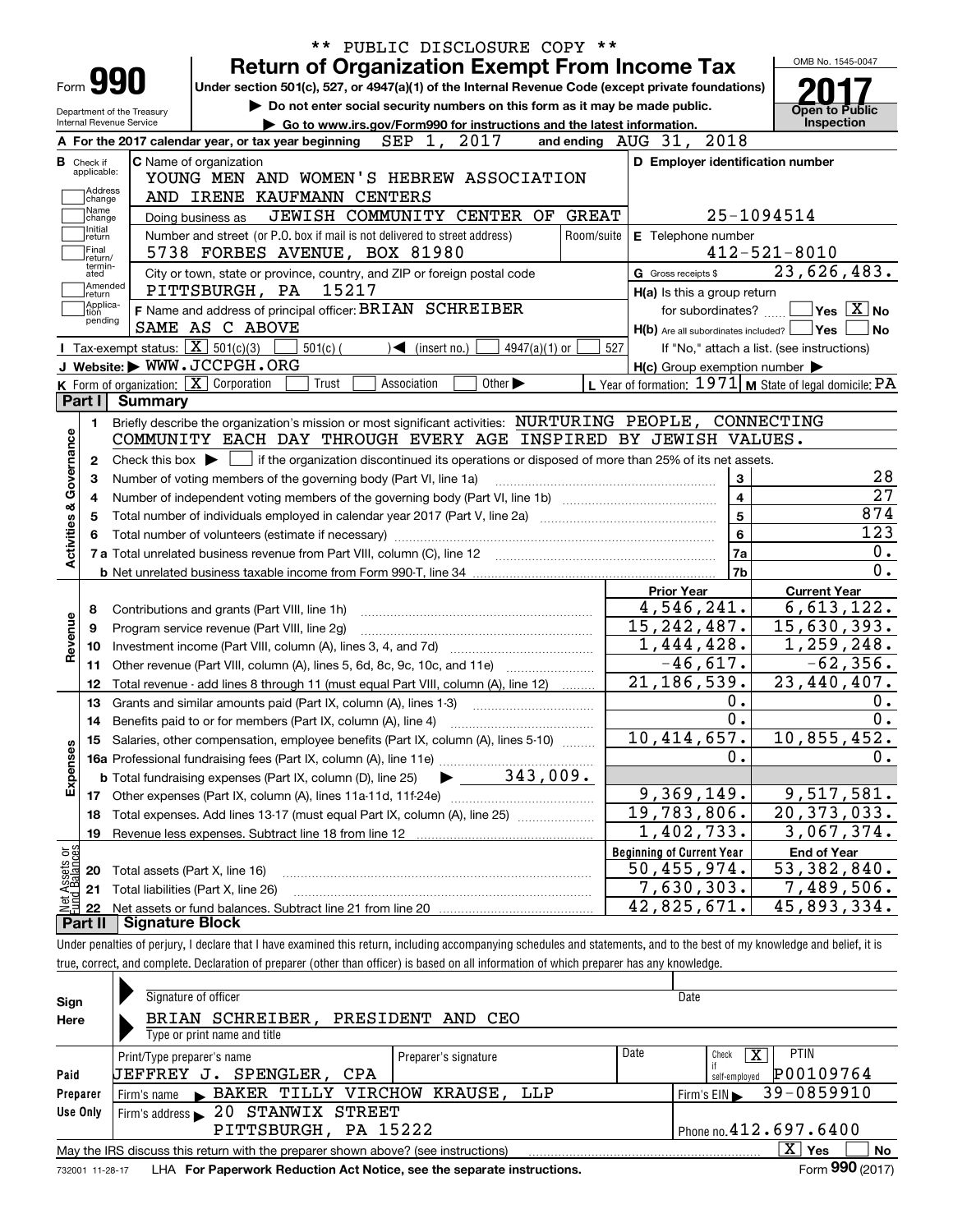|              | YOUNG MEN AND WOMEN'S HEBREW ASSOCIATION                                                                                                           |
|--------------|----------------------------------------------------------------------------------------------------------------------------------------------------|
|              | 25-1094514<br>AND IRENE KAUFMANN CENTERS<br>Page 2<br>Form 990 (2017)                                                                              |
|              | <b>Statement of Program Service Accomplishments</b><br>Part III                                                                                    |
|              | $\overline{\mathbf{x}}$                                                                                                                            |
| 1            | Briefly describe the organization's mission:<br>FOR 124 YEARS, THE YM&WHA D/B/A THE JEWISH COMMUNITY CENTER OF GREATER                             |
|              | PITTSBURGH HAS HELD STEADFAST TO ITS MISSION TO<br>"ENRICH OUR COMMUNITY                                                                           |
|              | BY CULTIVATING AN INCLUSIVE, DYNAMIC ENVIRONMENT BUILT UPON JEWISH                                                                                 |
|              | HERITAGE, VALUES AND CULTURE THAT SPAN THE LIFE CYCLE FROM GENERATION                                                                              |
| $\mathbf{2}$ | Did the organization undertake any significant program services during the year which were not listed on the                                       |
|              | Yes $X$ No<br>prior Form 990 or 990-EZ?                                                                                                            |
|              | If "Yes," describe these new services on Schedule O.                                                                                               |
| 3            | $Yes \ \overline{X}$ No<br>Did the organization cease conducting, or make significant changes in how it conducts, any program services?            |
|              | If "Yes," describe these changes on Schedule O.                                                                                                    |
| 4            | Describe the organization's program service accomplishments for each of its three largest program services, as measured by expenses.               |
|              | Section 501(c)(3) and 501(c)(4) organizations are required to report the amount of grants and allocations to others, the total expenses, and       |
|              | revenue, if any, for each program service reported.<br>(Expenses \$                                                                                |
| 4a           | (Code:<br>CHILDREN AND YOUTH SERVICES                                                                                                              |
|              |                                                                                                                                                    |
|              | OVER THE PAST YEAR, THE JCC ENGAGED MORE THAN 3,400 CHILDREN AND YOUTH                                                                             |
|              | IN SPORTS,<br>SWIMMING, DANCE, MUSICALS AND FITNESS, PROMOTING CREATIVE,                                                                           |
|              | JCC'S<br>ACTIVE AND ENGAGED LEARNING IN A SAFE AND NURTURING ENVIRONMENT.                                                                          |
|              | (ECDC) OFTEN SERVE AS THE<br>EARLY CHILDHOOD DEVELOPMENT CENTERS<br><b>ENTRY</b>                                                                   |
|              | POINT FOR FAMILIES TO THE JCC AND IS OUR FIRST OPPORTUNITY<br>TO DEVELOP                                                                           |
|              | RELATIONSHIPS ACROSS THE LIFETIME CONTINUUM.<br>0UR<br>ECDC PROGRAMS AT THE                                                                        |
|              | SQUIRREL HILL AND SOUTH HILLS BRANCHES HAVE 349 CHILDREN CURRENTLY                                                                                 |
|              | ENROLLED MAKING THE JCC'S ECDC ONE OF THE LARGEST EARLY CHILDHOOD<br>THE JCC'S ECDC PROVIDES AN ENRICHING<br>IN WESTERN PENNSYLVANIA.<br>PROGRAMS  |
|              | AND NURTURING ENVIRONMENT FOR CHILDREN AGE 6 WEEKS TO FIVE YEARS OLD.                                                                              |
| 4b           | $7$ , $537$ , $196$ $\cdot$ including grants of \$<br>$0.$ ) (Revenue \$6, 252, 157.)<br>(Expenses \$<br>(Code:                                    |
|              | DAY AND OVERNIGHT CAMPING                                                                                                                          |
|              |                                                                                                                                                    |
|              | JCC DAY AND OVERNIGHT CAMPS ARE DESIGNED TO PROMOTE SELF-ESTEEM,                                                                                   |
|              | ENCOURAGE GROUP SKILLS AND TEAMWORK, FOSTER TRUST AND BUILD JEWISH                                                                                 |
|              | THIS FISCAL YEAR, MORE THAN 1,400 CHILDREN AND ADOLESCENTS<br>IDENTITY.<br>WERE ENGAGED IN JCC DAY AND RESIDENT CAMPS. THE CAMP EXPERIENCE IS ALSO |
|              | HIGHLY DEVELOPMENTAL AND ENCOMPASSES LIFE SKILLS EDUCATION IN AN                                                                                   |
|              | INFORMAL AND PLEASURABLE ATMOSPHERE. THESE LIFE SKILLS TAKE ON NEW                                                                                 |
|              | MEANING AS MANY FORMER CAMPERS BECOME PART OF OUR STAFF-IN-TRAINING                                                                                |
|              | (SIT), JUNIOR COUNSELOR, SENIOR COUNSELOR, AND UNIT HEAD PROGRAMS.                                                                                 |
|              |                                                                                                                                                    |
|              | CAMP BEGINS AT AGE 2 (AGE 7 FOR OVERNIGHT CAMP) AND CONTINUES THROUGH                                                                              |
|              | 4c (Code: ) (Expenses \$ 3,021,192. including grants of \$ 0. ) (Revenue \$ 2,500,863. )                                                           |
|              | FITNESS AND WELLNESS                                                                                                                               |
|              | JCC'S HEALTH AND WELLNESS PROGRAMS ARE A CORE SERVICE OFFERING WITH                                                                                |
|              | ACTIVITIES SUCH AS AQUATICS, MARTIAL ARTS, BASKETBALL, ZUMBA AND YOGA,                                                                             |
|              | BEGINNING WITH CHILDREN AS YOUNG AS SIX MONTHS TO OLDER ADULTS IN THEIR                                                                            |
|              | 90'S IN BOTH SQUIRREL HILL AND SOUTH HILLS. JCC PROGRAMS AND                                                                                       |
|              | EQUIPMENT, INCLUDING ADAPTIVE MOTION TRAINERS, MAKE FITNESS                                                                                        |
|              | INCREASINGLY ACCESSIBLE FOR INDIVIDUALS OF ALL AGES AND ABILITIES.                                                                                 |
|              |                                                                                                                                                    |
|              | APPROXIMATELY ONE-THIRD OF OUR PHYSICAL SPACE IN OUR YEAR-ROUND                                                                                    |
|              | FACILITIES IS DEDICATED TOWARD THIS PURPOSE WHICH SERVES AN ESTIMATED                                                                              |
|              | 12,000 INDIVIDUALS ANNUALLY OVER 93 HOURS EACH WEEK. NEW HEALTH AND                                                                                |
|              | 4d Other program services (Describe in Schedule O.)<br>$0 \cdot$ )<br>$\mathbf{0}$ . ) (Revenue \$                                                 |
|              | $($ Expenses \$ $\qquad \qquad$ 0 $\qquad \qquad$ including grants of \$<br>4e Total program service expenses > 18,858,765.                        |
|              | Form 990 (2017)                                                                                                                                    |

Form)17) **990**

SEE SCHEDULE O FOR CONTINUATION(S)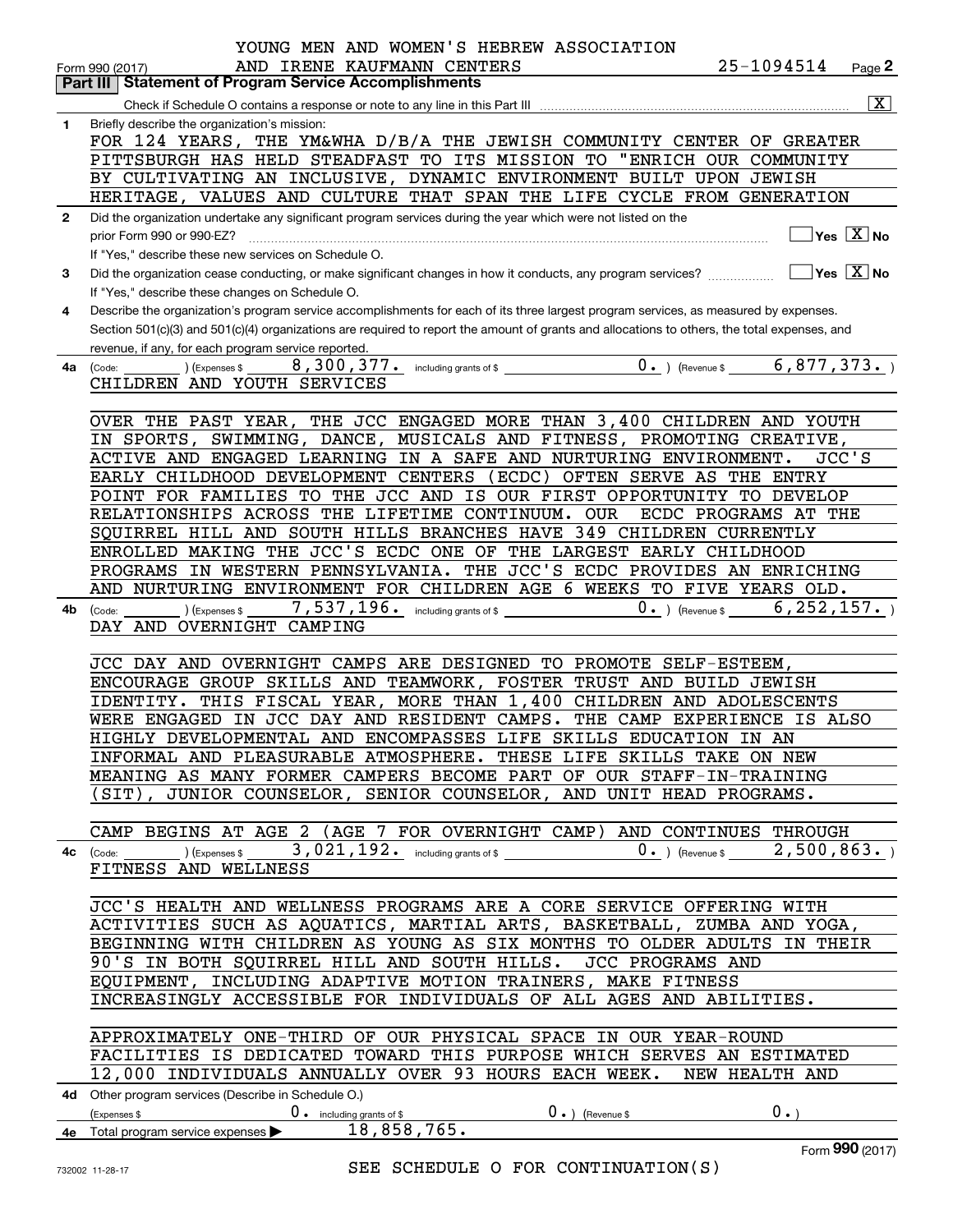Form 990 (2017) Page **3Part IV Checklist of Required Schedules** AND IRENE KAUFMANN CENTERS 25-1094514

|           |                                                                                                                                  |                 | Yes         | No     |
|-----------|----------------------------------------------------------------------------------------------------------------------------------|-----------------|-------------|--------|
| 1.        | Is the organization described in section 501(c)(3) or 4947(a)(1) (other than a private foundation)?                              |                 |             |        |
|           |                                                                                                                                  | 1               | x           |        |
| 2         |                                                                                                                                  | $\overline{2}$  | $\mathbf X$ |        |
| 3         | Did the organization engage in direct or indirect political campaign activities on behalf of or in opposition to candidates for  |                 |             |        |
|           |                                                                                                                                  | 3               |             | x      |
| 4         | Section 501(c)(3) organizations. Did the organization engage in lobbying activities, or have a section 501(h) election in effect |                 |             |        |
|           |                                                                                                                                  | 4               |             | X.     |
| 5         | Is the organization a section 501(c)(4), 501(c)(5), or 501(c)(6) organization that receives membership dues, assessments, or     |                 |             |        |
|           |                                                                                                                                  | 5               |             | X.     |
| 6         | Did the organization maintain any donor advised funds or any similar funds or accounts for which donors have the right to        |                 |             |        |
|           | provide advice on the distribution or investment of amounts in such funds or accounts? If "Yes," complete Schedule D, Part I     | 6               |             | X.     |
| 7         | Did the organization receive or hold a conservation easement, including easements to preserve open space,                        |                 |             |        |
|           |                                                                                                                                  | $\overline{7}$  |             | X.     |
| 8         | Did the organization maintain collections of works of art, historical treasures, or other similar assets? If "Yes," complete     |                 |             |        |
|           |                                                                                                                                  | 8               |             | x      |
| 9         | Did the organization report an amount in Part X, line 21, for escrow or custodial account liability, serve as a custodian for    |                 |             |        |
|           | amounts not listed in Part X; or provide credit counseling, debt management, credit repair, or debt negotiation services?        |                 |             |        |
|           | If "Yes," complete Schedule D, Part IV                                                                                           | 9               |             | x      |
| 10        | Did the organization, directly or through a related organization, hold assets in temporarily restricted endowments, permanent    |                 |             |        |
|           |                                                                                                                                  | 10              | x           |        |
| 11        | If the organization's answer to any of the following questions is "Yes," then complete Schedule D, Parts VI, VII, VIII, IX, or X |                 |             |        |
|           | as applicable.                                                                                                                   |                 |             |        |
| a         | Did the organization report an amount for land, buildings, and equipment in Part X, line 10? If "Yes," complete Schedule D,      |                 |             |        |
|           |                                                                                                                                  | 11a             | X           |        |
| b         | Did the organization report an amount for investments - other securities in Part X, line 12 that is 5% or more of its total      |                 |             |        |
|           |                                                                                                                                  | 11 <sub>b</sub> |             | x      |
|           | c Did the organization report an amount for investments - program related in Part X, line 13 that is 5% or more of its total     |                 |             |        |
|           |                                                                                                                                  | 11c             |             | x      |
|           | d Did the organization report an amount for other assets in Part X, line 15 that is 5% or more of its total assets reported in   |                 |             |        |
|           |                                                                                                                                  | 11d             |             | X.     |
|           |                                                                                                                                  | <b>11e</b>      |             | X      |
| f         | Did the organization's separate or consolidated financial statements for the tax year include a footnote that addresses          |                 |             |        |
|           | the organization's liability for uncertain tax positions under FIN 48 (ASC 740)? If "Yes," complete Schedule D, Part X           | 11f             | X           |        |
|           | 12a Did the organization obtain separate, independent audited financial statements for the tax year? If "Yes," complete          |                 |             |        |
|           | Schedule D, Parts XI and XII                                                                                                     | 12a             | х           |        |
|           | <b>b</b> Was the organization included in consolidated, independent audited financial statements for the tax year?               |                 |             |        |
|           | If "Yes," and if the organization answered "No" to line 12a, then completing Schedule D, Parts XI and XII is optional            | 12b             |             | X<br>x |
| 13<br>14a | Did the organization maintain an office, employees, or agents outside of the United States?                                      | 13<br>14a       |             | X      |
|           | Did the organization have aggregate revenues or expenses of more than \$10,000 from grantmaking, fundraising, business,          |                 |             |        |
| b         | investment, and program service activities outside the United States, or aggregate foreign investments valued at \$100,000       |                 |             |        |
|           |                                                                                                                                  | 14b             |             | X.     |
| 15        | Did the organization report on Part IX, column (A), line 3, more than \$5,000 of grants or other assistance to or for any        |                 |             |        |
|           |                                                                                                                                  | 15              |             | X.     |
| 16        | Did the organization report on Part IX, column (A), line 3, more than \$5,000 of aggregate grants or other assistance to         |                 |             |        |
|           |                                                                                                                                  | 16              |             | X.     |
| 17        | Did the organization report a total of more than \$15,000 of expenses for professional fundraising services on Part IX,          |                 |             |        |
|           |                                                                                                                                  | 17              |             | X.     |
| 18        | Did the organization report more than \$15,000 total of fundraising event gross income and contributions on Part VIII, lines     |                 |             |        |
|           |                                                                                                                                  | 18              | X           |        |
| 19        | Did the organization report more than \$15,000 of gross income from gaming activities on Part VIII, line 9a? If "Yes."           |                 |             |        |
|           |                                                                                                                                  | 19              |             | X.     |
|           |                                                                                                                                  |                 |             |        |

Form (2017) **990**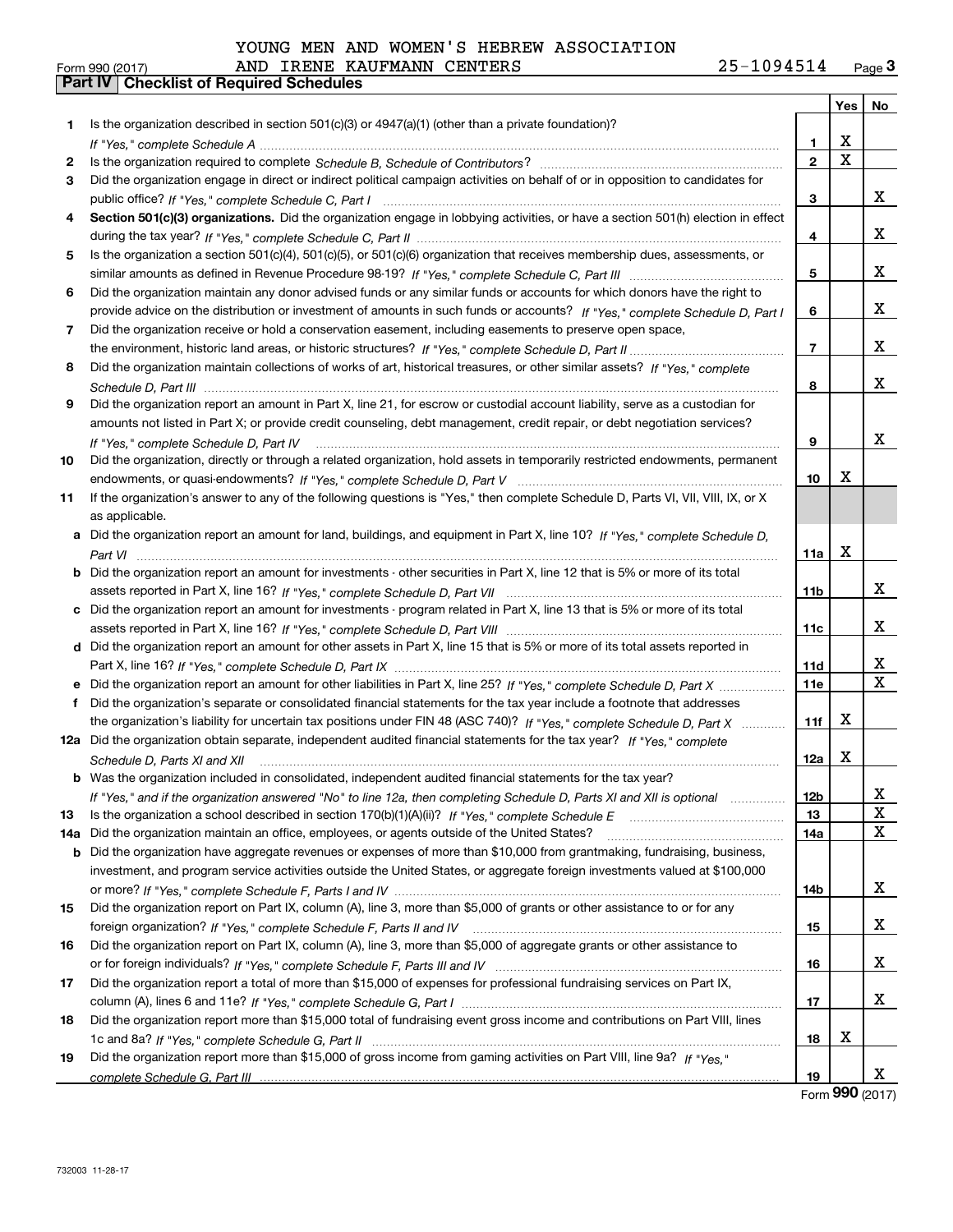|    | AND IRENE KAUFMANN CENTERS<br>Form 990 (2017)                                                                                               | 25-1094514      |     | Page 4      |
|----|---------------------------------------------------------------------------------------------------------------------------------------------|-----------------|-----|-------------|
|    | <b>Checklist of Required Schedules</b> (continued)<br>Part IV                                                                               |                 |     |             |
|    |                                                                                                                                             |                 | Yes | No          |
|    | 20a Did the organization operate one or more hospital facilities? If "Yes," complete Schedule H                                             | 20a             |     | x           |
|    | <b>b</b> If "Yes" to line 20a, did the organization attach a copy of its audited financial statements to this return?                       | 20 <sub>b</sub> |     |             |
| 21 | Did the organization report more than \$5,000 of grants or other assistance to any domestic organization or                                 |                 |     |             |
|    |                                                                                                                                             | 21              |     | x           |
| 22 | Did the organization report more than \$5,000 of grants or other assistance to or for domestic individuals on                               |                 |     |             |
|    |                                                                                                                                             | 22              | X   |             |
|    |                                                                                                                                             |                 |     |             |
| 23 | Did the organization answer "Yes" to Part VII, Section A, line 3, 4, or 5 about compensation of the organization's current                  |                 |     |             |
|    | and former officers, directors, trustees, key employees, and highest compensated employees? If "Yes," complete                              |                 |     |             |
|    |                                                                                                                                             | 23              | X   |             |
|    | 24a Did the organization have a tax-exempt bond issue with an outstanding principal amount of more than \$100,000 as of the                 |                 |     |             |
|    | last day of the year, that was issued after December 31, 2002? If "Yes," answer lines 24b through 24d and complete                          |                 |     |             |
|    |                                                                                                                                             | 24a             |     | x           |
|    | <b>b</b> Did the organization invest any proceeds of tax-exempt bonds beyond a temporary period exception? <i>mmmmmmmmmm</i>                | 24b             |     |             |
|    | c Did the organization maintain an escrow account other than a refunding escrow at any time during the year to defease                      |                 |     |             |
|    |                                                                                                                                             | 24c             |     |             |
|    |                                                                                                                                             | 24d             |     |             |
|    | 25a Section 501(c)(3), 501(c)(4), and 501(c)(29) organizations. Did the organization engage in an excess benefit                            |                 |     |             |
|    |                                                                                                                                             | 25a             |     | x           |
|    | b Is the organization aware that it engaged in an excess benefit transaction with a disqualified person in a prior year, and                |                 |     |             |
|    | that the transaction has not been reported on any of the organization's prior Forms 990 or 990-EZ? If "Yes," complete                       |                 |     |             |
|    |                                                                                                                                             | 25b             |     | x           |
| 26 | Schedule L, Part I<br>Did the organization report any amount on Part X, line 5, 6, or 22 for receivables from or payables to any current or |                 |     |             |
|    |                                                                                                                                             |                 |     |             |
|    | former officers, directors, trustees, key employees, highest compensated employees, or disqualified persons? If "Yes."                      |                 |     | x           |
|    | complete Schedule L, Part II                                                                                                                | 26              |     |             |
| 27 | Did the organization provide a grant or other assistance to an officer, director, trustee, key employee, substantial                        |                 |     |             |
|    | contributor or employee thereof, a grant selection committee member, or to a 35% controlled entity or family member                         |                 |     |             |
|    |                                                                                                                                             | 27              |     | x           |
| 28 | Was the organization a party to a business transaction with one of the following parties (see Schedule L, Part IV                           |                 |     |             |
|    | instructions for applicable filing thresholds, conditions, and exceptions):                                                                 |                 |     |             |
|    | a A current or former officer, director, trustee, or key employee? If "Yes," complete Schedule L, Part IV                                   | 28a             |     | х           |
|    | b A family member of a current or former officer, director, trustee, or key employee? If "Yes," complete Schedule L, Part IV                | 28 <sub>b</sub> |     | X           |
|    | c An entity of which a current or former officer, director, trustee, or key employee (or a family member thereof) was an officer,           |                 |     |             |
|    |                                                                                                                                             | 28c             |     | x           |
| 29 |                                                                                                                                             | 29              |     | $\mathbf x$ |
|    | Did the organization receive contributions of art, historical treasures, or other similar assets, or qualified conservation                 |                 |     |             |
|    |                                                                                                                                             | 30              |     | x           |
| 31 | Did the organization liquidate, terminate, or dissolve and cease operations?                                                                |                 |     |             |
|    |                                                                                                                                             | 31              |     | x           |
| 32 | Did the organization sell, exchange, dispose of, or transfer more than 25% of its net assets? If "Yes," complete                            |                 |     |             |
|    |                                                                                                                                             | 32              |     | x           |
|    |                                                                                                                                             |                 |     |             |
| 33 | Did the organization own 100% of an entity disregarded as separate from the organization under Regulations                                  |                 |     |             |
|    |                                                                                                                                             | 33              |     | x           |
| 34 | Was the organization related to any tax-exempt or taxable entity? If "Yes," complete Schedule R, Part II, III, or IV, and                   |                 |     |             |
|    |                                                                                                                                             | 34              |     | x           |
|    |                                                                                                                                             | 35a             |     | X           |
|    | b If "Yes" to line 35a, did the organization receive any payment from or engage in any transaction with a controlled entity                 |                 |     |             |
|    |                                                                                                                                             | 35b             |     |             |
| 36 | Section 501(c)(3) organizations. Did the organization make any transfers to an exempt non-charitable related organization?                  |                 |     |             |
|    |                                                                                                                                             | 36              |     | x           |
| 37 | Did the organization conduct more than 5% of its activities through an entity that is not a related organization                            |                 |     |             |
|    |                                                                                                                                             | 37              |     | x           |
| 38 | Did the organization complete Schedule O and provide explanations in Schedule O for Part VI, lines 11b and 19?                              |                 |     |             |
|    | Note, All Form 990 filers are required to complete Schedule O                                                                               | 38              | х   |             |

**Note.**  All Form 990 filers are required to complete Schedule O

Form (2017) **990**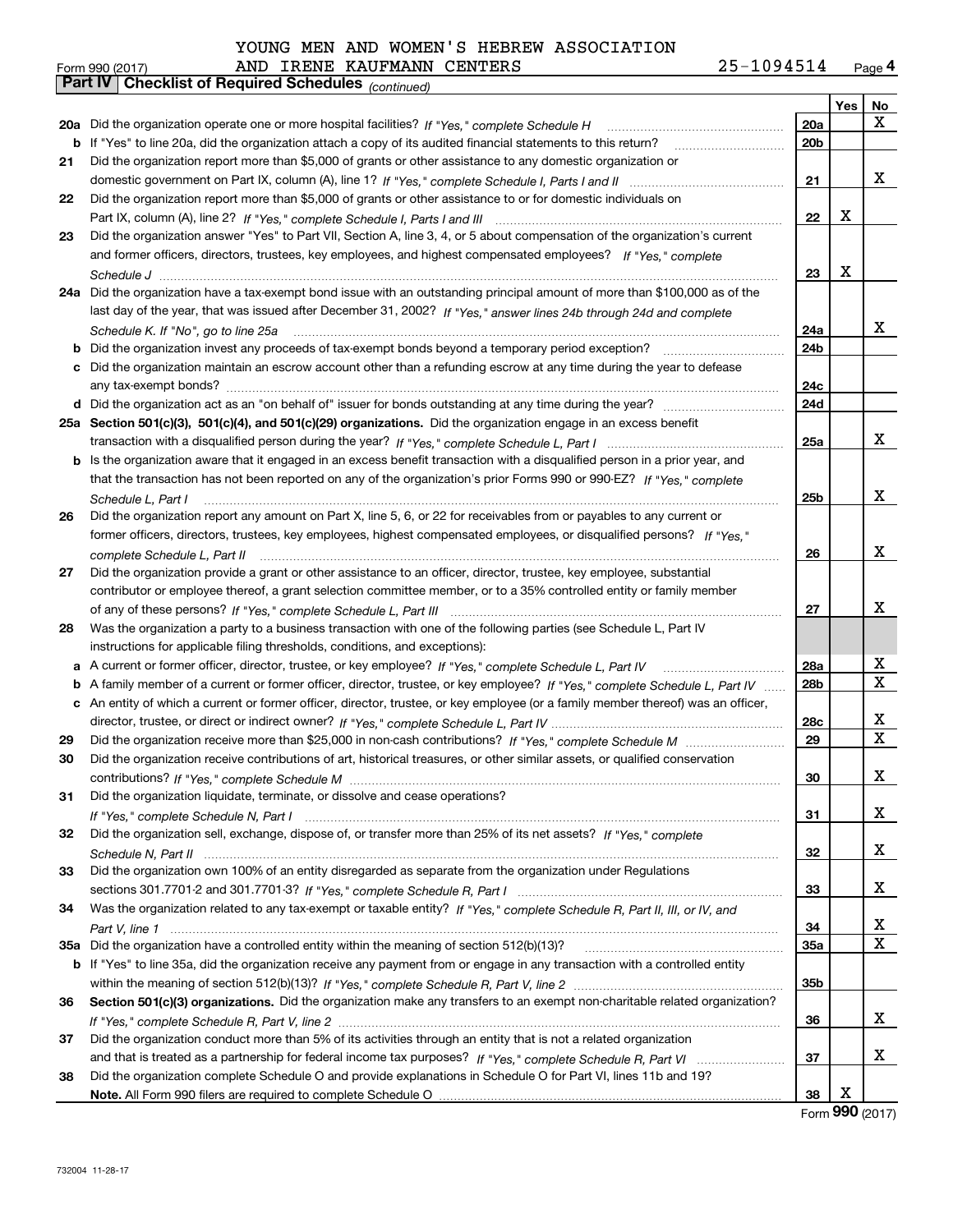| 25-1094514 | Page $5$ |
|------------|----------|
|------------|----------|

|               | AND IRENE KAUFMANN CENTERS<br>Form 990 (2017)                                                                                                   | 25-1094514          |                |     | <u>Page</u> 5 |
|---------------|-------------------------------------------------------------------------------------------------------------------------------------------------|---------------------|----------------|-----|---------------|
| <b>Part V</b> | <b>Statements Regarding Other IRS Filings and Tax Compliance</b>                                                                                |                     |                |     |               |
|               | Check if Schedule O contains a response or note to any line in this Part V                                                                      |                     |                |     |               |
|               |                                                                                                                                                 |                     |                | Yes | No            |
|               |                                                                                                                                                 | 44<br>1a            |                |     |               |
| b             | Enter the number of Forms W-2G included in line 1a. Enter -0- if not applicable                                                                 | 0<br>1 <sub>b</sub> |                |     |               |
|               | Did the organization comply with backup withholding rules for reportable payments to vendors and reportable gaming                              |                     |                |     |               |
|               |                                                                                                                                                 |                     | 1c             | х   |               |
|               | 2a Enter the number of employees reported on Form W-3, Transmittal of Wage and Tax Statements,                                                  |                     |                |     |               |
|               | filed for the calendar year ending with or within the year covered by this return                                                               | 874<br>2a           |                |     |               |
|               |                                                                                                                                                 |                     | 2 <sub>b</sub> | х   |               |
|               |                                                                                                                                                 |                     |                |     |               |
| За            | Did the organization have unrelated business gross income of \$1,000 or more during the year?                                                   |                     | 3a             |     | х             |
|               |                                                                                                                                                 |                     | 3 <sub>b</sub> |     |               |
|               | 4a At any time during the calendar year, did the organization have an interest in, or a signature or other authority over, a                    |                     |                |     |               |
|               | financial account in a foreign country (such as a bank account, securities account, or other financial account)?                                |                     | 4a             |     | x             |
|               | <b>b</b> If "Yes," enter the name of the foreign country: $\blacktriangleright$                                                                 |                     |                |     |               |
|               | See instructions for filing requirements for FinCEN Form 114, Report of Foreign Bank and Financial Accounts (FBAR).                             |                     |                |     |               |
| 5a            | Was the organization a party to a prohibited tax shelter transaction at any time during the tax year?                                           |                     | 5a             |     | x             |
| b             |                                                                                                                                                 |                     | 5 <sub>b</sub> |     | X             |
| c             | If "Yes," to line 5a or 5b, did the organization file Form 8886-T?                                                                              |                     | 5c             |     |               |
| 6а            | Does the organization have annual gross receipts that are normally greater than \$100,000, and did the organization solicit                     |                     |                |     |               |
|               | any contributions that were not tax deductible as charitable contributions?                                                                     |                     | 6a             |     | X             |
|               | <b>b</b> If "Yes," did the organization include with every solicitation an express statement that such contributions or gifts                   |                     |                |     |               |
|               | were not tax deductible?                                                                                                                        |                     | 6b             |     |               |
| 7             | Organizations that may receive deductible contributions under section 170(c).                                                                   |                     |                |     |               |
| a             | Did the organization receive a payment in excess of \$75 made partly as a contribution and partly for goods and services provided to the payor? |                     | 7a             |     | x             |
| b             | If "Yes," did the organization notify the donor of the value of the goods or services provided?                                                 |                     | 7b             |     |               |
|               | Did the organization sell, exchange, or otherwise dispose of tangible personal property for which it was required                               |                     |                |     |               |
|               |                                                                                                                                                 |                     | 7c             |     | X             |
| d             |                                                                                                                                                 | 7d                  |                |     |               |
| е             | Did the organization receive any funds, directly or indirectly, to pay premiums on a personal benefit contract?                                 |                     | 7e             |     | х             |
| f             | Did the organization, during the year, pay premiums, directly or indirectly, on a personal benefit contract?                                    |                     | 7f             |     | X             |
| g             | If the organization received a contribution of qualified intellectual property, did the organization file Form 8899 as required?                |                     | 7g             |     |               |
| h.            | If the organization received a contribution of cars, boats, airplanes, or other vehicles, did the organization file a Form 1098-C?              |                     | 7h             |     |               |
| 8             | Sponsoring organizations maintaining donor advised funds. Did a donor advised fund maintained by the                                            |                     |                |     |               |
|               | sponsoring organization have excess business holdings at any time during the year?                                                              |                     | 8              |     |               |
|               | Sponsoring organizations maintaining donor advised funds.                                                                                       |                     |                |     |               |
| a             | Did the sponsoring organization make any taxable distributions under section 4966?                                                              |                     | 9а             |     |               |
| b             | Did the sponsoring organization make a distribution to a donor, donor advisor, or related person?                                               |                     | 9b             |     |               |
| 10            | Section 501(c)(7) organizations. Enter:                                                                                                         |                     |                |     |               |
| а             | Initiation fees and capital contributions included on Part VIII, line 12 <i>manuarrouus</i> manuations of the lates                             | 10a                 |                |     |               |
| b             | Gross receipts, included on Form 990, Part VIII, line 12, for public use of club facilities                                                     | 10 <sub>b</sub>     |                |     |               |
| 11            | Section 501(c)(12) organizations. Enter:                                                                                                        |                     |                |     |               |
| a             | Gross income from members or shareholders                                                                                                       | 11a                 |                |     |               |
| b             | Gross income from other sources (Do not net amounts due or paid to other sources against                                                        |                     |                |     |               |
|               | amounts due or received from them.)                                                                                                             | 11b                 |                |     |               |
| 12a           | Section 4947(a)(1) non-exempt charitable trusts. Is the organization filing Form 990 in lieu of Form 1041?                                      |                     | 12a            |     |               |
|               | <b>b</b> If "Yes," enter the amount of tax-exempt interest received or accrued during the year <i>manument</i>                                  | 12b                 |                |     |               |
| 13            | Section 501(c)(29) qualified nonprofit health insurance issuers.                                                                                |                     |                |     |               |
|               | a Is the organization licensed to issue qualified health plans in more than one state?                                                          |                     | 13а            |     |               |
|               | Note. See the instructions for additional information the organization must report on Schedule O.                                               |                     |                |     |               |
|               | <b>b</b> Enter the amount of reserves the organization is required to maintain by the states in which the                                       |                     |                |     |               |
|               |                                                                                                                                                 | 13b                 |                |     |               |
|               |                                                                                                                                                 | 13с                 |                |     |               |
|               | 14a Did the organization receive any payments for indoor tanning services during the tax year?                                                  |                     | 14a            |     | x             |
|               |                                                                                                                                                 |                     | 14b            |     |               |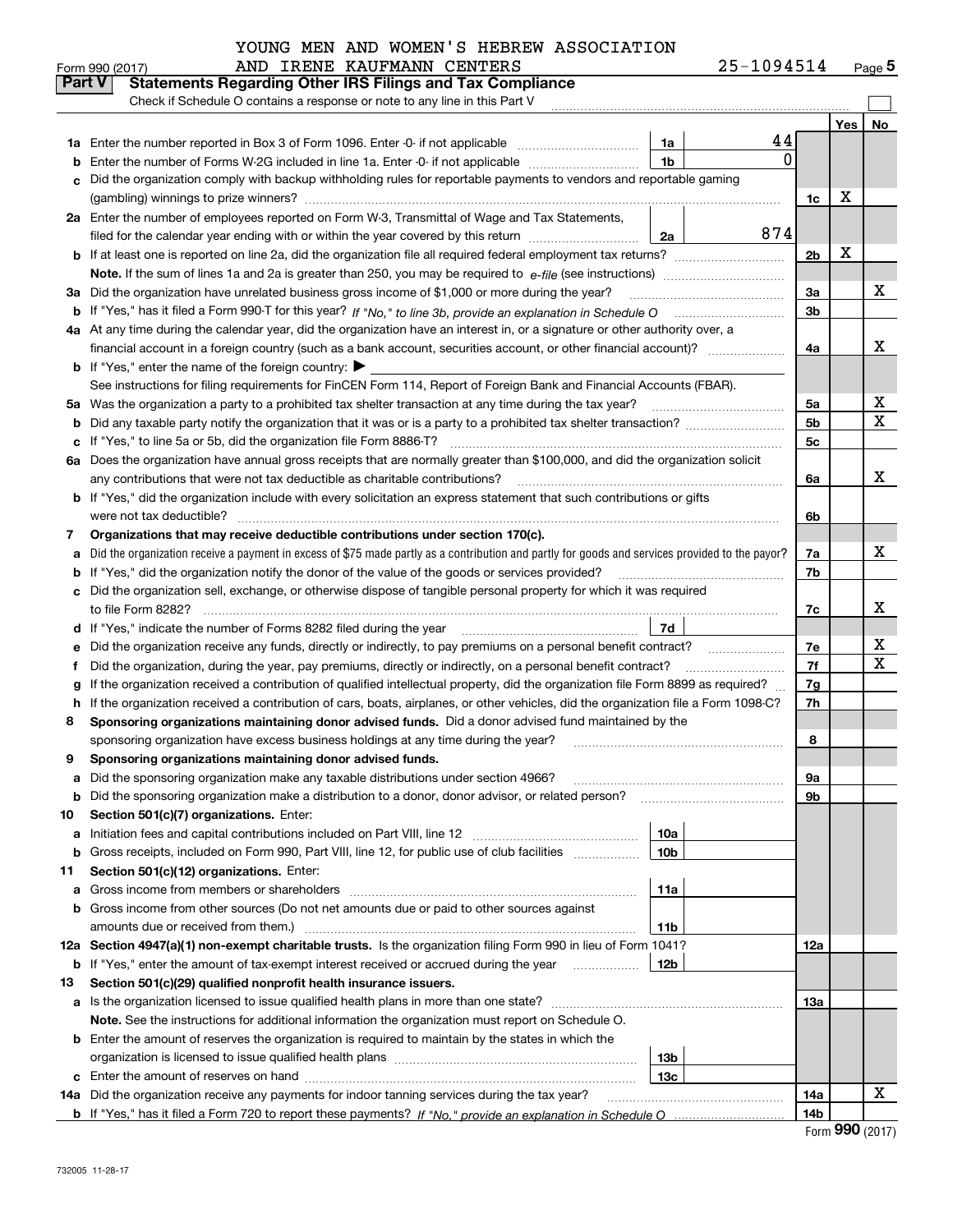#### AND IRENE KAUFMANN CENTERS 25-1094514 YOUNG MEN AND WOMEN'S HEBREW ASSOCIATION

*For each "Yes" response to lines 2 through 7b below, and for a "No" response to line 8a, 8b, or 10b below, describe the circumstances, processes, or changes in Schedule O. See instructions.* Form 990 (2017) **AND IRENE KAUFMANN CENTERS** 25-1094514 Page 6<br>**Part VI Governance, Management, and Disclosure** For each "Yes" response to lines 2 through 7b below, and for a "No" response

|    | Check if Schedule O contains a response or note to any line in this Part VI                                                                                           |                 |     | $\overline{\mathbf{X}}$ $\overline{\mathbf{X}}$ |
|----|-----------------------------------------------------------------------------------------------------------------------------------------------------------------------|-----------------|-----|-------------------------------------------------|
|    | Section A. Governing Body and Management                                                                                                                              |                 |     |                                                 |
|    |                                                                                                                                                                       |                 | Yes | No                                              |
|    | 28<br>1a Enter the number of voting members of the governing body at the end of the tax year<br>1a                                                                    |                 |     |                                                 |
|    | If there are material differences in voting rights among members of the governing body, or if the governing                                                           |                 |     |                                                 |
|    | body delegated broad authority to an executive committee or similar committee, explain in Schedule O.                                                                 |                 |     |                                                 |
| b  | 27<br>Enter the number of voting members included in line 1a, above, who are independent<br>1b                                                                        |                 |     |                                                 |
| 2  | Did any officer, director, trustee, or key employee have a family relationship or a business relationship with any other                                              |                 |     |                                                 |
|    | officer, director, trustee, or key employee?<br>.                                                                                                                     | 2               |     | х                                               |
| 3  | Did the organization delegate control over management duties customarily performed by or under the direct supervision                                                 |                 |     |                                                 |
|    |                                                                                                                                                                       | 3               |     | x                                               |
| 4  | Did the organization make any significant changes to its governing documents since the prior Form 990 was filed?                                                      | 4               |     | $\mathbf X$                                     |
| 5  |                                                                                                                                                                       | 5               |     | X                                               |
| 6  | Did the organization have members or stockholders?                                                                                                                    | 6               |     | $\mathbf X$                                     |
| 7a | Did the organization have members, stockholders, or other persons who had the power to elect or appoint one or                                                        |                 |     |                                                 |
|    | more members of the governing body?                                                                                                                                   | 7a              |     | х                                               |
|    | <b>b</b> Are any governance decisions of the organization reserved to (or subject to approval by) members, stockholders, or                                           |                 |     |                                                 |
|    | persons other than the governing body?                                                                                                                                | 7b              |     | х                                               |
| 8  | Did the organization contemporaneously document the meetings held or written actions undertaken during the year by the following:                                     |                 |     |                                                 |
| a  |                                                                                                                                                                       | 8a              | Х   |                                                 |
| b  |                                                                                                                                                                       | 8b              | X   |                                                 |
| 9  | Is there any officer, director, trustee, or key employee listed in Part VII, Section A, who cannot be reached at the                                                  |                 |     |                                                 |
|    |                                                                                                                                                                       | 9               |     | x                                               |
|    | <b>Section B. Policies</b> (This Section B requests information about policies not required by the Internal Revenue Code.)                                            |                 |     |                                                 |
|    |                                                                                                                                                                       |                 | Yes | No                                              |
|    |                                                                                                                                                                       | 10a             | Х   |                                                 |
|    | <b>b</b> If "Yes," did the organization have written policies and procedures governing the activities of such chapters, affiliates,                                   |                 |     |                                                 |
|    | and branches to ensure their operations are consistent with the organization's exempt purposes?                                                                       | 10 <sub>b</sub> | х   |                                                 |
|    | 11a Has the organization provided a complete copy of this Form 990 to all members of its governing body before filing the form?                                       | 11a             | X   |                                                 |
| b  | Describe in Schedule O the process, if any, used by the organization to review this Form 990.                                                                         |                 |     |                                                 |
|    | 12a Did the organization have a written conflict of interest policy? If "No," go to line 13                                                                           | 12a             | х   |                                                 |
| b  |                                                                                                                                                                       | 12 <sub>b</sub> | X   |                                                 |
| c  | Did the organization regularly and consistently monitor and enforce compliance with the policy? If "Yes." describe                                                    |                 |     |                                                 |
|    | in Schedule O how this was done measured and contain an account of the state of the state of the state of the                                                         | 12c             | х   |                                                 |
| 13 | Did the organization have a written whistleblower policy?                                                                                                             | 13              | X   |                                                 |
| 14 | Did the organization have a written document retention and destruction policy?                                                                                        | 14              | X   |                                                 |
| 15 | Did the process for determining compensation of the following persons include a review and approval by independent                                                    |                 |     |                                                 |
|    | persons, comparability data, and contemporaneous substantiation of the deliberation and decision?                                                                     |                 |     |                                                 |
| a  | The organization's CEO, Executive Director, or top management official manufactured content of the organization's CEO, Executive Director, or top management official | 15a             | х   |                                                 |
|    | <b>b</b> Other officers or key employees of the organization                                                                                                          | 15b             | x   |                                                 |
|    | If "Yes" to line 15a or 15b, describe the process in Schedule O (see instructions).                                                                                   |                 |     |                                                 |
|    | 16a Did the organization invest in, contribute assets to, or participate in a joint venture or similar arrangement with a                                             |                 |     |                                                 |
|    | taxable entity during the year?                                                                                                                                       | 16a             |     | х                                               |
|    | b If "Yes," did the organization follow a written policy or procedure requiring the organization to evaluate its participation                                        |                 |     |                                                 |
|    | in joint venture arrangements under applicable federal tax law, and take steps to safequard the organization's                                                        |                 |     |                                                 |
|    | exempt status with respect to such arrangements?                                                                                                                      | 16b             |     |                                                 |
|    | <b>Section C. Disclosure</b>                                                                                                                                          |                 |     |                                                 |
| 17 | List the states with which a copy of this Form 990 is required to be filed $\blacktriangleright$ PA                                                                   |                 |     |                                                 |
| 18 | Section 6104 requires an organization to make its Forms 1023 (or 1024 if applicable), 990, and 990-T (Section 501(c)(3)s only) available                              |                 |     |                                                 |
|    | for public inspection. Indicate how you made these available. Check all that apply.                                                                                   |                 |     |                                                 |
|    | $X$ Own website<br>$X$ Upon request<br>Another's website<br>Other (explain in Schedule O)                                                                             |                 |     |                                                 |
| 19 | Describe in Schedule O whether (and if so, how) the organization made its governing documents, conflict of interest policy, and financial                             |                 |     |                                                 |
|    | statements available to the public during the tax year.                                                                                                               |                 |     |                                                 |
| 20 | State the name, address, and telephone number of the person who possesses the organization's books and records:                                                       |                 |     |                                                 |
|    | DIANE NEWLAND - 412-521-8010                                                                                                                                          |                 |     |                                                 |
|    | 15217<br>5738 FORBES AVENUE, BOX 81980, PITTSBURGH,<br>PA                                                                                                             |                 |     |                                                 |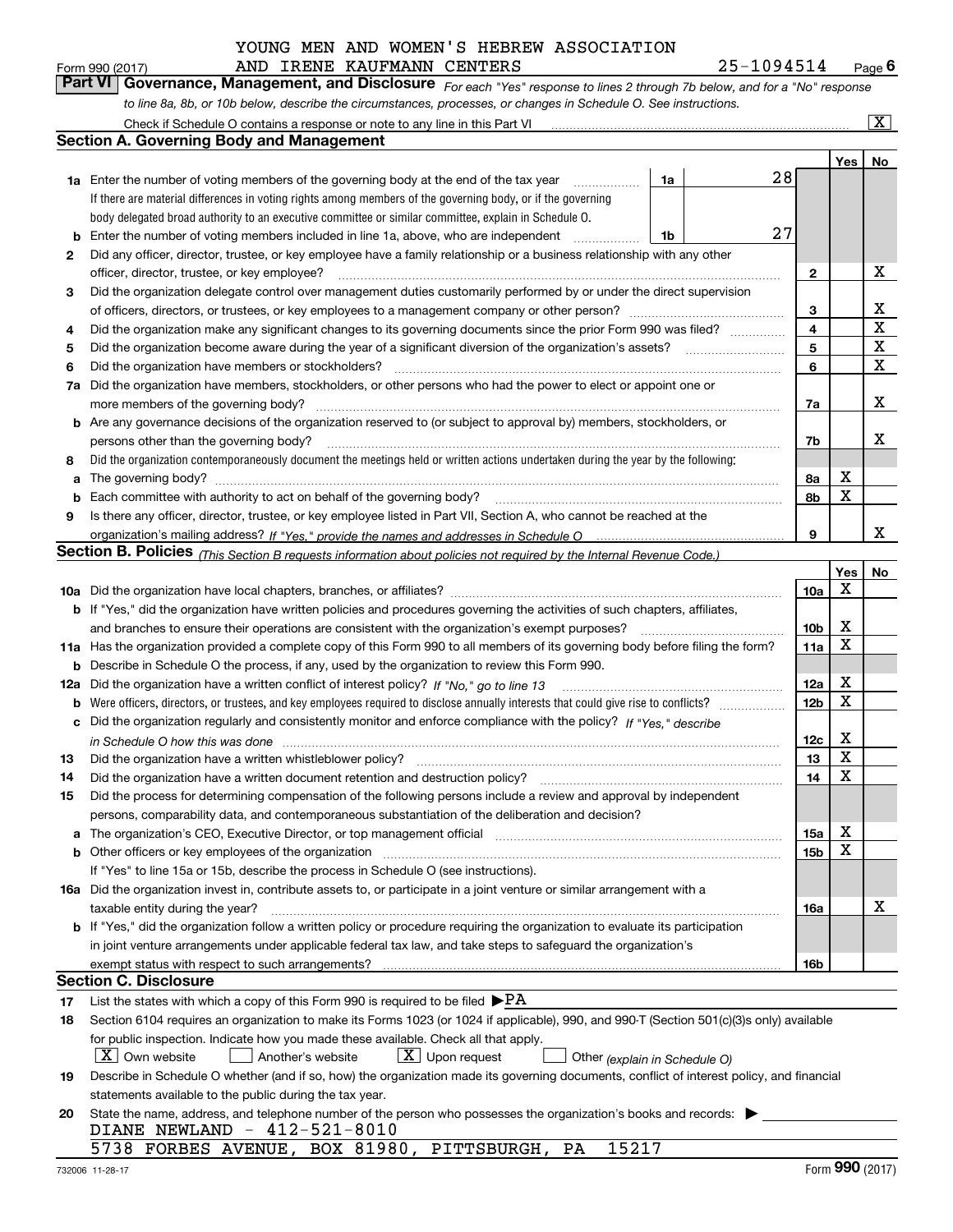|  |  |  | YOUNG MEN AND WOMEN'S HEBREW ASSOCIATION |
|--|--|--|------------------------------------------|
|  |  |  |                                          |

| 25-1094514 | Pag |
|------------|-----|
|------------|-----|

 $\mathcal{L}^{\text{max}}$ 

| Form 990 (2017) |                                               | AND IRENE KAUFMANN CENTERS | 25-1094514                                                                                 | Page 7 |
|-----------------|-----------------------------------------------|----------------------------|--------------------------------------------------------------------------------------------|--------|
|                 |                                               |                            | Part VII Compensation of Officers, Directors, Trustees, Key Employees, Highest Compensated |        |
|                 | <b>Employees, and Independent Contractors</b> |                            |                                                                                            |        |

#### **Employees, and Independent Contractors**

Check if Schedule O contains a response or note to any line in this Part VII

**Section A. Officers, Directors, Trustees, Key Employees, and Highest Compensated Employees**

**1a**  Complete this table for all persons required to be listed. Report compensation for the calendar year ending with or within the organization's tax year.

**•** List all of the organization's current officers, directors, trustees (whether individuals or organizations), regardless of amount of compensation. Enter -0- in columns  $(D)$ ,  $(E)$ , and  $(F)$  if no compensation was paid.

● List all of the organization's **current** key employees, if any. See instructions for definition of "key employee."

**•** List the organization's five current highest compensated employees (other than an officer, director, trustee, or key employee) who received reportable compensation (Box 5 of Form W-2 and/or Box 7 of Form 1099-MISC) of more than \$100,000 from the organization and any related organizations.

 $\bullet$  List all of the organization's **former** officers, key employees, and highest compensated employees who received more than \$100,000 of reportable compensation from the organization and any related organizations.

**•** List all of the organization's former directors or trustees that received, in the capacity as a former director or trustee of the organization, more than \$10,000 of reportable compensation from the organization and any related organizations.

List persons in the following order: individual trustees or directors; institutional trustees; officers; key employees; highest compensated employees; and former such persons.

Check this box if neither the organization nor any related organization compensated any current officer, director, or trustee.  $\mathcal{L}^{\text{max}}$ 

| (A)                        | (B)                    |                                         |                                                                  | (C)     |              |                                  |            | (D)                             | (E)             | (F)                      |
|----------------------------|------------------------|-----------------------------------------|------------------------------------------------------------------|---------|--------------|----------------------------------|------------|---------------------------------|-----------------|--------------------------|
| Name and Title             | Average                | Position<br>(do not check more than one |                                                                  |         |              |                                  | Reportable | Reportable                      | Estimated       |                          |
|                            | hours per              |                                         | box, unless person is both an<br>officer and a director/trustee) |         |              |                                  |            | compensation                    | compensation    | amount of                |
|                            | week                   |                                         |                                                                  |         |              |                                  |            | from                            | from related    | other                    |
|                            | (list any<br>hours for |                                         |                                                                  |         |              |                                  |            | the                             | organizations   | compensation<br>from the |
|                            | related                |                                         |                                                                  |         |              |                                  |            | organization<br>(W-2/1099-MISC) | (W-2/1099-MISC) | organization             |
|                            | organizations          |                                         |                                                                  |         |              |                                  |            |                                 |                 | and related              |
|                            | below                  | Individual trustee or director          | Institutional trustee                                            |         | Key employee |                                  |            |                                 |                 | organizations            |
|                            | line)                  |                                         |                                                                  | Officer |              | Highest compensated<br> employee | Former     |                                 |                 |                          |
| JAMES S. RUTTENBERG<br>(1) | 7.00                   |                                         |                                                                  |         |              |                                  |            |                                 |                 |                          |
| CHAIR OF THE BOARD         |                        | $\mathbf x$                             |                                                                  | X       |              |                                  |            | $\mathbf 0$ .                   | $\mathbf 0$ .   | 0.                       |
| BRIAN SCHREIBER<br>(2)     | 40.00                  |                                         |                                                                  |         |              |                                  |            |                                 |                 |                          |
| PRESIDENT/CEO              |                        | $\mathbf X$                             |                                                                  | X       |              |                                  |            | 382,464.                        | $\mathbf 0$ .   | 44,006.                  |
| (3)<br>STEFANI PASHMAN     | 1.00                   |                                         |                                                                  |         |              |                                  |            |                                 |                 |                          |
| <b>SECRETARY</b>           |                        | $\mathbf X$                             |                                                                  | X       |              |                                  |            | $\mathbf 0$ .                   | $\mathbf 0$ .   | $\mathbf 0$ .            |
| SAMUEL BRAVER<br>(4)       | 3.00                   |                                         |                                                                  |         |              |                                  |            |                                 |                 |                          |
| <b>TREASURER</b>           |                        | $\mathbf X$                             |                                                                  | X       |              |                                  |            | $\mathbf 0$ .                   | $\mathbf 0$ .   | $\mathbf 0$ .            |
| CAROLE S. KATZ<br>(5)      | 3.00                   |                                         |                                                                  |         |              |                                  |            |                                 |                 |                          |
| ASSISTANT SECRETARY        |                        | $\mathbf X$                             |                                                                  | X       |              |                                  |            | $\mathbf 0$ .                   | $\mathbf 0$ .   | $\mathbf 0$ .            |
| <b>AUDREY RUSSO</b><br>(6) | 3.00                   |                                         |                                                                  |         |              |                                  |            |                                 |                 |                          |
| <b>ASSISTANT TREASURER</b> |                        | $\mathbf X$                             |                                                                  | Χ       |              |                                  |            | $\mathbf 0$ .                   | $\mathbf 0$ .   | $\mathbf 0$ .            |
| MARC BROWN<br>(7)          | 3.00                   |                                         |                                                                  |         |              |                                  |            |                                 |                 |                          |
| IMMEDIATE PAST CHAIR       |                        | $\mathbf X$                             |                                                                  | X       |              |                                  |            | $\mathbf 0$ .                   | $\mathbf 0$ .   | $0$ .                    |
| SCOTT SEEWALD<br>(8)       | 1.00                   |                                         |                                                                  |         |              |                                  |            |                                 |                 |                          |
| VICE CHAIR                 |                        | $\mathbf X$                             |                                                                  | X       |              |                                  |            | $\mathbf 0$ .                   | $\mathbf 0$ .   | $\mathbf 0$ .            |
| KENNETH T. SEGEL<br>(9)    | 3.00                   |                                         |                                                                  |         |              |                                  |            |                                 |                 |                          |
| VICE CHAIR                 |                        | $\mathbf x$                             |                                                                  | X       |              |                                  |            | $\mathbf 0$ .                   | $\mathbf 0$ .   | $\mathbf 0$ .            |
| (10) HILARY S. TYSON       | 4.00                   |                                         |                                                                  |         |              |                                  |            |                                 |                 |                          |
| VICE CHAIR                 |                        | $\mathbf X$                             |                                                                  | X       |              |                                  |            | $\mathbf 0$ .                   | $\mathbf 0$ .   | $\mathbf 0$ .            |
| (11) WILLIAM GOODMAN       | 1.00                   |                                         |                                                                  |         |              |                                  |            |                                 |                 |                          |
| VICE CHAIR                 |                        | $\mathbf x$                             |                                                                  | X       |              |                                  |            | $\mathbf 0$ .                   | $\mathbf 0$ .   | $\mathbf 0$ .            |
| (12) JOSHUA FARBER         | 0.50                   |                                         |                                                                  |         |              |                                  |            |                                 |                 |                          |
| <b>BOARD MEMBER</b>        |                        | $\overline{\textbf{X}}$                 |                                                                  |         |              |                                  |            | $\mathbf 0$ .                   | 0.              | $0_{.}$                  |
| (13) JEFFREY GALAK         | 1.00                   |                                         |                                                                  |         |              |                                  |            |                                 |                 |                          |
| <b>BOARD MEMBER</b>        |                        | $\mathbf X$                             |                                                                  |         |              |                                  |            | $\mathbf 0$ .                   | $\mathbf 0$ .   | $0_{.}$                  |
| (14) JAKE GOODMAN          | 0.50                   |                                         |                                                                  |         |              |                                  |            |                                 |                 |                          |
| <b>BOARD MEMBER</b>        |                        | $\mathbf X$                             |                                                                  |         |              |                                  |            | $\mathbf 0$ .                   | $\mathbf 0$ .   | $0_{.}$                  |
| (15) DEBORAH GRAVER        | 0.50                   |                                         |                                                                  |         |              |                                  |            |                                 |                 |                          |
| <b>BOARD MEMBER</b>        |                        | $\mathbf X$                             |                                                                  |         |              |                                  |            | $\mathbf 0$ .                   | $\mathbf 0$ .   | $0$ .                    |
| (16) INA GUMBERG           | 0.50                   |                                         |                                                                  |         |              |                                  |            |                                 |                 |                          |
| <b>BOARD MEMBER</b>        |                        | $\mathbf X$                             |                                                                  |         |              |                                  |            | $\mathbf 0$ .                   | $\mathbf 0$ .   | $\mathbf 0$ .            |
| (17) WILLIAM ISLER         | 0.50                   |                                         |                                                                  |         |              |                                  |            |                                 |                 |                          |
| <b>BOARD MEMBER</b>        |                        | $\mathbf X$                             |                                                                  |         |              |                                  |            | $\mathbf 0$ .                   | 0.              | $\mathbf 0$ .            |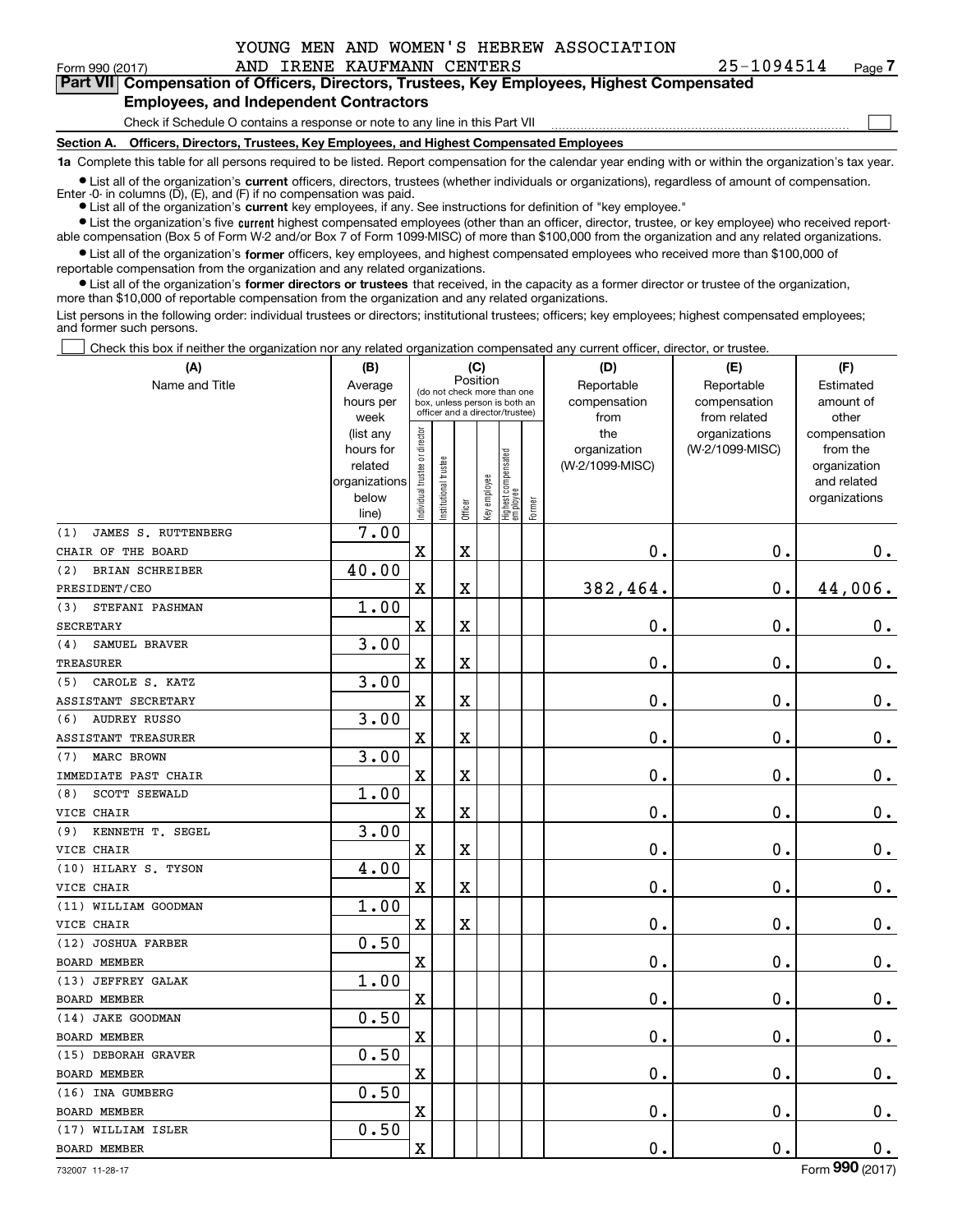|               | ∸∨∪ |
|---------------|-----|
| <b>BRATIN</b> |     |

#### Form 990 (2017) AND IRENE KAUFMANN CENTERS 25-1094514 Page **8** 25-1094514

| <b>Part VII</b><br>Section A. Officers, Directors, Trustees, Key Employees, and Highest Compensated Employees (continued)                    |                                                                       |                                         |                                 |  |              |                                  |  |                                 |                                  |                  |                          |         |
|----------------------------------------------------------------------------------------------------------------------------------------------|-----------------------------------------------------------------------|-----------------------------------------|---------------------------------|--|--------------|----------------------------------|--|---------------------------------|----------------------------------|------------------|--------------------------|---------|
| (B)<br>(C)<br>(A)<br>(D)<br>(E)                                                                                                              |                                                                       |                                         |                                 |  |              |                                  |  |                                 |                                  |                  | (F)                      |         |
| Name and title                                                                                                                               | Average                                                               | Position<br>(do not check more than one |                                 |  |              |                                  |  | Reportable                      | Reportable                       |                  | Estimated                |         |
|                                                                                                                                              | hours per                                                             |                                         | box, unless person is both an   |  |              |                                  |  | compensation                    | compensation                     |                  | amount of                |         |
|                                                                                                                                              | week                                                                  |                                         | officer and a director/trustee) |  |              |                                  |  | from                            | from related                     |                  | other                    |         |
|                                                                                                                                              | (list any<br>hours for                                                |                                         |                                 |  |              |                                  |  | the                             | organizations<br>(W-2/1099-MISC) |                  | compensation<br>from the |         |
|                                                                                                                                              | related                                                               |                                         |                                 |  |              |                                  |  | organization<br>(W-2/1099-MISC) |                                  |                  | organization             |         |
|                                                                                                                                              | organizations                                                         |                                         |                                 |  |              |                                  |  |                                 |                                  |                  | and related              |         |
|                                                                                                                                              | below                                                                 | Individual trustee or director          | Institutional trustee           |  | key employee | Highest compensated<br> employee |  |                                 |                                  |                  | organizations            |         |
| Former<br>Officer<br>line)                                                                                                                   |                                                                       |                                         |                                 |  |              |                                  |  |                                 |                                  |                  |                          |         |
| (18) NOAH JORDAN                                                                                                                             | 0.50                                                                  |                                         |                                 |  |              |                                  |  |                                 |                                  |                  |                          |         |
| <b>BOARD MEMBER</b>                                                                                                                          |                                                                       | X                                       |                                 |  |              |                                  |  | 0.                              |                                  | $\mathbf 0$ .    |                          | 0.      |
| (19) RONA KAUFMAN                                                                                                                            | 0.50                                                                  |                                         |                                 |  |              |                                  |  |                                 |                                  |                  |                          |         |
| BOARD MEMBER                                                                                                                                 |                                                                       | X                                       |                                 |  |              |                                  |  | 0.                              |                                  | 0.               |                          | 0.      |
| (20) SAMANTHA KLEIN                                                                                                                          | 0.50                                                                  |                                         |                                 |  |              |                                  |  |                                 |                                  |                  |                          |         |
| BOARD MEMBER                                                                                                                                 |                                                                       | X                                       |                                 |  |              |                                  |  | 0.                              |                                  | 0.               |                          | 0.      |
| (21) SCOTT D. LEIB                                                                                                                           | 0.50                                                                  |                                         |                                 |  |              |                                  |  |                                 |                                  |                  |                          |         |
| <b>BOARD MEMBER</b>                                                                                                                          |                                                                       | X                                       |                                 |  |              |                                  |  | 0.                              |                                  | 0.               |                          | 0.      |
| (22) DOUGLAS KRESS                                                                                                                           | 0.50                                                                  |                                         |                                 |  |              |                                  |  |                                 |                                  |                  |                          |         |
| <b>BOARD MEMBER</b>                                                                                                                          |                                                                       | X                                       |                                 |  |              |                                  |  | 0.                              |                                  | 0.               |                          | 0.      |
| (23) SHERREE GOLDSTEIN                                                                                                                       | 0.50                                                                  |                                         |                                 |  |              |                                  |  |                                 |                                  |                  |                          |         |
| <b>BOARD MEMBER</b>                                                                                                                          |                                                                       | X                                       |                                 |  |              |                                  |  | 0.                              |                                  | 0.               |                          | 0.      |
| (24) LOUIS PLUNG                                                                                                                             | 0.50                                                                  |                                         |                                 |  |              |                                  |  |                                 |                                  |                  |                          |         |
| <b>BOARD MEMBER</b>                                                                                                                          |                                                                       | X                                       |                                 |  |              |                                  |  | 0.                              |                                  | 0.               |                          | 0.      |
| (25) RITA RABIN                                                                                                                              | 0.50                                                                  |                                         |                                 |  |              |                                  |  |                                 |                                  |                  |                          |         |
| BOARD MEMBER                                                                                                                                 |                                                                       | X                                       |                                 |  |              |                                  |  | 0.                              |                                  | 0.               |                          | 0.      |
| (26) TODD E. REIDBORD                                                                                                                        | 3.00                                                                  |                                         |                                 |  |              |                                  |  |                                 |                                  |                  |                          |         |
| <b>BOARD MEMBER</b>                                                                                                                          |                                                                       | $\overline{\text{X}}$                   |                                 |  |              |                                  |  | 0.                              |                                  | 0.               | 0.                       |         |
|                                                                                                                                              |                                                                       |                                         |                                 |  |              |                                  |  | 382,464.                        |                                  | $\overline{0}$ . | 44,006.                  |         |
|                                                                                                                                              |                                                                       |                                         |                                 |  |              |                                  |  | 981,756.                        |                                  | $\overline{0}$ . | 163,703.                 |         |
| d Total (add lines 1b and 1c).                                                                                                               |                                                                       |                                         |                                 |  |              |                                  |  | 1,364,220.                      |                                  | $\overline{0}$ . | 207,709.                 |         |
| Total number of individuals (including but not limited to those listed above) who received more than \$100,000 of reportable<br>$\mathbf{2}$ |                                                                       |                                         |                                 |  |              |                                  |  |                                 |                                  |                  |                          |         |
| compensation from the organization $\blacktriangleright$                                                                                     |                                                                       |                                         |                                 |  |              |                                  |  |                                 |                                  |                  | Yes                      | 9<br>No |
|                                                                                                                                              |                                                                       |                                         |                                 |  |              |                                  |  |                                 |                                  |                  |                          |         |
| Did the organization list any former officer, director, or trustee, key employee, or highest compensated employee on<br>3                    |                                                                       |                                         |                                 |  |              |                                  |  |                                 |                                  |                  |                          | х       |
| line 1a? If "Yes," complete Schedule J for such individual                                                                                   |                                                                       |                                         |                                 |  |              |                                  |  |                                 |                                  |                  | 3                        |         |
| For any individual listed on line 1a, is the sum of reportable compensation and other compensation from the organization<br>4                |                                                                       |                                         |                                 |  |              |                                  |  |                                 |                                  |                  | х                        |         |
|                                                                                                                                              |                                                                       |                                         |                                 |  |              |                                  |  |                                 |                                  |                  | 4                        |         |
| Did any person listed on line 1a receive or accrue compensation from any unrelated organization or individual for services<br>5              |                                                                       |                                         |                                 |  |              |                                  |  |                                 |                                  |                  | 5                        | X       |
| <b>Section B. Independent Contractors</b>                                                                                                    |                                                                       |                                         |                                 |  |              |                                  |  |                                 |                                  |                  |                          |         |
| Complete this table for your five highest compensated independent contractors that received more than \$100,000 of compensation from<br>1    |                                                                       |                                         |                                 |  |              |                                  |  |                                 |                                  |                  |                          |         |
| the organization. Report compensation for the calendar year ending with or within the organization's tax year.                               |                                                                       |                                         |                                 |  |              |                                  |  |                                 |                                  |                  |                          |         |
| (A)                                                                                                                                          |                                                                       |                                         |                                 |  |              |                                  |  | (B)                             |                                  |                  | (C)                      |         |
| Name and business address                                                                                                                    |                                                                       |                                         |                                 |  |              |                                  |  | Description of services         |                                  |                  | Compensation             |         |
| OXFORD DEVELOPMENT COMPANY, 1789 SOUTH                                                                                                       |                                                                       |                                         |                                 |  |              |                                  |  |                                 |                                  |                  |                          |         |
| BRADDOCK AVENUE, PITTSBURGH, PA 15218<br>3,008,221.<br>FACILITY MANAGEMENT                                                                   |                                                                       |                                         |                                 |  |              |                                  |  |                                 |                                  |                  |                          |         |
| ALADDIN FOOD MANAGEMENT SERVICES, 16567                                                                                                      |                                                                       |                                         |                                 |  |              |                                  |  |                                 |                                  |                  |                          |         |
| COLLECTIONS CENTER DRIVE, CHICAGO, IL<br>1,020,655.<br>FOOD                                                                                  |                                                                       |                                         |                                 |  |              |                                  |  |                                 |                                  |                  |                          |         |
| HAVE A BOWL LLC                                                                                                                              |                                                                       |                                         |                                 |  |              |                                  |  |                                 |                                  |                  |                          |         |
| 704 RICHWOOD AVENUE, MORGANTOWN, WV 26505                                                                                                    |                                                                       |                                         |                                 |  |              |                                  |  | FOOD                            |                                  |                  | 463,992.                 |         |
| W. L. ROENIGK                                                                                                                                |                                                                       |                                         |                                 |  |              |                                  |  |                                 |                                  |                  |                          |         |
|                                                                                                                                              | 330 POPLAR STREET, PITTSBURGH, PA 15223<br>192,727.<br>TRANSPORTATION |                                         |                                 |  |              |                                  |  |                                 |                                  |                  |                          |         |
| CHILDCARE CAREERS, 2000 SIERRA POINT                                                                                                         |                                                                       |                                         |                                 |  |              |                                  |  |                                 |                                  |                  |                          |         |
| PARKWAY, SUITE 702, BRISBANE, CA 94005                                                                                                       |                                                                       |                                         |                                 |  |              |                                  |  | STAFF<br>SUPPORT                |                                  |                  | 177,730.                 |         |

**2**Total number of independent contractors (including but not limited to those listed above) who received more than \$100,000 of compensation from the organization 13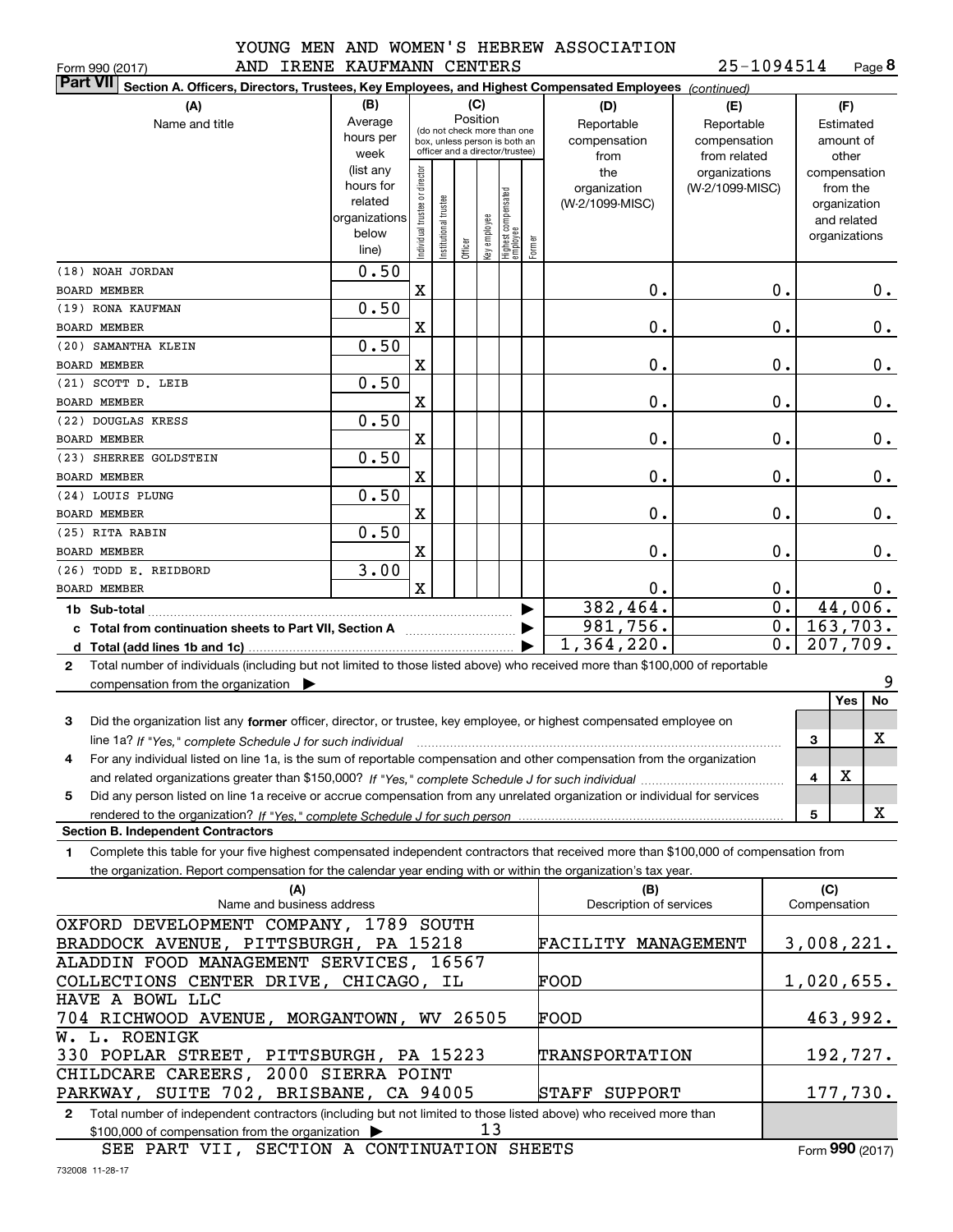Form 990

#### YOUNG MEN AND WOMEN'S HEBREW ASSOCIATION AND IRENE KAUFMANN CENTERS 25-1094514

| <b>Part VII</b> Section A. Officers, Directors, Trustees, Key Employees, and Highest Compensated Employees (continued)<br>(B)<br>(C) |                |                                |                       |             |              |                              |           |                 |                               |                       |  |
|--------------------------------------------------------------------------------------------------------------------------------------|----------------|--------------------------------|-----------------------|-------------|--------------|------------------------------|-----------|-----------------|-------------------------------|-----------------------|--|
| (A)                                                                                                                                  | (D)            | (E)                            | (F)                   |             |              |                              |           |                 |                               |                       |  |
| Name and title<br>Position<br>Average<br>(check all that apply)                                                                      |                |                                |                       |             | Reportable   | Reportable                   | Estimated |                 |                               |                       |  |
|                                                                                                                                      | hours          |                                |                       |             |              |                              |           | compensation    | compensation                  | amount of             |  |
|                                                                                                                                      | per<br>week    |                                |                       |             |              |                              |           | from<br>the     | from related<br>organizations | other<br>compensation |  |
|                                                                                                                                      | (list any      |                                |                       |             |              |                              |           | organization    | (W-2/1099-MISC)               | from the              |  |
|                                                                                                                                      | hours for      |                                |                       |             |              |                              |           | (W-2/1099-MISC) |                               | organization          |  |
|                                                                                                                                      | related        |                                |                       |             |              |                              |           |                 |                               | and related           |  |
|                                                                                                                                      | organizations  |                                |                       |             |              |                              |           |                 |                               | organizations         |  |
|                                                                                                                                      | below<br>line) | Individual trustee or director | Institutional trustee | Officer     | Key employee | Highest compensated employee | Former    |                 |                               |                       |  |
| (27) LORI SHURE                                                                                                                      | 1.00           |                                |                       |             |              |                              |           |                 |                               |                       |  |
| BOARD MEMBER                                                                                                                         |                | $\mathbf X$                    |                       |             |              |                              |           | $\mathbf 0$ .   | $\mathbf 0$ .                 | 0.                    |  |
| (28) ERIC SMIGA                                                                                                                      | 3.00           |                                |                       |             |              |                              |           |                 |                               |                       |  |
| BOARD MEMBER                                                                                                                         |                | $\mathbf X$                    |                       |             |              |                              |           | $\mathbf 0$ .   | $\mathbf 0$ .                 | 0.                    |  |
| (29) DIANE NEWLAND                                                                                                                   | 40.00          |                                |                       |             |              |                              |           |                 |                               |                       |  |
| CHIEF FINANCIAL OFFICER                                                                                                              |                |                                |                       | $\mathbf X$ |              |                              |           | 140,035.        | $\mathbf 0$ .                 | 22, 202.              |  |
| (30) JASON KUNZMAN                                                                                                                   | 40.00          |                                |                       |             |              |                              |           |                 |                               |                       |  |
| CHIEF PROGRAM OFFICER                                                                                                                |                |                                |                       | $\mathbf X$ |              |                              |           | 155,478.        | $\mathbf 0$ .                 | 27,184.               |  |
| (31) SAM BLOOM                                                                                                                       | 40.00          |                                |                       |             |              |                              |           |                 |                               |                       |  |
| DIRECTOR EMMA KAUFMANN CAM                                                                                                           |                |                                |                       |             |              | X                            |           | 153,360.        | $\mathbf 0$ .                 | 24, 244.              |  |
| (32) RON SYMONS                                                                                                                      | 40.00          |                                |                       |             |              |                              |           |                 |                               |                       |  |
| SENIOR DIRECTOR OF JEWISH                                                                                                            |                |                                |                       |             |              | X                            |           | 127,293.        | $\mathbf 0$ .                 | 33, 295.              |  |
| (33) ALEXIS MANCUSO                                                                                                                  | 40.00          |                                |                       |             |              |                              |           |                 |                               |                       |  |
| ASSISTANT EXECUTIVE DIRECT                                                                                                           |                |                                |                       |             |              | X                            |           | 146,945.        | $\mathbf 0$ .                 | 6,656.                |  |
| (34) CATHY SAMUELS                                                                                                                   | 40.00          |                                |                       |             |              |                              |           |                 |                               |                       |  |
| SENIOR DIRECTOR OF MARKETI                                                                                                           |                |                                |                       |             |              | X                            |           | 136,778.        | $\mathbf 0$ .                 | 24,337.               |  |
| (35) SHERREE HALL                                                                                                                    | 40.00          |                                |                       |             |              |                              |           |                 |                               |                       |  |
| SENIOR DIRECTOR OF FACILIT                                                                                                           |                |                                |                       |             |              | X                            |           | 121,867.        | 0.                            | 25,785.               |  |
|                                                                                                                                      |                |                                |                       |             |              |                              |           |                 |                               |                       |  |
|                                                                                                                                      |                |                                |                       |             |              |                              |           |                 |                               |                       |  |
|                                                                                                                                      |                |                                |                       |             |              |                              |           |                 |                               |                       |  |
|                                                                                                                                      |                |                                |                       |             |              |                              |           |                 |                               |                       |  |
|                                                                                                                                      |                |                                |                       |             |              |                              |           |                 |                               |                       |  |
|                                                                                                                                      |                |                                |                       |             |              |                              |           |                 |                               |                       |  |
|                                                                                                                                      |                |                                |                       |             |              |                              |           |                 |                               |                       |  |
|                                                                                                                                      |                |                                |                       |             |              |                              |           |                 |                               |                       |  |
|                                                                                                                                      |                |                                |                       |             |              |                              |           |                 |                               |                       |  |
|                                                                                                                                      |                |                                |                       |             |              |                              |           |                 |                               |                       |  |
|                                                                                                                                      |                |                                |                       |             |              |                              |           |                 |                               |                       |  |
|                                                                                                                                      |                |                                |                       |             |              |                              |           |                 |                               |                       |  |
|                                                                                                                                      |                |                                |                       |             |              |                              |           |                 |                               |                       |  |
|                                                                                                                                      |                |                                |                       |             |              |                              |           |                 |                               |                       |  |
|                                                                                                                                      |                |                                |                       |             |              |                              |           |                 |                               |                       |  |
|                                                                                                                                      |                |                                |                       |             |              |                              |           |                 |                               |                       |  |
|                                                                                                                                      |                |                                |                       |             |              |                              |           |                 |                               |                       |  |
|                                                                                                                                      |                |                                |                       |             |              |                              |           |                 |                               |                       |  |
|                                                                                                                                      |                |                                |                       |             |              |                              |           |                 |                               |                       |  |
|                                                                                                                                      |                |                                |                       |             |              |                              |           |                 |                               |                       |  |
|                                                                                                                                      |                |                                |                       |             |              |                              |           |                 |                               |                       |  |
| Total to Part VII, Section A, line 1c                                                                                                |                |                                |                       |             |              |                              |           | 981, 756.       |                               | 163,703.              |  |
|                                                                                                                                      |                |                                |                       |             |              |                              |           |                 |                               |                       |  |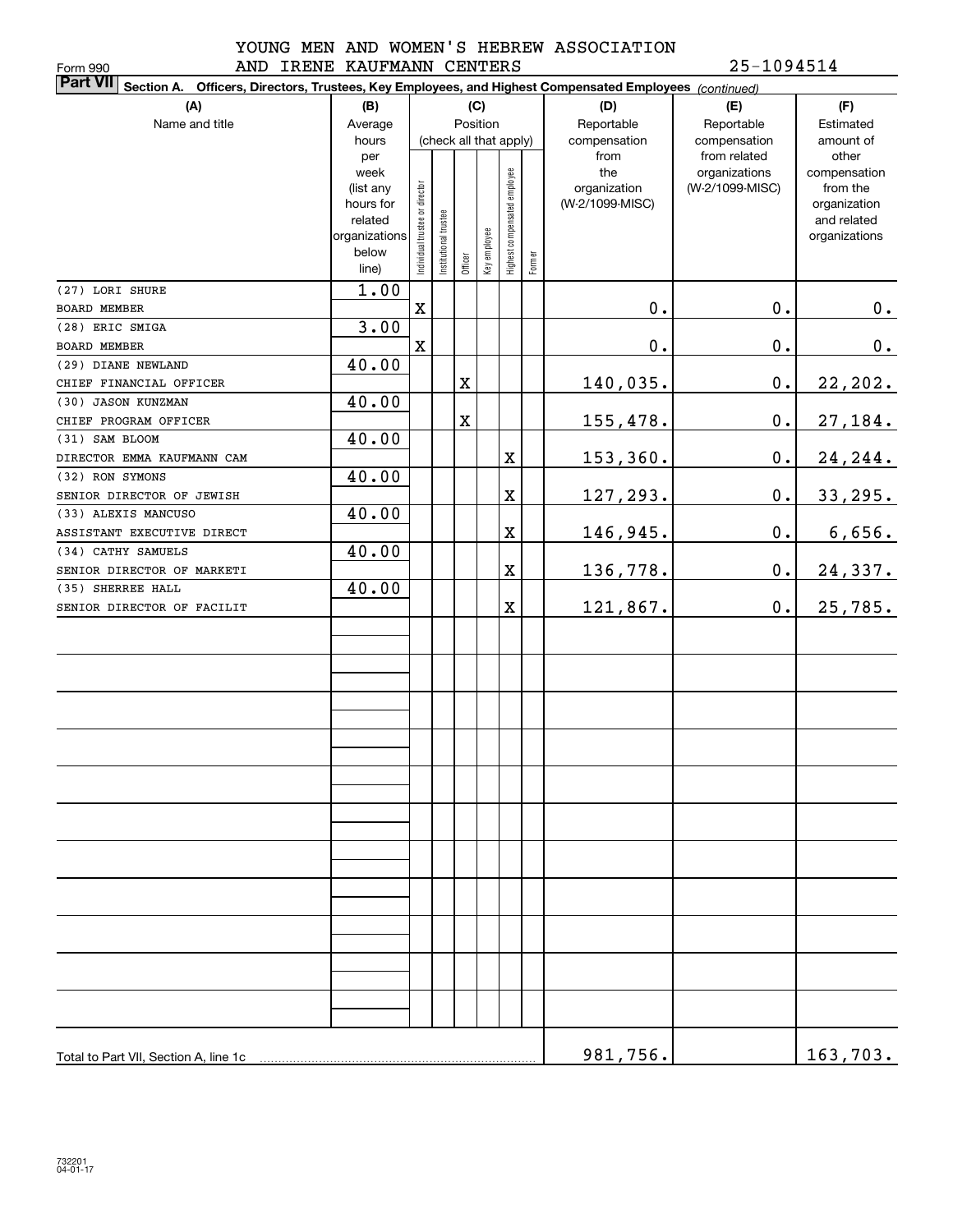|  | orm 990 (2017) |
|--|----------------|

#### AND IRENE KAUFMANN CENTERS YOUNG MEN AND WOMEN'S HEBREW ASSOCIATION

Form 990 (2017) AND IRENE KAUFMANN CENTERS 2 5-I U 9 4 5 I 4 Page **9** 25-1094514

|                                                           | <b>Part VIII</b> | <b>Statement of Revenue</b>                                                                                          |                |                                         |                      |                            |                     |                                           |
|-----------------------------------------------------------|------------------|----------------------------------------------------------------------------------------------------------------------|----------------|-----------------------------------------|----------------------|----------------------------|---------------------|-------------------------------------------|
|                                                           |                  | Check if Schedule O contains a response or note to any line in this Part VIII                                        |                |                                         |                      |                            |                     |                                           |
|                                                           |                  |                                                                                                                      |                |                                         | (A)<br>Total revenue | (B)<br>Related or          | (C)<br>Unrelated    | (D)<br>Revenuè excluded<br>from tax under |
|                                                           |                  |                                                                                                                      |                |                                         |                      | exempt function<br>revenue | business<br>revenue | sections<br>512 - 514                     |
|                                                           |                  | 1 a Federated campaigns                                                                                              | 1a             | 434,166.                                |                      |                            |                     |                                           |
|                                                           |                  | <b>b</b> Membership dues                                                                                             | 1 <sub>b</sub> |                                         |                      |                            |                     |                                           |
|                                                           |                  | c Fundraising events                                                                                                 | 1 <sub>c</sub> | 386,290.                                |                      |                            |                     |                                           |
|                                                           |                  | d Related organizations<br>$\overline{\phantom{a}}$                                                                  | 1 <sub>d</sub> |                                         |                      |                            |                     |                                           |
|                                                           |                  | e Government grants (contributions)                                                                                  | 1e             | 950,054.                                |                      |                            |                     |                                           |
|                                                           |                  | f All other contributions, gifts, grants, and                                                                        |                |                                         |                      |                            |                     |                                           |
|                                                           |                  | similar amounts not included above                                                                                   | 1f             | 4,842,612.                              |                      |                            |                     |                                           |
| Contributions, Gifts, Grants<br>and Other Similar Amounts |                  | g Noncash contributions included in lines 1a-1f: \$                                                                  |                |                                         |                      |                            |                     |                                           |
|                                                           |                  |                                                                                                                      |                |                                         | 6, 613, 122.         |                            |                     |                                           |
|                                                           |                  |                                                                                                                      |                | <b>Business Code</b>                    |                      |                            |                     |                                           |
|                                                           | 2 a              | CLASSES / CLUBS / CAMPS                                                                                              |                | 624410                                  | 11,788,156.          | 11,788,156.                |                     |                                           |
|                                                           | b                | MEMBERSHIP DUES                                                                                                      |                | 624100                                  | 3,842,237.           | 3,842,237.                 |                     |                                           |
|                                                           | с                |                                                                                                                      |                |                                         |                      |                            |                     |                                           |
|                                                           | d                | <u> 1989 - Johann Stein, marwolaethau a bhann an t-Amhair an t-Amhair an t-Amhair an t-Amhair an t-Amhair an t-A</u> |                |                                         |                      |                            |                     |                                           |
| Program Service<br>Revenue                                | е                |                                                                                                                      |                |                                         |                      |                            |                     |                                           |
|                                                           |                  | f All other program service revenue                                                                                  |                |                                         |                      |                            |                     |                                           |
|                                                           | З                |                                                                                                                      |                | ▶                                       | 15,630,393.          |                            |                     |                                           |
|                                                           |                  | Investment income (including dividends, interest, and                                                                |                |                                         | 239,042.             |                            |                     | 239,042.                                  |
|                                                           | 4                | Income from investment of tax-exempt bond proceeds                                                                   |                |                                         |                      |                            |                     |                                           |
|                                                           | 5                |                                                                                                                      |                |                                         |                      |                            |                     |                                           |
|                                                           |                  |                                                                                                                      | (i) Real       | (ii) Personal                           |                      |                            |                     |                                           |
|                                                           |                  | 6 a Gross rents                                                                                                      |                |                                         |                      |                            |                     |                                           |
|                                                           |                  | <b>b</b> Less: rental expenses                                                                                       |                |                                         |                      |                            |                     |                                           |
|                                                           |                  | c Rental income or (loss)                                                                                            |                |                                         |                      |                            |                     |                                           |
|                                                           |                  |                                                                                                                      |                |                                         |                      |                            |                     |                                           |
|                                                           |                  | 7 a Gross amount from sales of                                                                                       | (i) Securities | (ii) Other                              |                      |                            |                     |                                           |
|                                                           |                  | assets other than inventory                                                                                          | 1,020,206.     |                                         |                      |                            |                     |                                           |
|                                                           |                  | <b>b</b> Less: cost or other basis                                                                                   |                |                                         |                      |                            |                     |                                           |
|                                                           |                  | and sales expenses                                                                                                   | 0.             |                                         |                      |                            |                     |                                           |
|                                                           |                  |                                                                                                                      | 1,020,206.     |                                         |                      |                            |                     |                                           |
|                                                           |                  |                                                                                                                      |                | ▶                                       | 1,020,206.           |                            |                     | 1,020,206.                                |
|                                                           |                  | 8 a Gross income from fundraising events (not                                                                        |                |                                         |                      |                            |                     |                                           |
| <b>Other Revenue</b>                                      |                  | $\frac{386}{290}$ , 386, 290. of<br>including \$                                                                     |                |                                         |                      |                            |                     |                                           |
|                                                           |                  | contributions reported on line 1c). See                                                                              |                | 123,720.                                |                      |                            |                     |                                           |
|                                                           |                  |                                                                                                                      |                | $\mathbf{a}$<br>186,076.<br>$\mathbf b$ |                      |                            |                     |                                           |
|                                                           |                  | c Net income or (loss) from fundraising events                                                                       |                | <u></u> >                               | $-62, 356.$          |                            |                     | $-62, 356.$                               |
|                                                           |                  | 9 a Gross income from gaming activities. See                                                                         |                |                                         |                      |                            |                     |                                           |
|                                                           |                  |                                                                                                                      |                |                                         |                      |                            |                     |                                           |
|                                                           |                  |                                                                                                                      |                | b                                       |                      |                            |                     |                                           |
|                                                           |                  | c Net income or (loss) from gaming activities                                                                        |                | .                                       |                      |                            |                     |                                           |
|                                                           |                  | 10 a Gross sales of inventory, less returns                                                                          |                |                                         |                      |                            |                     |                                           |
|                                                           |                  |                                                                                                                      |                |                                         |                      |                            |                     |                                           |
|                                                           |                  |                                                                                                                      |                |                                         |                      |                            |                     |                                           |
|                                                           |                  | c Net income or (loss) from sales of inventory                                                                       |                | ▶                                       |                      |                            |                     |                                           |
|                                                           |                  | Miscellaneous Revenue                                                                                                |                | <b>Business Code</b>                    |                      |                            |                     |                                           |
|                                                           | 11a              |                                                                                                                      |                |                                         |                      |                            |                     |                                           |
|                                                           | b                |                                                                                                                      |                |                                         |                      |                            |                     |                                           |
|                                                           | с                | the contract of the contract of the contract of the contract of the contract of                                      |                |                                         |                      |                            |                     |                                           |
|                                                           |                  |                                                                                                                      |                |                                         |                      |                            |                     |                                           |
|                                                           | 12               |                                                                                                                      |                | ▶                                       | 23,440,407.          | 15,630,393.                | 0.                  | 1,196,892.                                |
|                                                           |                  |                                                                                                                      |                |                                         |                      |                            |                     |                                           |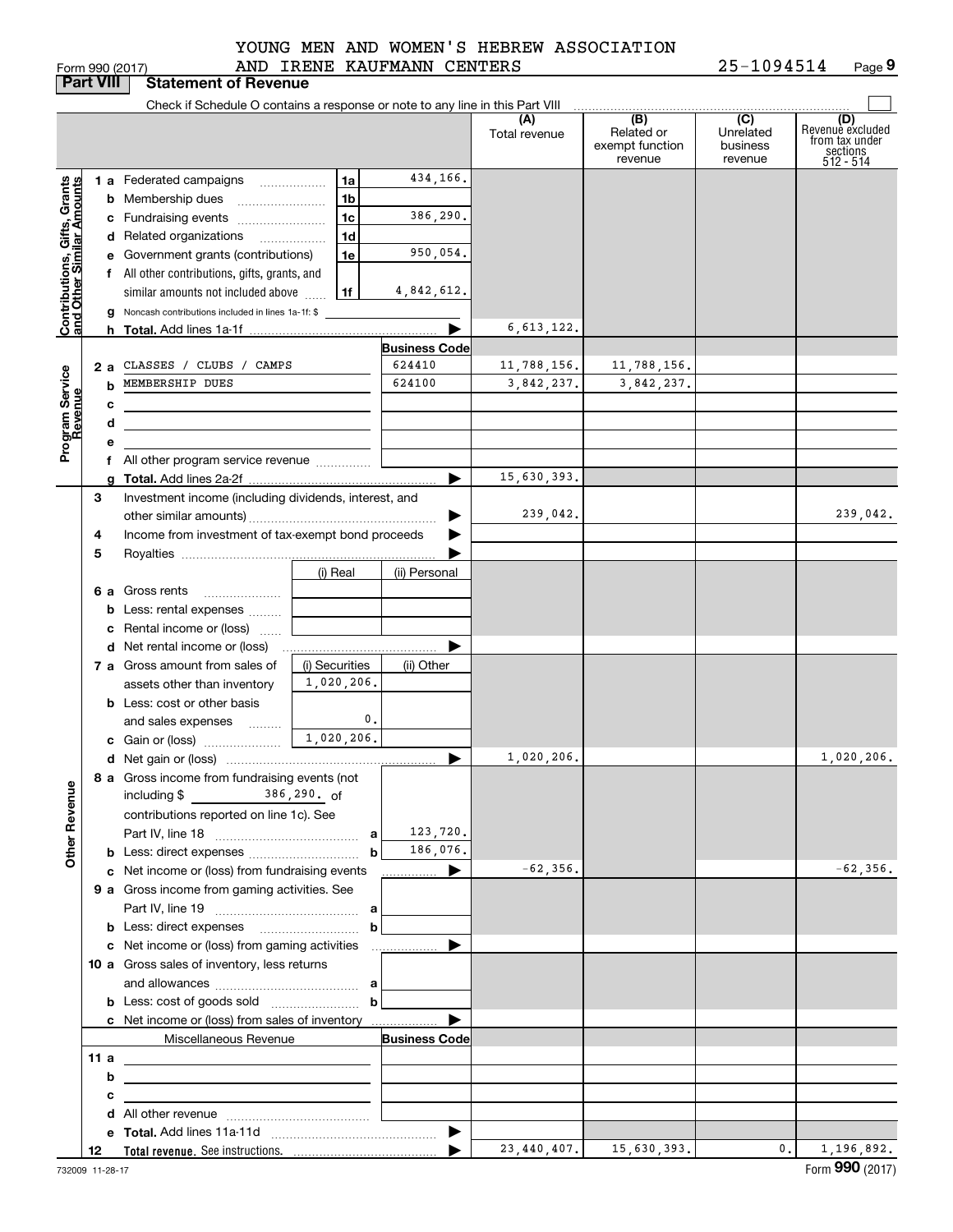#### $_{\rm Form}$  990 (2017) AND <code>IRENE KAUFMANN CENTERS</code> 25-1094514 <sub>Page</sub> YOUNG MEN AND WOMEN'S HEBREW ASSOCIATION

**Part IX Statement of Functional Expenses**

**10**

|              | Check if Schedule O contains a response or note to any line in this Part IX                                                                               |                       | Section 501(c)(3) and 501(c)(4) organizations must complete all columns. All other organizations must complete column (A). |                                    | $\overline{\mathtt{x}}$  |
|--------------|-----------------------------------------------------------------------------------------------------------------------------------------------------------|-----------------------|----------------------------------------------------------------------------------------------------------------------------|------------------------------------|--------------------------|
|              | Do not include amounts reported on lines 6b,                                                                                                              | (A)                   | (B)                                                                                                                        | (C)                                | (D)                      |
|              | 7b, 8b, 9b, and 10b of Part VIII.                                                                                                                         | Total expenses        | Program service<br>expenses                                                                                                | Management and<br>general expenses | Fundraising<br>expenses  |
| 1.           | Grants and other assistance to domestic organizations                                                                                                     |                       |                                                                                                                            |                                    |                          |
|              | and domestic governments. See Part IV, line 21                                                                                                            |                       |                                                                                                                            |                                    |                          |
| $\mathbf{2}$ | Grants and other assistance to domestic                                                                                                                   |                       |                                                                                                                            |                                    |                          |
|              | individuals. See Part IV, line 22                                                                                                                         |                       |                                                                                                                            |                                    |                          |
| 3            | Grants and other assistance to foreign                                                                                                                    |                       |                                                                                                                            |                                    |                          |
|              | organizations, foreign governments, and foreign                                                                                                           |                       |                                                                                                                            |                                    |                          |
|              | individuals. See Part IV, lines 15 and 16                                                                                                                 |                       |                                                                                                                            |                                    |                          |
| 4            | Benefits paid to or for members                                                                                                                           |                       |                                                                                                                            |                                    |                          |
| 5            | Compensation of current officers, directors,                                                                                                              |                       |                                                                                                                            |                                    |                          |
|              | trustees, and key employees                                                                                                                               | 768,958.              | 713,514.                                                                                                                   | 32,192.                            | 23, 252.                 |
| 6            | Compensation not included above, to disqualified                                                                                                          |                       |                                                                                                                            |                                    |                          |
|              | persons (as defined under section 4958(f)(1)) and<br>persons described in section 4958(c)(3)(B)                                                           |                       |                                                                                                                            |                                    |                          |
| 7            | 1.1.1.1.1.1.1                                                                                                                                             | 8, 127, 236.          | 7,541,247.                                                                                                                 | 340,241.                           | 245,748.                 |
| 8            | Pension plan accruals and contributions (include                                                                                                          |                       |                                                                                                                            |                                    |                          |
|              | section 401(k) and 403(b) employer contributions)                                                                                                         | 199,923.              | 185,508.                                                                                                                   | 8,370.                             |                          |
| 9            |                                                                                                                                                           | 1,030,056.            | 955,786.                                                                                                                   | 43, 123.                           | $\frac{6,045}{31,147}$ . |
| 10           |                                                                                                                                                           | 729,279.              | 676,696.                                                                                                                   | 30,531.                            | 22,052.                  |
| 11           | Fees for services (non-employees):                                                                                                                        |                       |                                                                                                                            |                                    |                          |
| a            |                                                                                                                                                           |                       |                                                                                                                            |                                    |                          |
| b            |                                                                                                                                                           | 25,866.               | 24,743.                                                                                                                    | 440.                               | 683.                     |
| c            |                                                                                                                                                           | $\overline{54,950}$ . | 52, 565.                                                                                                                   | 934.                               | 1,451.                   |
| d            |                                                                                                                                                           |                       |                                                                                                                            |                                    |                          |
| e            | Professional fundraising services. See Part IV, line 17                                                                                                   |                       |                                                                                                                            |                                    |                          |
| f            | Investment management fees                                                                                                                                |                       |                                                                                                                            |                                    |                          |
| g            | Other. (If line 11g amount exceeds 10% of line 25,                                                                                                        |                       |                                                                                                                            |                                    |                          |
|              | column (A) amount, list line 11g expenses on Sch O.)                                                                                                      | 2,784,603.            | 2,735,998.                                                                                                                 | 48,605.                            |                          |
| 12           |                                                                                                                                                           | $\overline{214,614}.$ | $\overline{213,641}$ .                                                                                                     | 973.                               |                          |
| 13           |                                                                                                                                                           | 401, 163.             | 392,651.                                                                                                                   | 8,512.                             |                          |
| 14           |                                                                                                                                                           |                       |                                                                                                                            |                                    |                          |
| 15           |                                                                                                                                                           | 3,621,785.            | 3,224,986.                                                                                                                 | 390,640.                           |                          |
| 16           |                                                                                                                                                           | 577,244.              | 557,494.                                                                                                                   | 13,278.                            | 6,159.<br>6,472.         |
| 17<br>18     | Payments of travel or entertainment expenses                                                                                                              |                       |                                                                                                                            |                                    |                          |
|              | for any federal, state, or local public officials                                                                                                         |                       |                                                                                                                            |                                    |                          |
| 19           | Conferences, conventions, and meetings                                                                                                                    |                       |                                                                                                                            |                                    |                          |
| 20           | Interest                                                                                                                                                  | $\overline{24,793.}$  | $\overline{21,074}$ .                                                                                                      | 3,719.                             |                          |
| 21           |                                                                                                                                                           |                       |                                                                                                                            |                                    |                          |
| 22           | Depreciation, depletion, and amortization                                                                                                                 | 1,783,582.            | 1,533,881.                                                                                                                 | 249,701.                           |                          |
| 23           | Insurance                                                                                                                                                 |                       |                                                                                                                            |                                    |                          |
| 24           | Other expenses. Itemize expenses not covered<br>above. (List miscellaneous expenses in line 24e. If line<br>24e amount exceeds 10% of line 25, column (A) |                       |                                                                                                                            |                                    |                          |
|              | amount, list line 24e expenses on Schedule O.)                                                                                                            |                       |                                                                                                                            |                                    |                          |
| a            | <b>BAD DEBTS</b>                                                                                                                                          | 28,981.               | 28,981.                                                                                                                    | 0.                                 | 0.                       |
| b            |                                                                                                                                                           |                       |                                                                                                                            |                                    |                          |
| c            |                                                                                                                                                           |                       |                                                                                                                            |                                    |                          |
| d            | the contract of the contract of the contract of the contract of the contract of                                                                           |                       |                                                                                                                            |                                    |                          |
| е<br>25      | Total functional expenses. Add lines 1 through 24e                                                                                                        | 20, 373, 033.         | 18,858,765.                                                                                                                | 1, 171, 259.                       | 343,009.                 |
| 26           | Joint costs. Complete this line only if the organization                                                                                                  |                       |                                                                                                                            |                                    |                          |
|              | reported in column (B) joint costs from a combined                                                                                                        |                       |                                                                                                                            |                                    |                          |
|              | educational campaign and fundraising solicitation.                                                                                                        |                       |                                                                                                                            |                                    |                          |
|              | Check here $\blacktriangleright$<br>if following SOP 98-2 (ASC 958-720)                                                                                   |                       |                                                                                                                            |                                    |                          |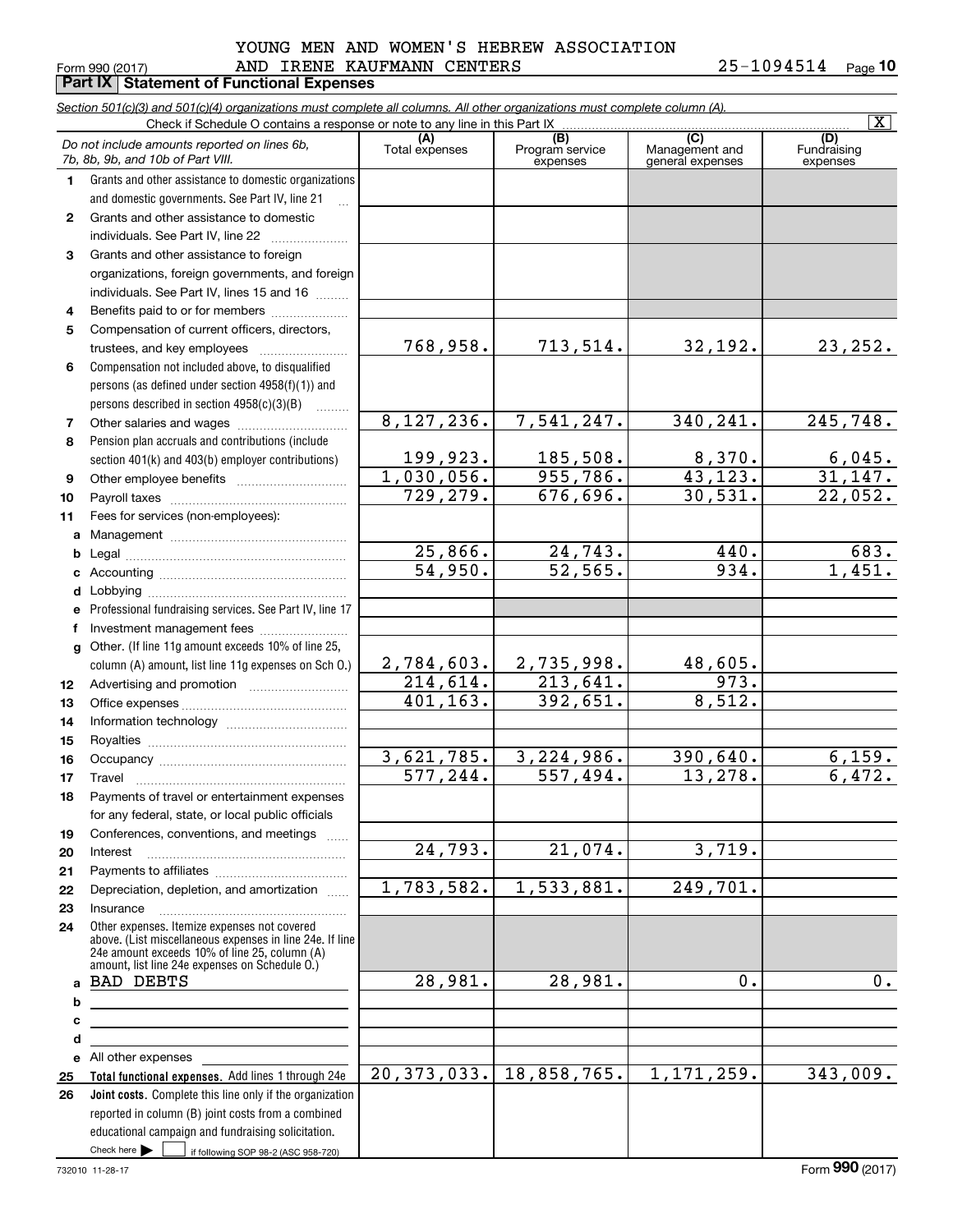**34**

#### $_{\rm Form}$  990 (2017) AND <code>IRENE KAUFMANN CENTERS</code> 25-1094514 <sub>Page</sub> YOUNG MEN AND WOMEN'S HEBREW ASSOCIATION

**11**

|                             | rai L A      | Dalahut Shittle                                                                                                                     |             |                           |                          |                         |                    |
|-----------------------------|--------------|-------------------------------------------------------------------------------------------------------------------------------------|-------------|---------------------------|--------------------------|-------------------------|--------------------|
|                             |              | Check if Schedule O contains a response or note to any line in this Part X                                                          |             |                           |                          |                         |                    |
|                             |              |                                                                                                                                     |             |                           | (A)<br>Beginning of year |                         | (B)<br>End of year |
|                             | 1            | Cash - non-interest-bearing                                                                                                         |             |                           | $\overline{2,573,039}$ . | $\mathbf{1}$            | 3,846,205.         |
|                             | $\mathbf{2}$ |                                                                                                                                     |             |                           |                          | $\mathbf{2}$            |                    |
|                             | 3            |                                                                                                                                     |             |                           | 3,600,570.               | $\mathbf{3}$            | 5,174,487.         |
|                             | 4            |                                                                                                                                     |             |                           | $\overline{1,954,523}$ . | $\overline{\mathbf{4}}$ | 1,986,418.         |
|                             | 5            | Loans and other receivables from current and former officers, directors,                                                            |             |                           |                          |                         |                    |
|                             |              | trustees, key employees, and highest compensated employees. Complete                                                                |             |                           |                          |                         |                    |
|                             |              | Part II of Schedule L                                                                                                               |             |                           |                          | 5                       |                    |
|                             | 6            | Loans and other receivables from other disqualified persons (as defined under                                                       |             |                           |                          |                         |                    |
|                             |              | section 4958(f)(1)), persons described in section 4958(c)(3)(B), and contributing                                                   |             |                           |                          |                         |                    |
|                             |              | employers and sponsoring organizations of section 501(c)(9) voluntary                                                               |             |                           |                          |                         |                    |
|                             |              | employees' beneficiary organizations (see instr). Complete Part II of Sch L                                                         |             |                           |                          | 6                       |                    |
| Assets                      | 7            |                                                                                                                                     |             |                           |                          | $\overline{7}$          |                    |
|                             | 8            |                                                                                                                                     |             |                           |                          | 8                       |                    |
|                             | 9            | Prepaid expenses and deferred charges [11] [11] Prepaid expenses and deferred charges [11] [11] American metal                      |             |                           | $\overline{578, 749}$ .  | $\boldsymbol{9}$        | 596, 115.          |
|                             |              | 10a Land, buildings, and equipment: cost or other                                                                                   |             |                           |                          |                         |                    |
|                             |              | basis. Complete Part VI of Schedule D  10a                                                                                          |             | 49,980,631.               |                          |                         |                    |
|                             |              |                                                                                                                                     |             | $\overline{27,321,279}$ . | 23,618,270.              | 10 <sub>c</sub>         | 22,659,352.        |
|                             | 11           |                                                                                                                                     |             |                           | 18,001,414.              | 11                      | 18,985,443.        |
|                             | 12           |                                                                                                                                     |             |                           |                          | 12                      |                    |
|                             | 13           |                                                                                                                                     |             |                           | 13                       |                         |                    |
|                             | 14           |                                                                                                                                     |             |                           | 14                       |                         |                    |
|                             | 15           |                                                                                                                                     |             | 129,409.                  | 15                       | 134,820.                |                    |
|                             | 16           |                                                                                                                                     | 50,455,974. | 16                        | 53,382,840.              |                         |                    |
|                             | 17           |                                                                                                                                     | 2,502,876.  | 17                        | 2,492,366.               |                         |                    |
|                             | 18           |                                                                                                                                     |             |                           |                          | 18                      |                    |
|                             | 19           |                                                                                                                                     |             |                           | 3,624,714.               | 19                      | 3,866,451.         |
|                             | 20           |                                                                                                                                     |             |                           |                          | 20                      |                    |
|                             | 21           | Escrow or custodial account liability. Complete Part IV of Schedule D                                                               |             | .                         |                          | 21                      |                    |
|                             | 22           | Loans and other payables to current and former officers, directors, trustees,                                                       |             |                           |                          |                         |                    |
| Liabilities                 |              | key employees, highest compensated employees, and disqualified persons.                                                             |             |                           |                          |                         |                    |
|                             |              | Complete Part II of Schedule L                                                                                                      |             |                           |                          | 22                      |                    |
|                             | 23           | Secured mortgages and notes payable to unrelated third parties                                                                      |             |                           | 1,502,424.               | 23                      | 1,130,689.         |
|                             | 24           |                                                                                                                                     |             |                           |                          | 24                      |                    |
|                             | 25           | Other liabilities (including federal income tax, payables to related third                                                          |             |                           |                          |                         |                    |
|                             |              | parties, and other liabilities not included on lines 17-24). Complete Part X of                                                     |             |                           |                          |                         |                    |
|                             |              | Schedule D                                                                                                                          |             |                           | 289.                     | 25                      | 0.                 |
|                             | 26           | <b>Total liabilities.</b> Add lines 17 through 25                                                                                   |             |                           | 7,630,303.               | 26                      | 7,489,506.         |
|                             |              | Organizations that follow SFAS 117 (ASC 958), check here $\blacktriangleright \begin{array}{ c } \hline X & \text{and} \end{array}$ |             |                           |                          |                         |                    |
|                             |              | complete lines 27 through 29, and lines 33 and 34.                                                                                  |             |                           |                          |                         |                    |
|                             | 27           |                                                                                                                                     |             |                           | 23,868,625.              | 27                      | 24,793,798.        |
|                             | 28           | Temporarily restricted net assets                                                                                                   |             |                           | 7,800,800.               | 28                      | 9,869,338.         |
|                             | 29           | Permanently restricted net assets                                                                                                   |             |                           | 11,156,246.              | 29                      | 11,230,198.        |
|                             |              | Organizations that do not follow SFAS 117 (ASC 958), check here ▶ │                                                                 |             |                           |                          |                         |                    |
|                             |              | and complete lines 30 through 34.                                                                                                   |             |                           |                          |                         |                    |
|                             | 30           |                                                                                                                                     |             |                           |                          | 30                      |                    |
|                             | 31           | Paid-in or capital surplus, or land, building, or equipment fund                                                                    |             |                           |                          | 31                      |                    |
| Net Assets or Fund Balances | 32           | Retained earnings, endowment, accumulated income, or other funds                                                                    |             | .                         | 42.825.671               | 32<br>33 <sub>1</sub>   | 45.893.334.        |
|                             | 33           | Total net assets or fund halances                                                                                                   |             |                           |                          |                         |                    |

**32** Retained earnings, endowment, accumulated income, or other funds ............ **33** Total net assets or fund balances ~~~~~~~~~~~~~~~~~~~~~~

Total liabilities and net assets/fund balances

Form (2017) **990**

 **323334**

 $42,825,671.$  33  $45,893,334.$  $50,455,974.$   $34$  | 53,382,840.

# **Part X Balance**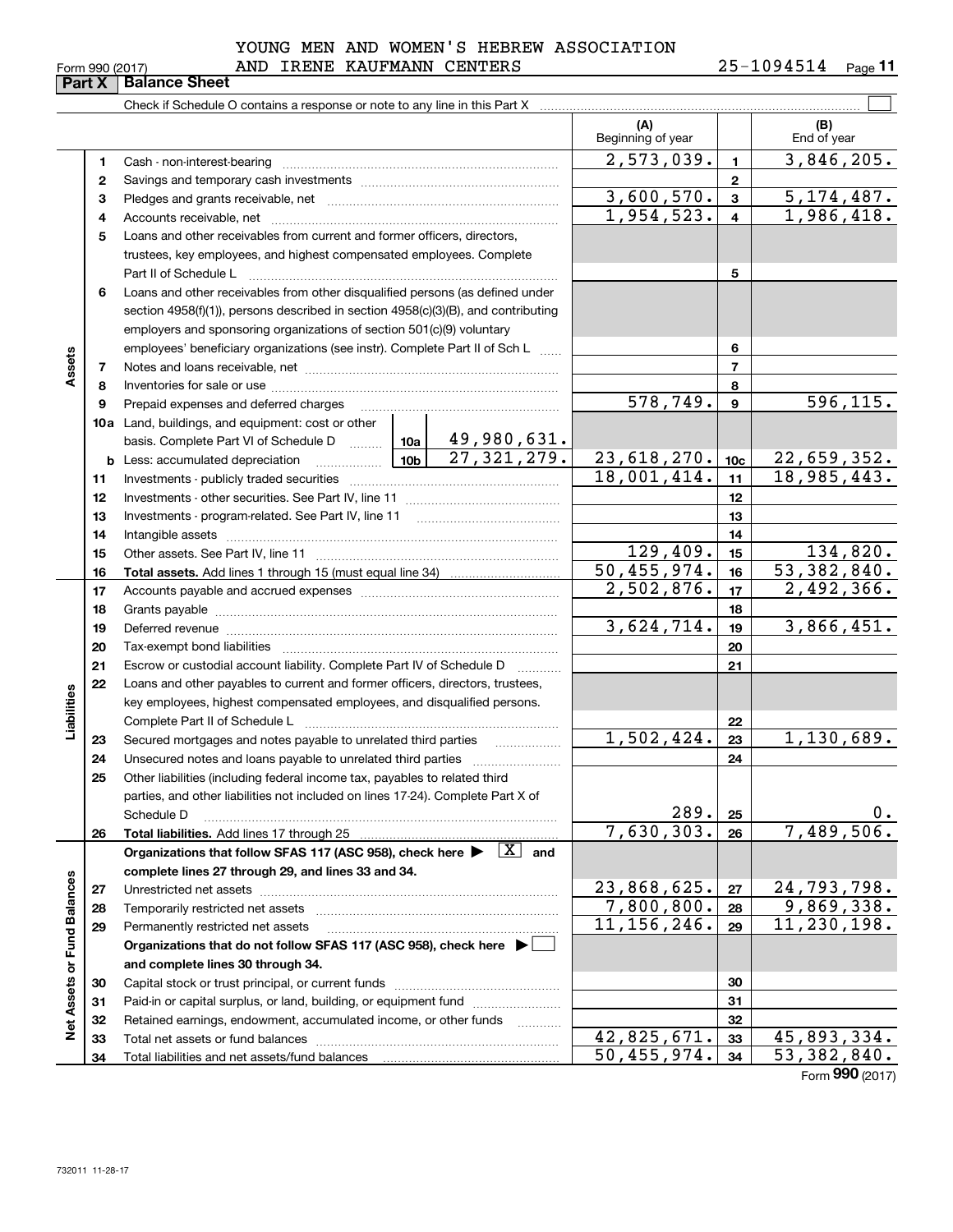|    | YOUNG MEN AND WOMEN'S HEBREW ASSOCIATION                                                                                        |                         |                |            |                         |  |  |  |  |  |  |
|----|---------------------------------------------------------------------------------------------------------------------------------|-------------------------|----------------|------------|-------------------------|--|--|--|--|--|--|
|    | AND IRENE KAUFMANN CENTERS<br>Form 990 (2017)                                                                                   |                         | 25-1094514     |            | $_{\text{Page}}$ 12     |  |  |  |  |  |  |
|    | <b>Part XI Reconciliation of Net Assets</b>                                                                                     |                         |                |            |                         |  |  |  |  |  |  |
|    |                                                                                                                                 |                         |                |            |                         |  |  |  |  |  |  |
|    |                                                                                                                                 |                         |                |            |                         |  |  |  |  |  |  |
| 1  | Total revenue (must equal Part VIII, column (A), line 12)                                                                       | $\mathbf{1}$            | 23,440,407.    |            |                         |  |  |  |  |  |  |
| 2  | Total expenses (must equal Part IX, column (A), line 25)                                                                        | $\mathbf{2}$            | 20, 373, 033.  |            |                         |  |  |  |  |  |  |
| З  | 3,067,374.<br>3<br>Revenue less expenses. Subtract line 2 from line 1                                                           |                         |                |            |                         |  |  |  |  |  |  |
| 4  |                                                                                                                                 | $\overline{\mathbf{4}}$ | 42,825,671.    |            |                         |  |  |  |  |  |  |
| 5  | Net unrealized gains (losses) on investments                                                                                    | 5                       |                |            | 289.                    |  |  |  |  |  |  |
| 6  | Donated services and use of facilities                                                                                          | 6                       |                |            |                         |  |  |  |  |  |  |
| 7  | Investment expenses                                                                                                             | $\overline{7}$          |                |            |                         |  |  |  |  |  |  |
| 8  | Prior period adjustments                                                                                                        | 8                       |                |            |                         |  |  |  |  |  |  |
| 9  | Other changes in net assets or fund balances (explain in Schedule O)                                                            | $\mathbf{q}$            |                |            | 0.                      |  |  |  |  |  |  |
| 10 | Net assets or fund balances at end of year. Combine lines 3 through 9 (must equal Part X, line 33,                              |                         |                |            |                         |  |  |  |  |  |  |
|    | column (B))                                                                                                                     | 10                      | 45,893,334.    |            |                         |  |  |  |  |  |  |
|    | <b>Part XII</b> Financial Statements and Reporting                                                                              |                         |                |            |                         |  |  |  |  |  |  |
|    |                                                                                                                                 |                         |                |            | $\overline{\texttt{x}}$ |  |  |  |  |  |  |
|    |                                                                                                                                 |                         |                | <b>Yes</b> | No                      |  |  |  |  |  |  |
| 1. | $\boxed{\text{X}}$ Accrual<br>Accounting method used to prepare the Form 990: <u>[16</u> ] Cash<br>Other                        |                         |                |            |                         |  |  |  |  |  |  |
|    | If the organization changed its method of accounting from a prior year or checked "Other," explain in Schedule O.               |                         |                |            |                         |  |  |  |  |  |  |
|    | 2a Were the organization's financial statements compiled or reviewed by an independent accountant?                              |                         | 2a             |            | $\mathbf X$             |  |  |  |  |  |  |
|    | If "Yes," check a box below to indicate whether the financial statements for the year were compiled or reviewed on a            |                         |                |            |                         |  |  |  |  |  |  |
|    | separate basis, consolidated basis, or both:                                                                                    |                         |                |            |                         |  |  |  |  |  |  |
|    | Separate basis<br><b>Consolidated basis</b><br>Both consolidated and separate basis                                             |                         |                |            |                         |  |  |  |  |  |  |
| b  | Were the organization's financial statements audited by an independent accountant?                                              |                         | 2 <sub>b</sub> | x          |                         |  |  |  |  |  |  |
|    | If "Yes," check a box below to indicate whether the financial statements for the year were audited on a separate basis,         |                         |                |            |                         |  |  |  |  |  |  |
|    | consolidated basis, or both:                                                                                                    |                         |                |            |                         |  |  |  |  |  |  |
|    | $X$ Separate basis<br>Consolidated basis<br>Both consolidated and separate basis                                                |                         |                |            |                         |  |  |  |  |  |  |
|    | c If "Yes" to line 2a or 2b, does the organization have a committee that assumes responsibility for oversight of the audit,     |                         |                |            |                         |  |  |  |  |  |  |
|    |                                                                                                                                 |                         | 2c             | X          |                         |  |  |  |  |  |  |
|    | If the organization changed either its oversight process or selection process during the tax year, explain in Schedule O.       |                         |                |            |                         |  |  |  |  |  |  |
|    | 3a As a result of a federal award, was the organization required to undergo an audit or audits as set forth in the Single Audit |                         |                |            |                         |  |  |  |  |  |  |
|    |                                                                                                                                 |                         | 3a             |            | Х                       |  |  |  |  |  |  |
|    | b If "Yes," did the organization undergo the required audit or audits? If the organization did not undergo the required audit   |                         |                |            |                         |  |  |  |  |  |  |
|    | or audits, explain why in Schedule O and describe any steps taken to undergo such audits                                        |                         | 3b             |            |                         |  |  |  |  |  |  |
|    |                                                                                                                                 |                         |                | ററ         |                         |  |  |  |  |  |  |

Form (2017) **990**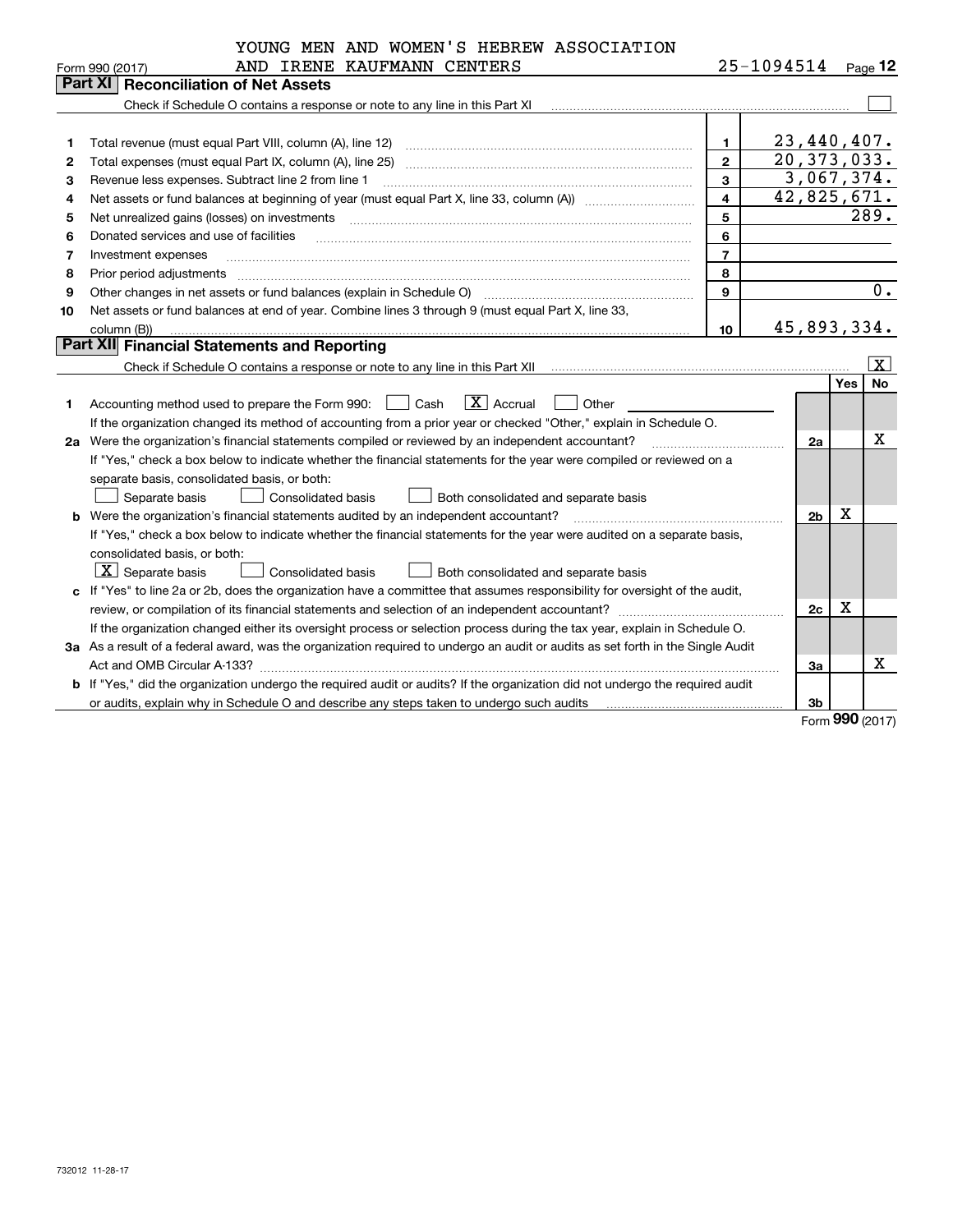| <b>SCHEDULE A</b> |                    |                                                        |                                                                        |                                                                                                                                                                                                                                                      |                             |                                 |                            |  | OMB No. 1545-0047                     |
|-------------------|--------------------|--------------------------------------------------------|------------------------------------------------------------------------|------------------------------------------------------------------------------------------------------------------------------------------------------------------------------------------------------------------------------------------------------|-----------------------------|---------------------------------|----------------------------|--|---------------------------------------|
|                   |                    | (Form 990 or 990-EZ)                                   |                                                                        | <b>Public Charity Status and Public Support</b><br>Complete if the organization is a section 501(c)(3) organization or a section                                                                                                                     |                             |                                 |                            |  |                                       |
|                   |                    |                                                        |                                                                        | 4947(a)(1) nonexempt charitable trust.                                                                                                                                                                                                               |                             |                                 |                            |  |                                       |
|                   |                    | Department of the Treasury<br>Internal Revenue Service |                                                                        | Attach to Form 990 or Form 990-EZ.                                                                                                                                                                                                                   |                             |                                 |                            |  | <b>Open to Public</b><br>Inspection   |
|                   |                    | Name of the organization                               |                                                                        | Go to www.irs.gov/Form990 for instructions and the latest information.                                                                                                                                                                               |                             |                                 |                            |  | <b>Employer identification number</b> |
|                   |                    |                                                        |                                                                        | YOUNG MEN AND WOMEN'S HEBREW ASSOCIATION<br>AND IRENE KAUFMANN CENTERS                                                                                                                                                                               |                             |                                 |                            |  |                                       |
| Part I            |                    |                                                        |                                                                        | Reason for Public Charity Status (All organizations must complete this part.) See instructions.                                                                                                                                                      |                             |                                 |                            |  | 25-1094514                            |
|                   |                    |                                                        |                                                                        | The organization is not a private foundation because it is: (For lines 1 through 12, check only one box.)                                                                                                                                            |                             |                                 |                            |  |                                       |
| 1                 |                    |                                                        |                                                                        | A church, convention of churches, or association of churches described in section 170(b)(1)(A)(i).                                                                                                                                                   |                             |                                 |                            |  |                                       |
| 2                 |                    |                                                        |                                                                        | A school described in section 170(b)(1)(A)(ii). (Attach Schedule E (Form 990 or 990-EZ).)                                                                                                                                                            |                             |                                 |                            |  |                                       |
| 3                 |                    |                                                        |                                                                        | A hospital or a cooperative hospital service organization described in section 170(b)(1)(A)(iii).                                                                                                                                                    |                             |                                 |                            |  |                                       |
| 4                 |                    |                                                        |                                                                        | A medical research organization operated in conjunction with a hospital described in section 170(b)(1)(A)(iii). Enter the hospital's name,                                                                                                           |                             |                                 |                            |  |                                       |
|                   |                    | city, and state:                                       |                                                                        |                                                                                                                                                                                                                                                      |                             |                                 |                            |  |                                       |
| 5                 |                    |                                                        |                                                                        | An organization operated for the benefit of a college or university owned or operated by a governmental unit described in                                                                                                                            |                             |                                 |                            |  |                                       |
|                   |                    |                                                        | section 170(b)(1)(A)(iv). (Complete Part II.)                          |                                                                                                                                                                                                                                                      |                             |                                 |                            |  |                                       |
| 6                 |                    |                                                        |                                                                        | A federal, state, or local government or governmental unit described in section 170(b)(1)(A)(v).                                                                                                                                                     |                             |                                 |                            |  |                                       |
| 7                 |                    |                                                        | section 170(b)(1)(A)(vi). (Complete Part II.)                          | An organization that normally receives a substantial part of its support from a governmental unit or from the general public described in                                                                                                            |                             |                                 |                            |  |                                       |
| 8                 |                    |                                                        |                                                                        | A community trust described in section 170(b)(1)(A)(vi). (Complete Part II.)                                                                                                                                                                         |                             |                                 |                            |  |                                       |
| 9                 |                    |                                                        |                                                                        | An agricultural research organization described in section 170(b)(1)(A)(ix) operated in conjunction with a land-grant college                                                                                                                        |                             |                                 |                            |  |                                       |
|                   |                    |                                                        |                                                                        | or university or a non-land-grant college of agriculture (see instructions). Enter the name, city, and state of the college or                                                                                                                       |                             |                                 |                            |  |                                       |
|                   |                    | university:                                            |                                                                        |                                                                                                                                                                                                                                                      |                             |                                 |                            |  |                                       |
| 10                | $\boxed{\text{X}}$ |                                                        |                                                                        | An organization that normally receives: (1) more than 33 1/3% of its support from contributions, membership fees, and gross receipts from                                                                                                            |                             |                                 |                            |  |                                       |
|                   |                    |                                                        |                                                                        | activities related to its exempt functions - subject to certain exceptions, and (2) no more than 33 1/3% of its support from gross investment                                                                                                        |                             |                                 |                            |  |                                       |
|                   |                    |                                                        |                                                                        | income and unrelated business taxable income (less section 511 tax) from businesses acquired by the organization after June 30, 1975.                                                                                                                |                             |                                 |                            |  |                                       |
|                   |                    |                                                        | See section 509(a)(2). (Complete Part III.)                            |                                                                                                                                                                                                                                                      |                             |                                 |                            |  |                                       |
| 11                |                    |                                                        |                                                                        | An organization organized and operated exclusively to test for public safety. See section 509(a)(4).                                                                                                                                                 |                             |                                 |                            |  |                                       |
| 12                |                    |                                                        |                                                                        | An organization organized and operated exclusively for the benefit of, to perform the functions of, or to carry out the purposes of one or                                                                                                           |                             |                                 |                            |  |                                       |
|                   |                    |                                                        |                                                                        | more publicly supported organizations described in section 509(a)(1) or section 509(a)(2). See section 509(a)(3). Check the box in<br>lines 12a through 12d that describes the type of supporting organization and complete lines 12e, 12f, and 12g. |                             |                                 |                            |  |                                       |
| a                 |                    |                                                        |                                                                        | Type I. A supporting organization operated, supervised, or controlled by its supported organization(s), typically by giving                                                                                                                          |                             |                                 |                            |  |                                       |
|                   |                    |                                                        |                                                                        | the supported organization(s) the power to regularly appoint or elect a majority of the directors or trustees of the supporting                                                                                                                      |                             |                                 |                            |  |                                       |
|                   |                    |                                                        | organization. You must complete Part IV, Sections A and B.             |                                                                                                                                                                                                                                                      |                             |                                 |                            |  |                                       |
| b                 |                    |                                                        |                                                                        | Type II. A supporting organization supervised or controlled in connection with its supported organization(s), by having                                                                                                                              |                             |                                 |                            |  |                                       |
|                   |                    |                                                        |                                                                        | control or management of the supporting organization vested in the same persons that control or manage the supported                                                                                                                                 |                             |                                 |                            |  |                                       |
|                   |                    |                                                        | organization(s). You must complete Part IV, Sections A and C.          |                                                                                                                                                                                                                                                      |                             |                                 |                            |  |                                       |
| с                 |                    |                                                        |                                                                        | Type III functionally integrated. A supporting organization operated in connection with, and functionally integrated with,                                                                                                                           |                             |                                 |                            |  |                                       |
|                   |                    |                                                        |                                                                        | its supported organization(s) (see instructions). You must complete Part IV, Sections A, D, and E.                                                                                                                                                   |                             |                                 |                            |  |                                       |
| d                 |                    |                                                        |                                                                        | Type III non-functionally integrated. A supporting organization operated in connection with its supported organization(s)                                                                                                                            |                             |                                 |                            |  |                                       |
|                   |                    |                                                        |                                                                        | that is not functionally integrated. The organization generally must satisfy a distribution requirement and an attentiveness<br>requirement (see instructions). You must complete Part IV, Sections A and D, and Part V.                             |                             |                                 |                            |  |                                       |
| е                 |                    |                                                        |                                                                        | Check this box if the organization received a written determination from the IRS that it is a Type I, Type II, Type III                                                                                                                              |                             |                                 |                            |  |                                       |
|                   |                    |                                                        |                                                                        | functionally integrated, or Type III non-functionally integrated supporting organization.                                                                                                                                                            |                             |                                 |                            |  |                                       |
|                   |                    | Enter the number of supported organizations            |                                                                        |                                                                                                                                                                                                                                                      |                             |                                 |                            |  |                                       |
|                   |                    |                                                        | Provide the following information about the supported organization(s). |                                                                                                                                                                                                                                                      |                             |                                 |                            |  |                                       |
|                   |                    | (i) Name of supported                                  | (ii) EIN                                                               | (iii) Type of organization<br>(described on lines 1-10                                                                                                                                                                                               | in your governing document? | (iv) Is the organization listed | (v) Amount of monetary     |  | (vi) Amount of other                  |
|                   |                    | organization                                           |                                                                        | above (see instructions))                                                                                                                                                                                                                            | Yes                         | No                              | support (see instructions) |  | support (see instructions)            |
|                   |                    |                                                        |                                                                        |                                                                                                                                                                                                                                                      |                             |                                 |                            |  |                                       |
|                   |                    |                                                        |                                                                        |                                                                                                                                                                                                                                                      |                             |                                 |                            |  |                                       |
|                   |                    |                                                        |                                                                        |                                                                                                                                                                                                                                                      |                             |                                 |                            |  |                                       |
|                   |                    |                                                        |                                                                        |                                                                                                                                                                                                                                                      |                             |                                 |                            |  |                                       |
|                   |                    |                                                        |                                                                        |                                                                                                                                                                                                                                                      |                             |                                 |                            |  |                                       |
|                   |                    |                                                        |                                                                        |                                                                                                                                                                                                                                                      |                             |                                 |                            |  |                                       |
|                   |                    |                                                        |                                                                        |                                                                                                                                                                                                                                                      |                             |                                 |                            |  |                                       |
|                   |                    |                                                        |                                                                        |                                                                                                                                                                                                                                                      |                             |                                 |                            |  |                                       |
| Total             |                    |                                                        |                                                                        |                                                                                                                                                                                                                                                      |                             |                                 |                            |  |                                       |
|                   |                    |                                                        |                                                                        |                                                                                                                                                                                                                                                      |                             |                                 |                            |  |                                       |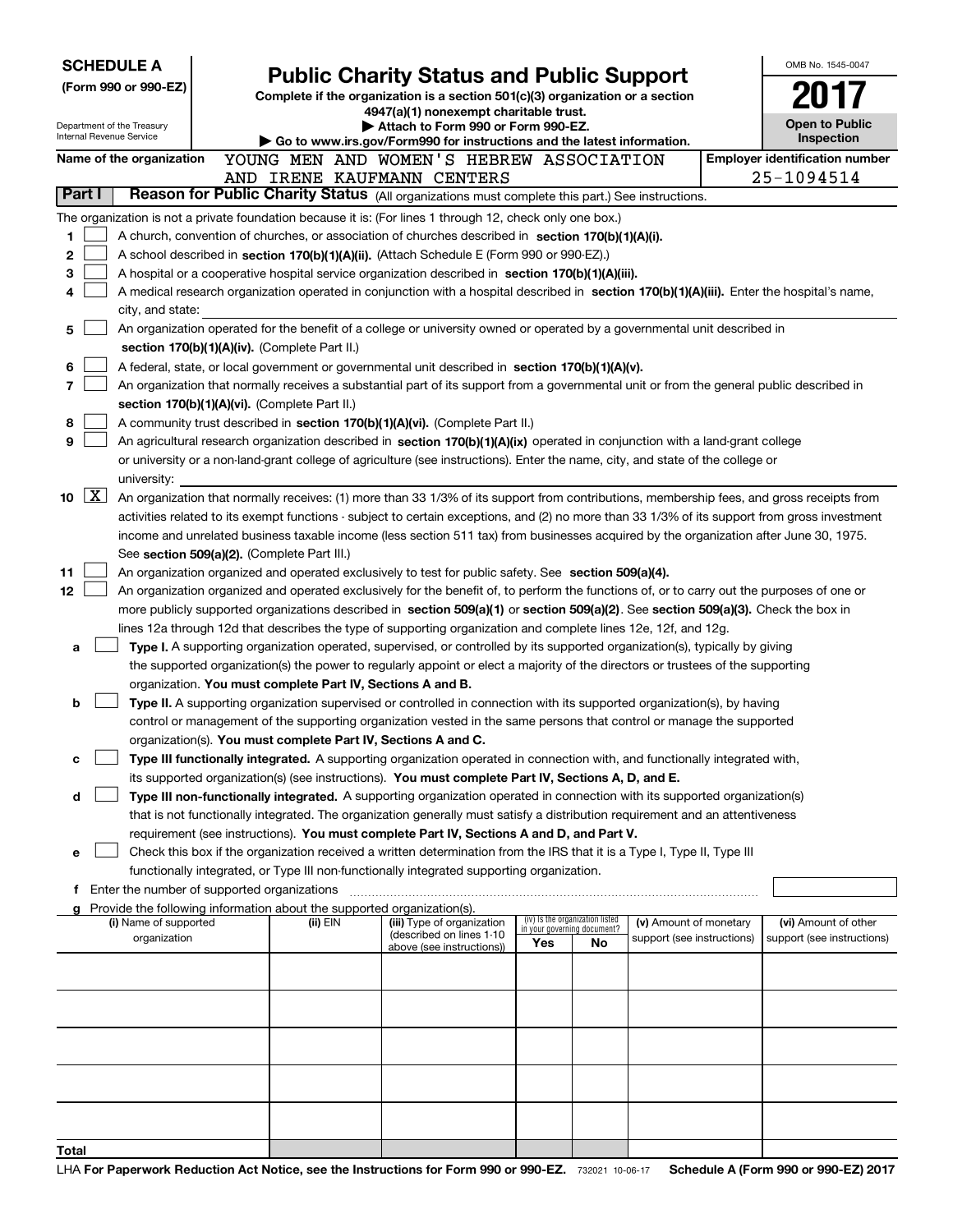| Schedule A (Form 990 or 990-EZ) 2017 AND IRENE KAUFMANN CENTERS |  |  | $25 - 1094514$ Page 2                                                                                             |  |
|-----------------------------------------------------------------|--|--|-------------------------------------------------------------------------------------------------------------------|--|
|                                                                 |  |  | <b>Part II</b> Support Schedule for Organizations Described in Sections $170(b)(1)(A)(iv)$ and $170(b)(1)(A)(vi)$ |  |

(Complete only if you checked the box on line 5, 7, or 8 of Part I or if the organization failed to qualify under Part III. If the organization fails to qualify under the tests listed below, please complete Part III.)

|     | <b>Section A. Public Support</b>                                                                                                                                                                                               |          |          |            |            |                 |           |  |  |  |  |
|-----|--------------------------------------------------------------------------------------------------------------------------------------------------------------------------------------------------------------------------------|----------|----------|------------|------------|-----------------|-----------|--|--|--|--|
|     | Calendar year (or fiscal year beginning in) $\blacktriangleright$                                                                                                                                                              | (a) 2013 | (b) 2014 | $(c)$ 2015 | $(d)$ 2016 | (e) 2017        | (f) Total |  |  |  |  |
|     | 1 Gifts, grants, contributions, and                                                                                                                                                                                            |          |          |            |            |                 |           |  |  |  |  |
|     | membership fees received. (Do not                                                                                                                                                                                              |          |          |            |            |                 |           |  |  |  |  |
|     | include any "unusual grants.")                                                                                                                                                                                                 |          |          |            |            |                 |           |  |  |  |  |
|     | 2 Tax revenues levied for the organ-                                                                                                                                                                                           |          |          |            |            |                 |           |  |  |  |  |
|     | ization's benefit and either paid to                                                                                                                                                                                           |          |          |            |            |                 |           |  |  |  |  |
|     | or expended on its behalf                                                                                                                                                                                                      |          |          |            |            |                 |           |  |  |  |  |
| з   | The value of services or facilities                                                                                                                                                                                            |          |          |            |            |                 |           |  |  |  |  |
|     | furnished by a governmental unit to                                                                                                                                                                                            |          |          |            |            |                 |           |  |  |  |  |
|     | the organization without charge                                                                                                                                                                                                |          |          |            |            |                 |           |  |  |  |  |
|     | Total. Add lines 1 through 3                                                                                                                                                                                                   |          |          |            |            |                 |           |  |  |  |  |
| 5   | The portion of total contributions                                                                                                                                                                                             |          |          |            |            |                 |           |  |  |  |  |
|     | by each person (other than a                                                                                                                                                                                                   |          |          |            |            |                 |           |  |  |  |  |
|     | governmental unit or publicly                                                                                                                                                                                                  |          |          |            |            |                 |           |  |  |  |  |
|     | supported organization) included                                                                                                                                                                                               |          |          |            |            |                 |           |  |  |  |  |
|     | on line 1 that exceeds 2% of the                                                                                                                                                                                               |          |          |            |            |                 |           |  |  |  |  |
|     | amount shown on line 11,                                                                                                                                                                                                       |          |          |            |            |                 |           |  |  |  |  |
|     | column (f)                                                                                                                                                                                                                     |          |          |            |            |                 |           |  |  |  |  |
|     | 6 Public support. Subtract line 5 from line 4.<br><b>Section B. Total Support</b>                                                                                                                                              |          |          |            |            |                 |           |  |  |  |  |
|     |                                                                                                                                                                                                                                |          |          |            |            |                 |           |  |  |  |  |
|     | Calendar year (or fiscal year beginning in)                                                                                                                                                                                    | (a) 2013 | (b) 2014 | $(c)$ 2015 | $(d)$ 2016 | (e) 2017        | (f) Total |  |  |  |  |
|     | 7 Amounts from line 4                                                                                                                                                                                                          |          |          |            |            |                 |           |  |  |  |  |
| 8   | Gross income from interest,                                                                                                                                                                                                    |          |          |            |            |                 |           |  |  |  |  |
|     | dividends, payments received on                                                                                                                                                                                                |          |          |            |            |                 |           |  |  |  |  |
|     | securities loans, rents, royalties,                                                                                                                                                                                            |          |          |            |            |                 |           |  |  |  |  |
|     | and income from similar sources                                                                                                                                                                                                |          |          |            |            |                 |           |  |  |  |  |
| 9   | Net income from unrelated business                                                                                                                                                                                             |          |          |            |            |                 |           |  |  |  |  |
|     | activities, whether or not the                                                                                                                                                                                                 |          |          |            |            |                 |           |  |  |  |  |
|     | business is regularly carried on                                                                                                                                                                                               |          |          |            |            |                 |           |  |  |  |  |
| 10  | Other income. Do not include gain                                                                                                                                                                                              |          |          |            |            |                 |           |  |  |  |  |
|     | or loss from the sale of capital                                                                                                                                                                                               |          |          |            |            |                 |           |  |  |  |  |
|     | assets (Explain in Part VI.)                                                                                                                                                                                                   |          |          |            |            |                 |           |  |  |  |  |
|     | 11 Total support. Add lines 7 through 10                                                                                                                                                                                       |          |          |            |            | 12 <sup>2</sup> |           |  |  |  |  |
|     | <b>12</b> Gross receipts from related activities, etc. (see instructions)<br>First five years. If the Form 990 is for the organization's first, second, third, fourth, or fifth tax year as a section 501(c)(3)                |          |          |            |            |                 |           |  |  |  |  |
| 13  | organization, check this box and stop here manufactured and state and state and state and state and state and stop here and state and state and state and state and state and state and state and state and state and state an |          |          |            |            |                 |           |  |  |  |  |
|     | Section C. Computation of Public Support Percentage                                                                                                                                                                            |          |          |            |            |                 |           |  |  |  |  |
| 14. |                                                                                                                                                                                                                                |          |          |            |            | 14              | %         |  |  |  |  |
| 15  | Public support percentage from 2016 Schedule A, Part II, line 14 [2010] contains a manuscription of Public support percentage from 2016 Schedule A, Part II, line 14                                                           |          |          |            |            | 15              | %         |  |  |  |  |
|     | 16a 33 1/3% support test - 2017. If the organization did not check the box on line 13, and line 14 is 33 1/3% or more, check this box and                                                                                      |          |          |            |            |                 |           |  |  |  |  |
|     | stop here. The organization qualifies as a publicly supported organization matching manufacture and content and the state and the state and the state and the state and the state and state and state and state and state and  |          |          |            |            |                 |           |  |  |  |  |
|     | b 33 1/3% support test - 2016. If the organization did not check a box on line 13 or 16a, and line 15 is 33 1/3% or more, check this box                                                                                       |          |          |            |            |                 |           |  |  |  |  |
|     | and stop here. The organization qualifies as a publicly supported organization                                                                                                                                                 |          |          |            |            |                 |           |  |  |  |  |
|     | 17a 10% -facts-and-circumstances test - 2017. If the organization did not check a box on line 13, 16a, or 16b, and line 14 is 10% or more,                                                                                     |          |          |            |            |                 |           |  |  |  |  |
|     | and if the organization meets the "facts-and-circumstances" test, check this box and stop here. Explain in Part VI how the organization                                                                                        |          |          |            |            |                 |           |  |  |  |  |
|     | meets the "facts-and-circumstances" test. The organization qualifies as a publicly supported organization <i>managrammanamention</i>                                                                                           |          |          |            |            |                 |           |  |  |  |  |
|     | <b>b 10% -facts-and-circumstances test - 2016.</b> If the organization did not check a box on line 13, 16a, 16b, or 17a, and line 15 is 10% or                                                                                 |          |          |            |            |                 |           |  |  |  |  |
|     | more, and if the organization meets the "facts-and-circumstances" test, check this box and stop here. Explain in Part VI how the                                                                                               |          |          |            |            |                 |           |  |  |  |  |
|     | organization meets the "facts-and-circumstances" test. The organization qualifies as a publicly supported organization                                                                                                         |          |          |            |            |                 |           |  |  |  |  |
| 18. | Private foundation. If the organization did not check a box on line 13, 16a, 16b, 17a, or 17b, check this box and see instructions                                                                                             |          |          |            |            |                 |           |  |  |  |  |

**Schedule A (Form 990 or 990-EZ) 2017**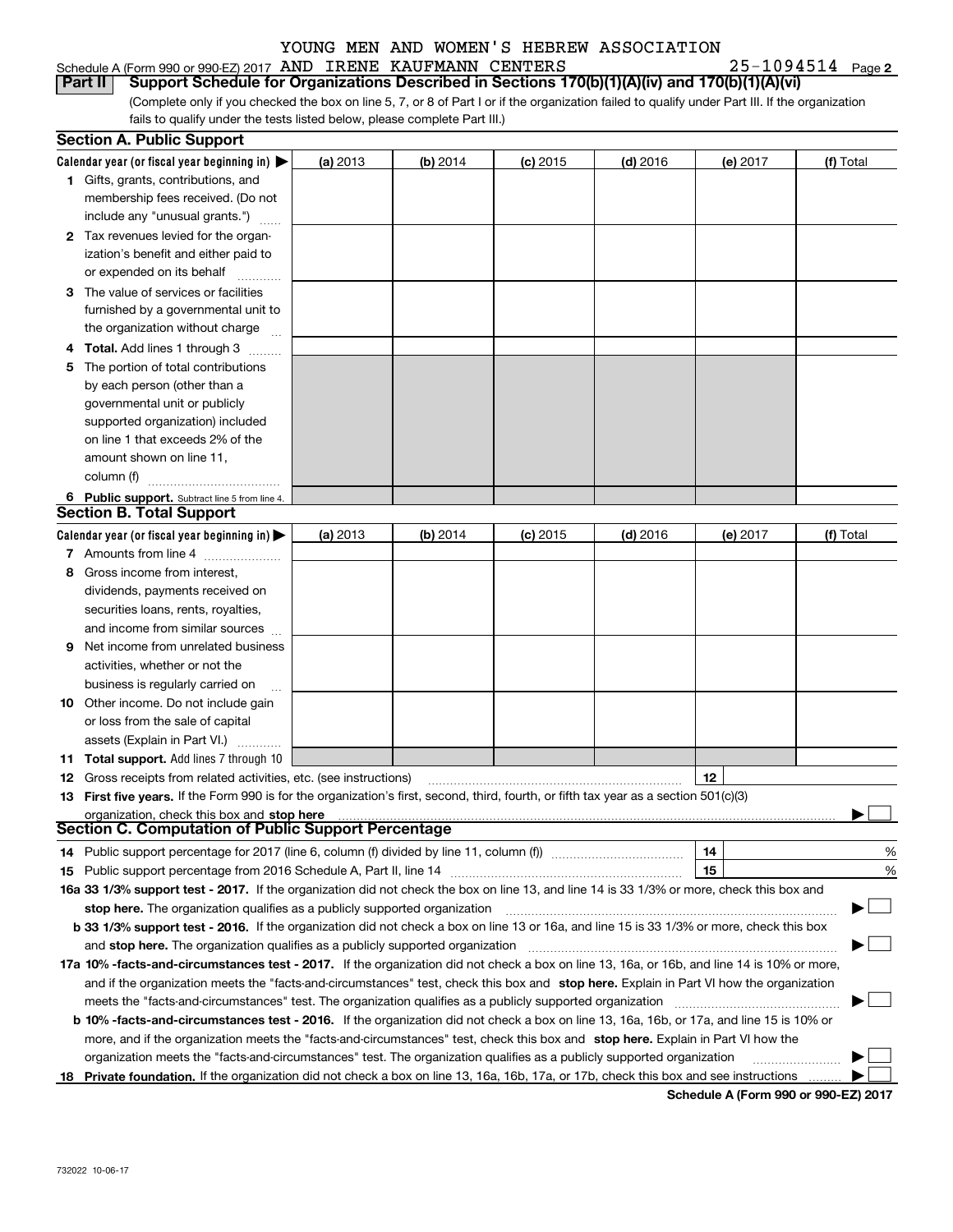#### Schedule A (Form 990 or 990-EZ) 2017 Page AND IRENE KAUFMANN CENTERS 25-1094514 **Part III Support Schedule for Organizations Described in Section 509(a)(2)**

**3**

(Complete only if you checked the box on line 10 of Part I or if the organization failed to qualify under Part II. If the organization fails to qualify under the tests listed below, please complete Part II.)

| <b>Section A. Public Support</b>                                                                                                                    |                                                          |                       |            |            |           |                                          |
|-----------------------------------------------------------------------------------------------------------------------------------------------------|----------------------------------------------------------|-----------------------|------------|------------|-----------|------------------------------------------|
| Calendar year (or fiscal year beginning in)                                                                                                         | (a) 2013                                                 | (b) 2014              | $(c)$ 2015 | $(d)$ 2016 | (e) 2017  | (f) Total                                |
| 1 Gifts, grants, contributions, and                                                                                                                 |                                                          |                       |            |            |           |                                          |
| membership fees received. (Do not                                                                                                                   |                                                          |                       |            |            |           |                                          |
| include any "unusual grants.")                                                                                                                      | 9671622.                                                 | 8198093.              | 8173442.   |            |           | 5068213.10579079.41690449.               |
| 2 Gross receipts from admissions,                                                                                                                   |                                                          |                       |            |            |           |                                          |
| merchandise sold or services per-                                                                                                                   |                                                          |                       |            |            |           |                                          |
| formed, or facilities furnished in<br>any activity that is related to the                                                                           |                                                          |                       |            |            |           |                                          |
| organization's tax-exempt purpose                                                                                                                   | 10235479.10745011.11428261.11372502.11788156.55569409.   |                       |            |            |           |                                          |
| 3 Gross receipts from activities that                                                                                                               |                                                          |                       |            |            |           |                                          |
| are not an unrelated trade or bus-                                                                                                                  |                                                          |                       |            |            |           |                                          |
| iness under section 513                                                                                                                             |                                                          |                       |            |            |           |                                          |
| 4 Tax revenues levied for the organ-                                                                                                                |                                                          |                       |            |            |           |                                          |
| ization's benefit and either paid to                                                                                                                |                                                          |                       |            |            |           |                                          |
| or expended on its behalf                                                                                                                           |                                                          |                       |            |            |           |                                          |
| 5 The value of services or facilities                                                                                                               |                                                          |                       |            |            |           |                                          |
| furnished by a governmental unit to                                                                                                                 |                                                          |                       |            |            |           |                                          |
| the organization without charge                                                                                                                     |                                                          |                       |            |            |           |                                          |
| 6 Total. Add lines 1 through 5                                                                                                                      | 19907101.18943104.19601703.16440715.22367235.97259858.   |                       |            |            |           |                                          |
| 7a Amounts included on lines 1, 2, and                                                                                                              |                                                          |                       |            |            |           |                                          |
| 3 received from disqualified persons                                                                                                                | 412,682.                                                 | 105,789.              | 119,529.   | 227,060.   | 710,275.  | 1575335.                                 |
| <b>b</b> Amounts included on lines 2 and 3 received                                                                                                 |                                                          |                       |            |            |           |                                          |
| from other than disqualified persons that                                                                                                           |                                                          |                       |            |            |           |                                          |
| exceed the greater of \$5,000 or 1% of the<br>amount on line 13 for the year                                                                        |                                                          |                       |            |            |           | 0.                                       |
| c Add lines 7a and 7b                                                                                                                               | $\overline{412,682}$ .                                   | 105,789.              | 119,529.   | 227,060.   | 710, 275. | 1575335.                                 |
| 8 Public support. (Subtract line 7c from line 6.)                                                                                                   |                                                          |                       |            |            |           | 95684523.                                |
| <b>Section B. Total Support</b>                                                                                                                     |                                                          |                       |            |            |           |                                          |
| Calendar year (or fiscal year beginning in)                                                                                                         | (a) 2013                                                 | (b) 2014              | $(c)$ 2015 | $(d)$ 2016 | (e) 2017  | (f) Total                                |
| <b>9</b> Amounts from line 6                                                                                                                        | 19907101.18943104.19601703.16440715.22367235.97259858.   |                       |            |            |           |                                          |
| 10a Gross income from interest,                                                                                                                     |                                                          |                       |            |            |           |                                          |
| dividends, payments received on                                                                                                                     |                                                          |                       |            |            |           |                                          |
| securities loans, rents, royalties,<br>and income from similar sources                                                                              |                                                          | $274, 137.$ 410, 524. | 312,095.   | 744,769.   | 239,042.  | 1980567.                                 |
| <b>b</b> Unrelated business taxable income                                                                                                          |                                                          |                       |            |            |           |                                          |
| (less section 511 taxes) from businesses                                                                                                            |                                                          |                       |            |            |           |                                          |
| acquired after June 30, 1975                                                                                                                        |                                                          |                       |            |            |           |                                          |
| c Add lines 10a and 10b                                                                                                                             | $\overline{274,137}.$                                    | 410,524.              | 312,095.   | 744, 769.  | 239,042.  | 1980567.                                 |
| 11 Net income from unrelated business                                                                                                               |                                                          |                       |            |            |           |                                          |
| activities not included in line 10b.                                                                                                                |                                                          |                       |            |            |           |                                          |
| whether or not the business is<br>regularly carried on                                                                                              |                                                          |                       |            |            |           |                                          |
| <b>12</b> Other income. Do not include gain                                                                                                         |                                                          |                       |            |            |           |                                          |
| or loss from the sale of capital                                                                                                                    |                                                          |                       |            |            |           |                                          |
| assets (Explain in Part VI.)<br><b>13 Total support.</b> (Add lines 9, 10c, 11, and 12.)                                                            | $20181238.19353628.19913798.17185484.22606277.99240425.$ |                       |            |            |           |                                          |
| 14 First five years. If the Form 990 is for the organization's first, second, third, fourth, or fifth tax year as a section 501(c)(3) organization, |                                                          |                       |            |            |           |                                          |
|                                                                                                                                                     |                                                          |                       |            |            |           |                                          |
| <b>Section C. Computation of Public Support Percentage</b>                                                                                          |                                                          |                       |            |            |           |                                          |
| 15 Public support percentage for 2017 (line 8, column (f) divided by line 13, column (f))                                                           |                                                          |                       |            |            | 15        | 96.42<br>%                               |
| 16 Public support percentage from 2016 Schedule A, Part III, line 15                                                                                |                                                          |                       |            |            | 16        | 95.86<br>$\%$                            |
| <b>Section D. Computation of Investment Income Percentage</b>                                                                                       |                                                          |                       |            |            |           |                                          |
| 17 Investment income percentage for 2017 (line 10c, column (f) divided by line 13, column (f))                                                      |                                                          |                       |            |            | 17        | 2.00<br>$\%$                             |
| 18 Investment income percentage from 2016 Schedule A, Part III, line 17                                                                             |                                                          |                       |            |            | 18        | 3.13<br>$\%$                             |
| 19a 33 1/3% support tests - 2017. If the organization did not check the box on line 14, and line 15 is more than 33 1/3%, and line 17 is not        |                                                          |                       |            |            |           |                                          |
| more than 33 1/3%, check this box and stop here. The organization qualifies as a publicly supported organization                                    |                                                          |                       |            |            |           | $\blacktriangleright$ $\boxed{\text{X}}$ |
| <b>b 33 1/3% support tests - 2016.</b> If the organization did not check a box on line 14 or line 19a, and line 16 is more than 33 1/3%, and        |                                                          |                       |            |            |           |                                          |
| line 18 is not more than 33 1/3%, check this box and stop here. The organization qualifies as a publicly supported organization                     |                                                          |                       |            |            |           |                                          |
|                                                                                                                                                     |                                                          |                       |            |            |           |                                          |
|                                                                                                                                                     |                                                          |                       |            |            |           |                                          |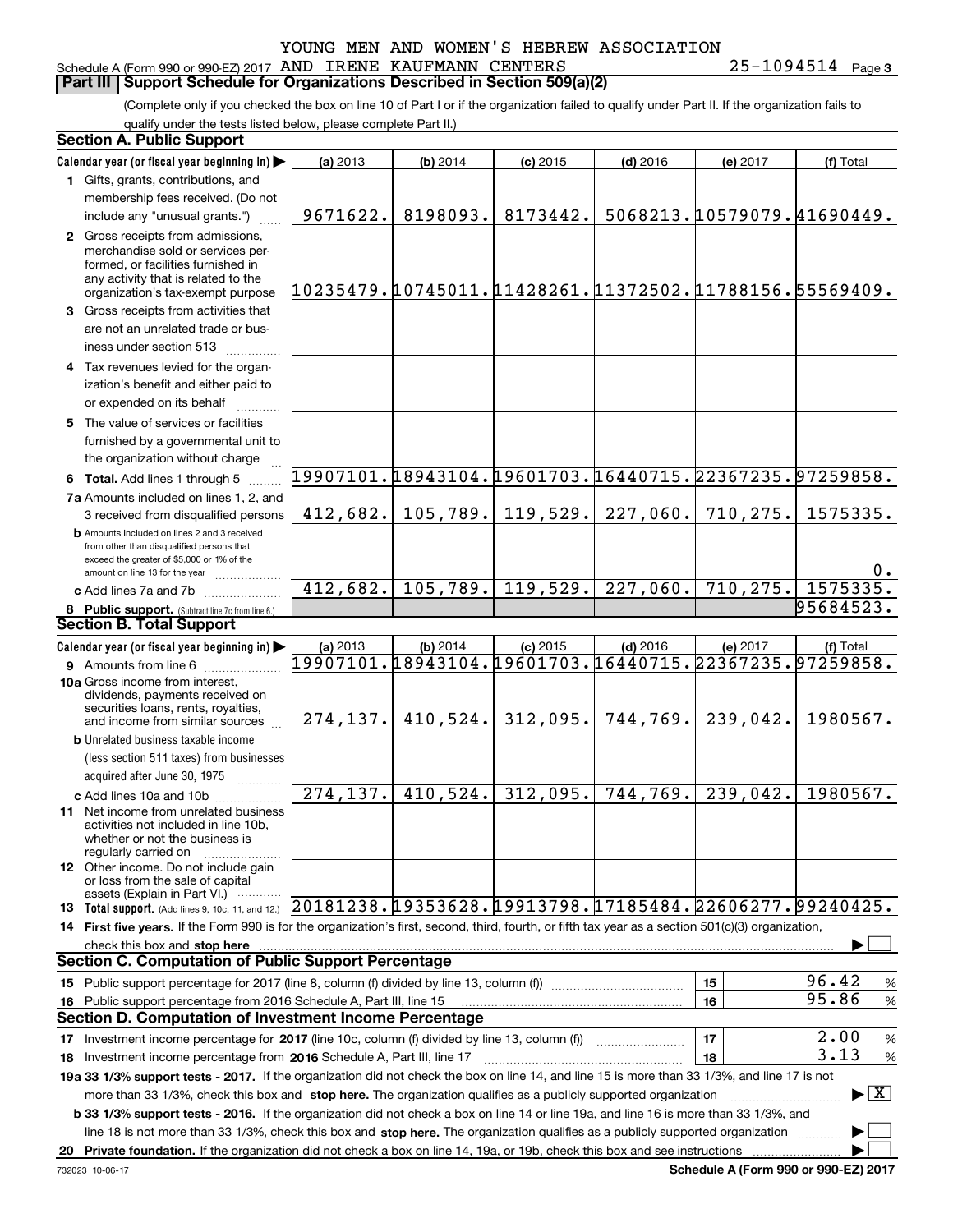#### Schedule A (Form 990 or 990-EZ) 2017 Page AND IRENE KAUFMANN CENTERS 25-1094514

25-1094514 Page 4

**1**

**2**

**3a**

**3b**

**3c**

**4a**

**4b**

**4c**

**5a**

**5b5c**

**6**

**7**

**8**

**9a**

**9b**

**9c**

**10a**

**10b**

**Yes**

**No**

#### **Part IV Supporting Organizations**

(Complete only if you checked a box in line 12 on Part I. If you checked 12a of Part I, complete Sections A and B. If you checked 12b of Part I, complete Sections A and C. If you checked 12c of Part I, complete Sections A, D, and E. If you checked 12d of Part I, complete Sections A and D, and complete Part V.)

#### **Section A. All Supporting Organizations**

- **1** Are all of the organization's supported organizations listed by name in the organization's governing documents? If "No," describe in **Part VI** how the supported organizations are designated. If designated by *class or purpose, describe the designation. If historic and continuing relationship, explain.*
- **2** Did the organization have any supported organization that does not have an IRS determination of status under section 509(a)(1) or (2)? If "Yes," explain in Part VI how the organization determined that the supported *organization was described in section 509(a)(1) or (2).*
- **3a** Did the organization have a supported organization described in section 501(c)(4), (5), or (6)? If "Yes," answer *(b) and (c) below.*
- **b** Did the organization confirm that each supported organization qualified under section 501(c)(4), (5), or (6) and satisfied the public support tests under section 509(a)(2)? If "Yes," describe in **Part VI** when and how the *organization made the determination.*
- **c**Did the organization ensure that all support to such organizations was used exclusively for section 170(c)(2)(B) purposes? If "Yes," explain in **Part VI** what controls the organization put in place to ensure such use.
- **4a***If* Was any supported organization not organized in the United States ("foreign supported organization")? *"Yes," and if you checked 12a or 12b in Part I, answer (b) and (c) below.*
- **b** Did the organization have ultimate control and discretion in deciding whether to make grants to the foreign supported organization? If "Yes," describe in **Part VI** how the organization had such control and discretion *despite being controlled or supervised by or in connection with its supported organizations.*
- **c** Did the organization support any foreign supported organization that does not have an IRS determination under sections 501(c)(3) and 509(a)(1) or (2)? If "Yes," explain in **Part VI** what controls the organization used *to ensure that all support to the foreign supported organization was used exclusively for section 170(c)(2)(B) purposes.*
- **5a***If "Yes,"* Did the organization add, substitute, or remove any supported organizations during the tax year? answer (b) and (c) below (if applicable). Also, provide detail in **Part VI,** including (i) the names and EIN *numbers of the supported organizations added, substituted, or removed; (ii) the reasons for each such action; (iii) the authority under the organization's organizing document authorizing such action; and (iv) how the action was accomplished (such as by amendment to the organizing document).*
- **b** Type I or Type II only. Was any added or substituted supported organization part of a class already designated in the organization's organizing document?
- **cSubstitutions only.**  Was the substitution the result of an event beyond the organization's control?
- **6** Did the organization provide support (whether in the form of grants or the provision of services or facilities) to **Part VI.** *If "Yes," provide detail in* support or benefit one or more of the filing organization's supported organizations? anyone other than (i) its supported organizations, (ii) individuals that are part of the charitable class benefited by one or more of its supported organizations, or (iii) other supporting organizations that also
- **7**Did the organization provide a grant, loan, compensation, or other similar payment to a substantial contributor *If "Yes," complete Part I of Schedule L (Form 990 or 990-EZ).* regard to a substantial contributor? (defined in section 4958(c)(3)(C)), a family member of a substantial contributor, or a 35% controlled entity with
- **8** Did the organization make a loan to a disqualified person (as defined in section 4958) not described in line 7? *If "Yes," complete Part I of Schedule L (Form 990 or 990-EZ).*
- **9a** Was the organization controlled directly or indirectly at any time during the tax year by one or more in section 509(a)(1) or (2))? If "Yes," *provide detail in* <code>Part VI.</code> disqualified persons as defined in section 4946 (other than foundation managers and organizations described
- **b** Did one or more disqualified persons (as defined in line 9a) hold a controlling interest in any entity in which the supporting organization had an interest? If "Yes," provide detail in P**art VI**.
- **c**Did a disqualified person (as defined in line 9a) have an ownership interest in, or derive any personal benefit from, assets in which the supporting organization also had an interest? If "Yes," provide detail in P**art VI.**
- **10a** Was the organization subject to the excess business holdings rules of section 4943 because of section supporting organizations)? If "Yes," answer 10b below. 4943(f) (regarding certain Type II supporting organizations, and all Type III non-functionally integrated
- **b** Did the organization have any excess business holdings in the tax year? (Use Schedule C, Form 4720, to *determine whether the organization had excess business holdings.)*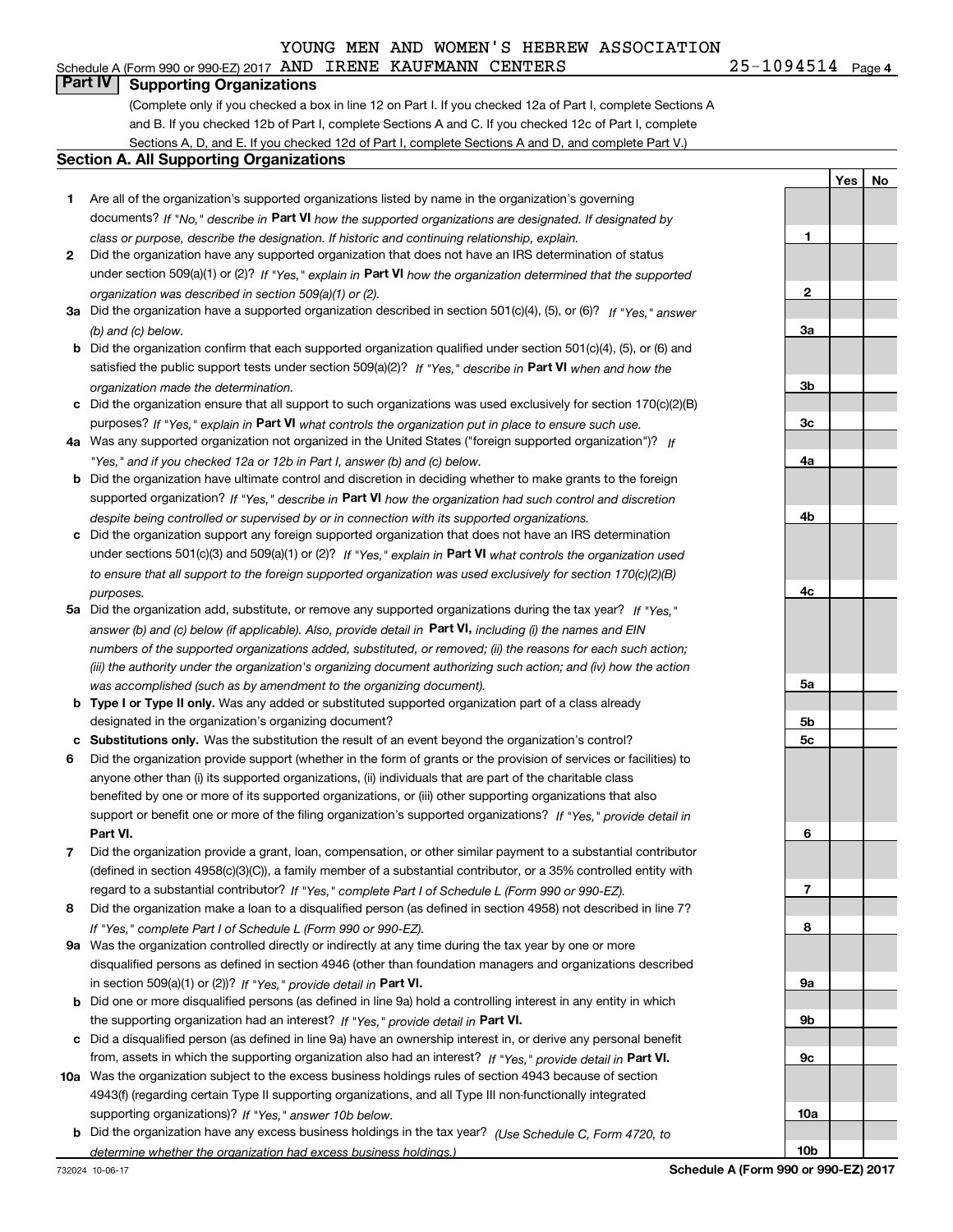**Yes No 11** Has the organization accepted a gift or contribution from any of the following persons? **a** A person who directly or indirectly controls, either alone or together with persons described in (b) and (c) **b** A family member of a person described in (a) above? **c** A 35% controlled entity of a person described in (a) or (b) above? If "Yes" to a, b, or c, provide detail in Part VI. **11c 11a11bYes No 1** Did the directors, trustees, or membership of one or more supported organizations have the power to **2** Did the organization operate for the benefit of any supported organization other than the supported tax year? If "No," describe in Part VI how the supported organization(s) effectively operated, supervised, or **12Part VI**  *how providing such benefit carried out the purposes of the supported organization(s) that operated,* **Yes No 1** Were a majority of the organization's directors or trustees during the tax year also a majority of the directors or trustees of each of the organization's supported organization(s)? If "No," describe in **Part VI** how control **1Yes No 12** Were any of the organization's officers, directors, or trustees either (i) appointed or elected by the supported **3123**organization(s) or (ii) serving on the governing body of a supported organization? If "No," explain in **Part VI** how income or assets at all times during the tax year? If "Yes," describe in **Part VI** the role the organization's **12Answer (a) and (b) below. Yes No** Activities Test. Check the box next to the method that the organization used to satisfy the Integral Part Test during the year (see instructions). **abclinupy** The organization satisfied the Activities Test. Complete line 2 below. The organization is the parent of each of its supported organizations. *Complete* line 3 *below.* The organization supported a governmental entity. *Describe in* Part **VI** how you supported a government entity (see instructions), **a** Did substantially all of the organization's activities during the tax year directly further the exempt purposes of the supported organization(s) to which the organization was responsive? If "Yes," then in **Part VI identify** *controlled the organization's activities. If the organization had more than one supported organization, describe how the powers to appoint and/or remove directors or trustees were allocated among the supported organizations and what conditions or restrictions, if any, applied to such powers during the tax year. If "Yes," explain in* organization(s) that operated, supervised, or controlled the supporting organization? *supervised, or controlled the supporting organization. or management of the supporting organization was vested in the same persons that controlled or managed the supported organization(s). the organization maintained a close and continuous working relationship with the supported organization(s). supported organizations played in this regard.* Schedule A (Form 990 or 990-EZ) 2017 Page AND IRENE KAUFMANN CENTERS 25-1094514 below, the governing body of a supported organization? regularly appoint or elect at least a majority of the organization's directors or trustees at all times during the Did the organization provide to each of its supported organizations, by the last day of the fifth month of the organization's tax year, (i) a written notice describing the type and amount of support provided during the prior tax year, (ii) a copy of the Form 990 that was most recently filed as of the date of notification, and (iii) copies of the organization's governing documents in effect on the date of notification, to the extent not previously provided? By reason of the relationship described in (2), did the organization's supported organizations have a significant voice in the organization's investment policies and in directing the use of the organization's **Part IV Supporting Organizations** *(continued)* **Section B. Type I Supporting Organizations Section C. Type II Supporting Organizations Section D. All Type III Supporting Organizations Section E. Type III Functionally Integrated Supporting Organizations**  $\mathcal{L}^{\text{max}}$  $\mathcal{L}^{\text{max}}$ 

**b** Did the activities described in (a) constitute activities that, but for the organization's involvement, one or more **those supported organizations and explain**  *how these activities directly furthered their exempt purposes,* of the organization's supported organization(s) would have been engaged in? If "Yes," explain in **Part VI** the *how the organization was responsive to those supported organizations, and how the organization determined that these activities constituted substantially all of its activities.*

### *reasons for the organization's position that its supported organization(s) would have engaged in these activities but for the organization's involvement.*

- **3** Parent of Supported Organizations. Answer (a) and (b) below.
- **a** Did the organization have the power to regularly appoint or elect a majority of the officers, directors, or trustees of each of the supported organizations? *Provide details in* Part VI.

**b** Did the organization exercise a substantial degree of direction over the policies, programs, and activities of each of its supported organizations? If "Yes," describe in Part VI the role played by the organization in this regard.

**Schedule A (Form 990 or 990-EZ) 2017**

**2a**

**2b**

**3a**

**3b**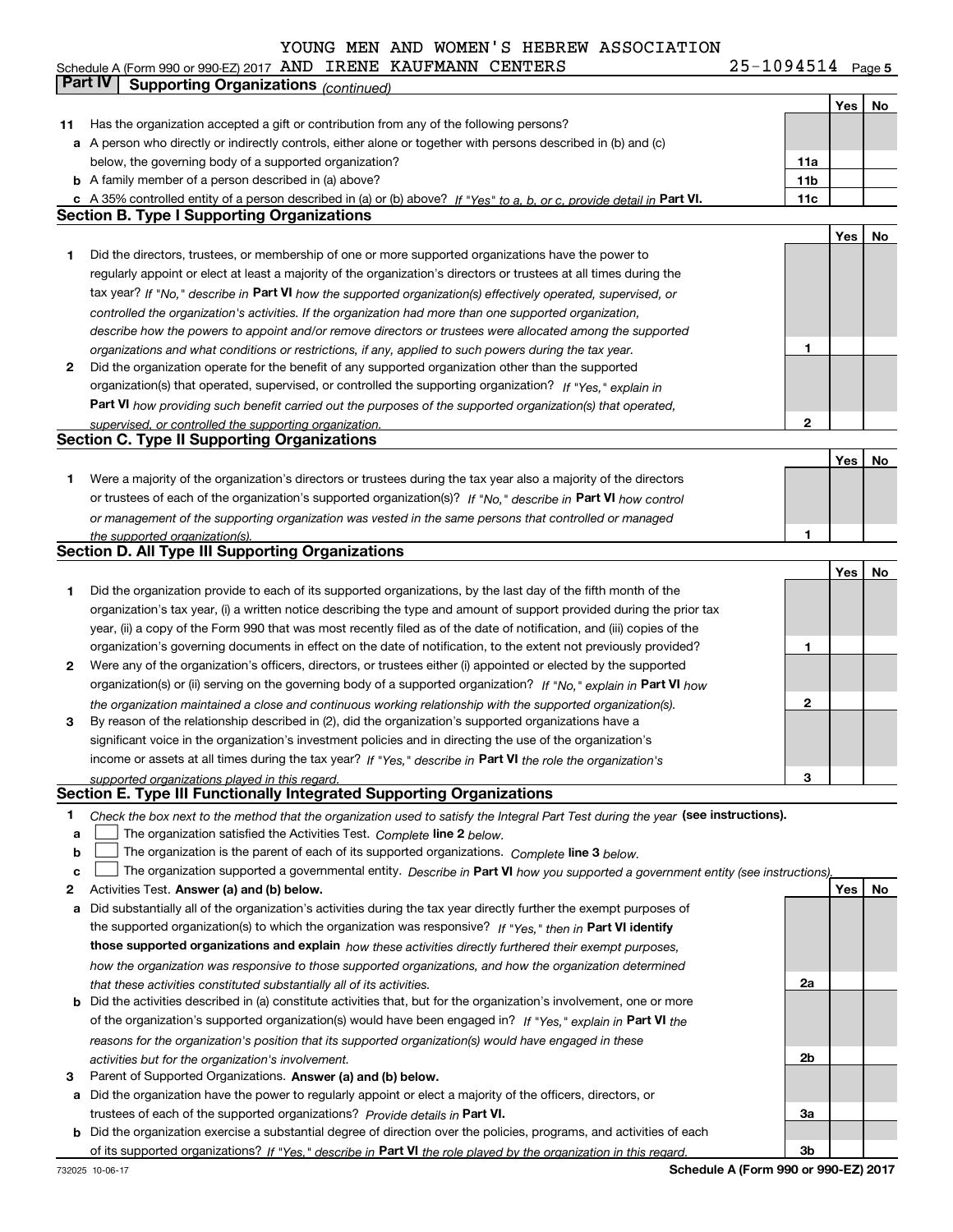|              | Schedule A (Form 990 or 990-EZ) 2017 AND IRENE KAUFMANN CENTERS                                                                                   |                         |                | 25-1094514 Page 6              |
|--------------|---------------------------------------------------------------------------------------------------------------------------------------------------|-------------------------|----------------|--------------------------------|
|              | <b>Part V</b><br>Type III Non-Functionally Integrated 509(a)(3) Supporting Organizations                                                          |                         |                |                                |
| 1            | Check here if the organization satisfied the Integral Part Test as a qualifying trust on Nov. 20, 1970 (explain in Part VI.) See instructions. Al |                         |                |                                |
|              | other Type III non-functionally integrated supporting organizations must complete Sections A through E.                                           |                         |                |                                |
|              | Section A - Adjusted Net Income                                                                                                                   |                         | (A) Prior Year | (B) Current Year<br>(optional) |
| 1            | Net short-term capital gain                                                                                                                       | 1                       |                |                                |
| 2            | Recoveries of prior-year distributions                                                                                                            | $\mathbf{2}$            |                |                                |
| 3            | Other gross income (see instructions)                                                                                                             | 3                       |                |                                |
| 4            | Add lines 1 through 3                                                                                                                             | 4                       |                |                                |
| 5            | Depreciation and depletion                                                                                                                        | 5                       |                |                                |
| 6            | Portion of operating expenses paid or incurred for production or                                                                                  |                         |                |                                |
|              | collection of gross income or for management, conservation, or                                                                                    |                         |                |                                |
|              | maintenance of property held for production of income (see instructions)                                                                          | 6                       |                |                                |
| 7            | Other expenses (see instructions)                                                                                                                 | $\overline{7}$          |                |                                |
| 8            | Adjusted Net Income (subtract lines 5, 6, and 7 from line 4)                                                                                      | 8                       |                |                                |
|              | <b>Section B - Minimum Asset Amount</b>                                                                                                           |                         | (A) Prior Year | (B) Current Year<br>(optional) |
| 1            | Aggregate fair market value of all non-exempt-use assets (see                                                                                     |                         |                |                                |
|              | instructions for short tax year or assets held for part of year):                                                                                 |                         |                |                                |
|              | a Average monthly value of securities                                                                                                             | 1a                      |                |                                |
|              | <b>b</b> Average monthly cash balances                                                                                                            | 1b                      |                |                                |
|              | c Fair market value of other non-exempt-use assets                                                                                                | 1c                      |                |                                |
|              | d Total (add lines 1a, 1b, and 1c)                                                                                                                | 1d                      |                |                                |
|              | e Discount claimed for blockage or other                                                                                                          |                         |                |                                |
|              | factors (explain in detail in Part VI):                                                                                                           |                         |                |                                |
| $\mathbf{2}$ | Acquisition indebtedness applicable to non-exempt-use assets                                                                                      | 2                       |                |                                |
| 3            | Subtract line 2 from line 1d                                                                                                                      | 3                       |                |                                |
| 4            | Cash deemed held for exempt use. Enter 1-1/2% of line 3 (for greater amount,                                                                      |                         |                |                                |
|              | see instructions)                                                                                                                                 | 4                       |                |                                |
| 5            | Net value of non-exempt-use assets (subtract line 4 from line 3)                                                                                  | 5                       |                |                                |
| 6            | Multiply line 5 by .035                                                                                                                           | 6                       |                |                                |
| 7            | Recoveries of prior-year distributions                                                                                                            | $\overline{\mathbf{r}}$ |                |                                |
| 8            | Minimum Asset Amount (add line 7 to line 6)                                                                                                       | 8                       |                |                                |
|              | <b>Section C - Distributable Amount</b>                                                                                                           |                         |                | <b>Current Year</b>            |
| 1            | Adjusted net income for prior year (from Section A, line 8, Column A)                                                                             | $\mathbf{1}$            |                |                                |
| $\mathbf{2}$ | Enter 85% of line 1                                                                                                                               | $\mathbf{2}$            |                |                                |
| 3            | Minimum asset amount for prior year (from Section B, line 8, Column A)                                                                            | 3                       |                |                                |
| 4            | Enter greater of line 2 or line 3                                                                                                                 | 4                       |                |                                |
| 5            | Income tax imposed in prior year                                                                                                                  | 5                       |                |                                |
| 6            | <b>Distributable Amount.</b> Subtract line 5 from line 4, unless subject to                                                                       |                         |                |                                |
|              | emergency temporary reduction (see instructions)                                                                                                  | 6                       |                |                                |

**7**Check here if the current year is the organization's first as a non-functionally integrated Type III supporting organization (see instructions).

**Schedule A (Form 990 or 990-EZ) 2017**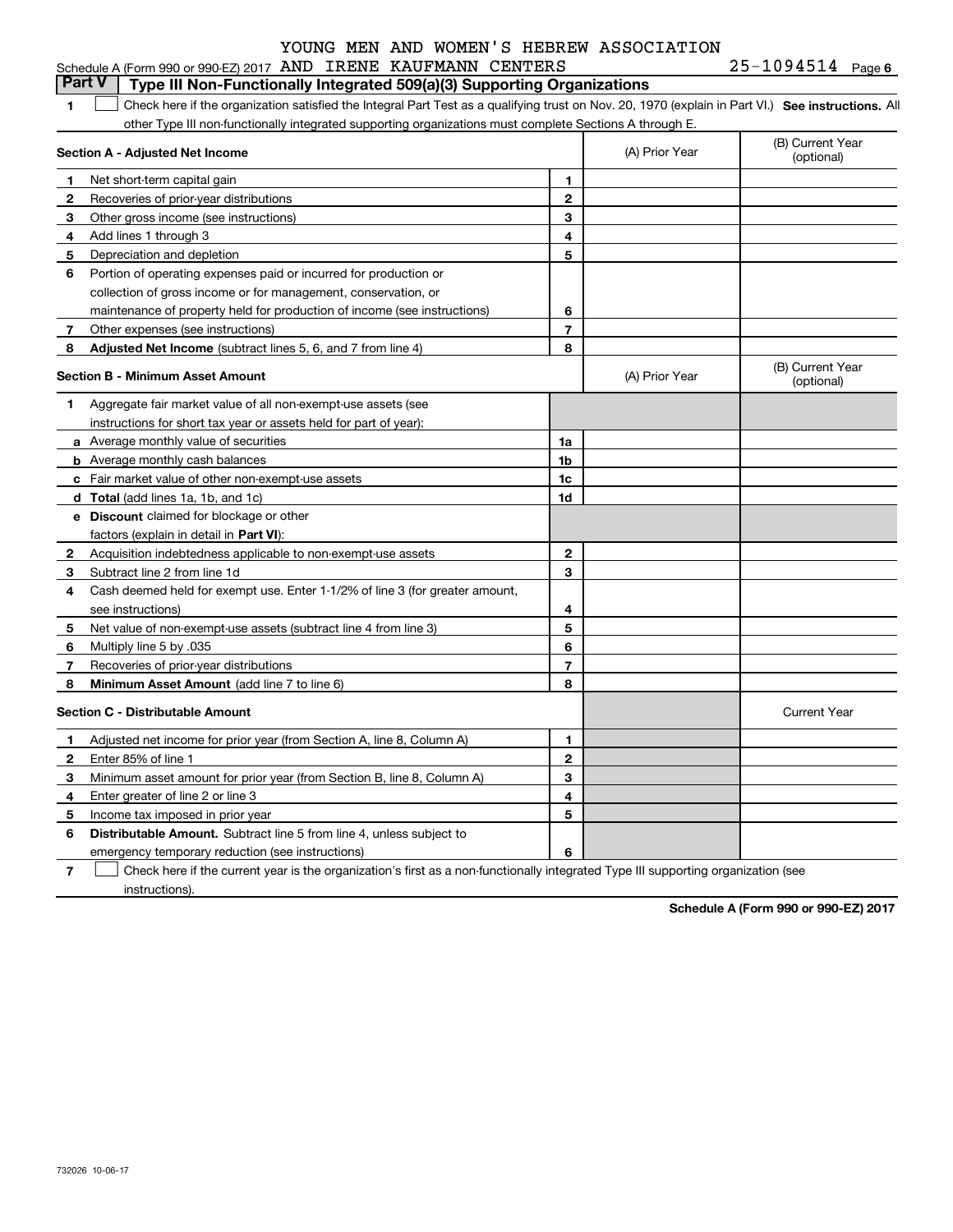| $25 - 1094514$ Page 7 |  |
|-----------------------|--|
|-----------------------|--|

|        | Schedule A (Form 990 or 990-EZ) 2017 AND IRENE KAUFMANN CENTERS                            |                                    |                                               | $25 - 1094514$ Page 7                                   |  |
|--------|--------------------------------------------------------------------------------------------|------------------------------------|-----------------------------------------------|---------------------------------------------------------|--|
| Part V | Type III Non-Functionally Integrated 509(a)(3) Supporting Organizations                    |                                    | (continued)                                   |                                                         |  |
|        | Section D - Distributions                                                                  |                                    |                                               | <b>Current Year</b>                                     |  |
| 1.     | Amounts paid to supported organizations to accomplish exempt purposes                      |                                    |                                               |                                                         |  |
| 2      | Amounts paid to perform activity that directly furthers exempt purposes of supported       |                                    |                                               |                                                         |  |
|        | organizations, in excess of income from activity                                           |                                    |                                               |                                                         |  |
| 3      | Administrative expenses paid to accomplish exempt purposes of supported organizations      |                                    |                                               |                                                         |  |
| 4      | Amounts paid to acquire exempt-use assets                                                  |                                    |                                               |                                                         |  |
| 5      | Qualified set-aside amounts (prior IRS approval required)                                  |                                    |                                               |                                                         |  |
| 6      | Other distributions (describe in Part VI). See instructions.                               |                                    |                                               |                                                         |  |
| 7      | Total annual distributions. Add lines 1 through 6.                                         |                                    |                                               |                                                         |  |
| 8      | Distributions to attentive supported organizations to which the organization is responsive |                                    |                                               |                                                         |  |
|        | (provide details in Part VI). See instructions.                                            |                                    |                                               |                                                         |  |
| 9      | Distributable amount for 2017 from Section C, line 6                                       |                                    |                                               |                                                         |  |
| 10     | Line 8 amount divided by line 9 amount                                                     |                                    |                                               |                                                         |  |
|        | Section E - Distribution Allocations (see instructions)                                    | (i)<br><b>Excess Distributions</b> | (ii)<br><b>Underdistributions</b><br>Pre-2017 | (iii)<br><b>Distributable</b><br><b>Amount for 2017</b> |  |
| 1      | Distributable amount for 2017 from Section C, line 6                                       |                                    |                                               |                                                         |  |
| 2      | Underdistributions, if any, for years prior to 2017 (reason-                               |                                    |                                               |                                                         |  |
|        | able cause required-explain in Part VI). See instructions.                                 |                                    |                                               |                                                         |  |
| 3      | Excess distributions carryover, if any, to 2017                                            |                                    |                                               |                                                         |  |
| a      |                                                                                            |                                    |                                               |                                                         |  |
|        | $b$ From 2013                                                                              |                                    |                                               |                                                         |  |
|        | $c$ From 2014                                                                              |                                    |                                               |                                                         |  |
|        | d From 2015                                                                                |                                    |                                               |                                                         |  |
|        | e From 2016                                                                                |                                    |                                               |                                                         |  |
|        | f Total of lines 3a through e                                                              |                                    |                                               |                                                         |  |
|        | g Applied to underdistributions of prior years                                             |                                    |                                               |                                                         |  |
|        | <b>h</b> Applied to 2017 distributable amount                                              |                                    |                                               |                                                         |  |
| i.     | Carryover from 2012 not applied (see instructions)                                         |                                    |                                               |                                                         |  |
|        | Remainder. Subtract lines 3g, 3h, and 3i from 3f.                                          |                                    |                                               |                                                         |  |
| 4      | Distributions for 2017 from Section D,                                                     |                                    |                                               |                                                         |  |
|        | \$<br>line $7:$                                                                            |                                    |                                               |                                                         |  |
|        | a Applied to underdistributions of prior years                                             |                                    |                                               |                                                         |  |
|        | <b>b</b> Applied to 2017 distributable amount                                              |                                    |                                               |                                                         |  |
|        | <b>c</b> Remainder. Subtract lines 4a and 4b from 4.                                       |                                    |                                               |                                                         |  |
|        | Remaining underdistributions for years prior to 2017, if                                   |                                    |                                               |                                                         |  |
|        | any. Subtract lines 3q and 4a from line 2. For result greater                              |                                    |                                               |                                                         |  |
|        | than zero, explain in Part VI. See instructions.                                           |                                    |                                               |                                                         |  |
| 6      | Remaining underdistributions for 2017. Subtract lines 3h                                   |                                    |                                               |                                                         |  |
|        | and 4b from line 1. For result greater than zero, explain in                               |                                    |                                               |                                                         |  |
|        | <b>Part VI.</b> See instructions.                                                          |                                    |                                               |                                                         |  |
| 7      | Excess distributions carryover to 2018. Add lines 3j                                       |                                    |                                               |                                                         |  |
|        | and 4c.                                                                                    |                                    |                                               |                                                         |  |
| 8      | Breakdown of line 7:                                                                       |                                    |                                               |                                                         |  |
|        | a Excess from 2013                                                                         |                                    |                                               |                                                         |  |
|        | <b>b</b> Excess from 2014                                                                  |                                    |                                               |                                                         |  |
|        | c Excess from 2015                                                                         |                                    |                                               |                                                         |  |
|        | d Excess from 2016                                                                         |                                    |                                               |                                                         |  |
|        | e Excess from 2017                                                                         |                                    |                                               |                                                         |  |
|        |                                                                                            |                                    |                                               |                                                         |  |

**Schedule A (Form 990 or 990-EZ) 2017**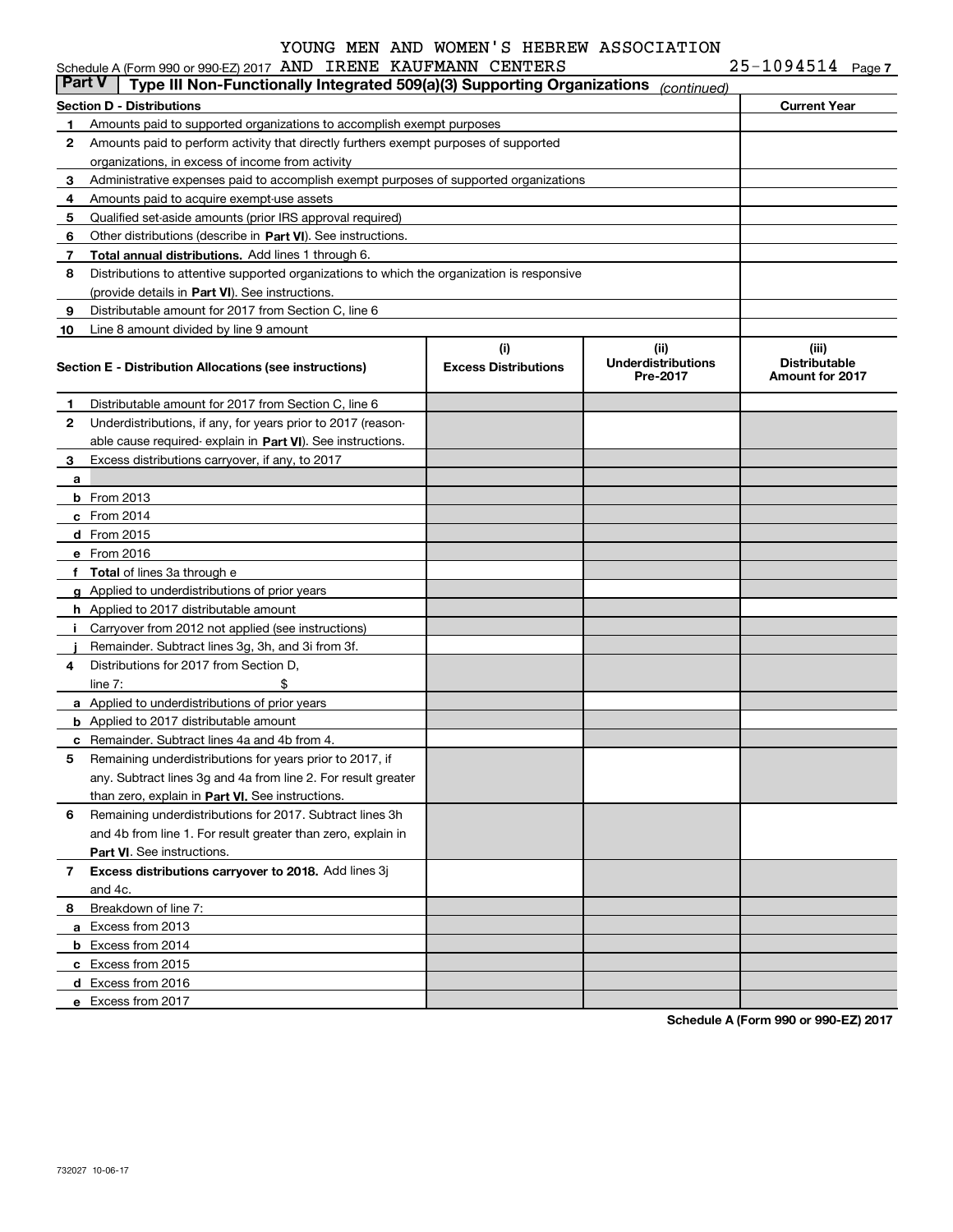|                |                                                                                                                                              |  | YOUNG MEN AND WOMEN'S HEBREW ASSOCIATION |                                                                                                                                                  |
|----------------|----------------------------------------------------------------------------------------------------------------------------------------------|--|------------------------------------------|--------------------------------------------------------------------------------------------------------------------------------------------------|
|                | Schedule A (Form 990 or 990-EZ) 2017 AND IRENE KAUFMANN CENTERS                                                                              |  |                                          | 25-1094514 Page 8                                                                                                                                |
| <b>Part VI</b> | Supplemental Information. Provide the explanations required by Part II, line 10; Part II, line 17a or 17b; Part III, line 12;                |  |                                          |                                                                                                                                                  |
|                | Part IV, Section A, lines 1, 2, 3b, 3c, 4b, 4c, 5a, 6, 9a, 9b, 9c, 11a, 11b, and 11c; Part IV, Section B, lines 1 and 2; Part IV, Section C, |  |                                          |                                                                                                                                                  |
|                |                                                                                                                                              |  |                                          | line 1; Part IV, Section D, lines 2 and 3; Part IV, Section E, lines 1c, 2a, 2b, 3a, and 3b; Part V, line 1; Part V, Section B, line 1e; Part V, |
|                | Section D, lines 5, 6, and 8; and Part V, Section E, lines 2, 5, and 6. Also complete this part for any additional information.              |  |                                          |                                                                                                                                                  |
|                | (See instructions.)                                                                                                                          |  |                                          |                                                                                                                                                  |
|                |                                                                                                                                              |  |                                          |                                                                                                                                                  |
|                |                                                                                                                                              |  |                                          |                                                                                                                                                  |
|                |                                                                                                                                              |  |                                          |                                                                                                                                                  |
|                |                                                                                                                                              |  |                                          |                                                                                                                                                  |
|                |                                                                                                                                              |  |                                          |                                                                                                                                                  |
|                |                                                                                                                                              |  |                                          |                                                                                                                                                  |
|                |                                                                                                                                              |  |                                          |                                                                                                                                                  |
|                |                                                                                                                                              |  |                                          |                                                                                                                                                  |
|                |                                                                                                                                              |  |                                          |                                                                                                                                                  |
|                |                                                                                                                                              |  |                                          |                                                                                                                                                  |
|                |                                                                                                                                              |  |                                          |                                                                                                                                                  |
|                |                                                                                                                                              |  |                                          |                                                                                                                                                  |
|                |                                                                                                                                              |  |                                          |                                                                                                                                                  |
|                |                                                                                                                                              |  |                                          |                                                                                                                                                  |
|                |                                                                                                                                              |  |                                          |                                                                                                                                                  |
|                |                                                                                                                                              |  |                                          |                                                                                                                                                  |
|                |                                                                                                                                              |  |                                          |                                                                                                                                                  |
|                |                                                                                                                                              |  |                                          |                                                                                                                                                  |
|                |                                                                                                                                              |  |                                          |                                                                                                                                                  |
|                |                                                                                                                                              |  |                                          |                                                                                                                                                  |
|                |                                                                                                                                              |  |                                          |                                                                                                                                                  |
|                |                                                                                                                                              |  |                                          |                                                                                                                                                  |
|                |                                                                                                                                              |  |                                          |                                                                                                                                                  |
|                |                                                                                                                                              |  |                                          |                                                                                                                                                  |
|                |                                                                                                                                              |  |                                          |                                                                                                                                                  |
|                |                                                                                                                                              |  |                                          |                                                                                                                                                  |
|                |                                                                                                                                              |  |                                          |                                                                                                                                                  |
|                |                                                                                                                                              |  |                                          |                                                                                                                                                  |
|                |                                                                                                                                              |  |                                          |                                                                                                                                                  |
|                |                                                                                                                                              |  |                                          |                                                                                                                                                  |
|                |                                                                                                                                              |  |                                          |                                                                                                                                                  |
|                |                                                                                                                                              |  |                                          |                                                                                                                                                  |
|                |                                                                                                                                              |  |                                          |                                                                                                                                                  |
|                |                                                                                                                                              |  |                                          |                                                                                                                                                  |
|                |                                                                                                                                              |  |                                          |                                                                                                                                                  |
|                |                                                                                                                                              |  |                                          |                                                                                                                                                  |
|                |                                                                                                                                              |  |                                          |                                                                                                                                                  |
|                |                                                                                                                                              |  |                                          |                                                                                                                                                  |
|                |                                                                                                                                              |  |                                          |                                                                                                                                                  |
|                |                                                                                                                                              |  |                                          |                                                                                                                                                  |
|                |                                                                                                                                              |  |                                          |                                                                                                                                                  |
|                |                                                                                                                                              |  |                                          |                                                                                                                                                  |
|                |                                                                                                                                              |  |                                          |                                                                                                                                                  |
|                |                                                                                                                                              |  |                                          |                                                                                                                                                  |
|                |                                                                                                                                              |  |                                          |                                                                                                                                                  |
|                |                                                                                                                                              |  |                                          |                                                                                                                                                  |
|                |                                                                                                                                              |  |                                          |                                                                                                                                                  |
|                |                                                                                                                                              |  |                                          |                                                                                                                                                  |
|                |                                                                                                                                              |  |                                          |                                                                                                                                                  |
|                |                                                                                                                                              |  |                                          |                                                                                                                                                  |
|                |                                                                                                                                              |  |                                          |                                                                                                                                                  |
|                |                                                                                                                                              |  |                                          |                                                                                                                                                  |
|                |                                                                                                                                              |  |                                          |                                                                                                                                                  |
|                |                                                                                                                                              |  |                                          |                                                                                                                                                  |
|                |                                                                                                                                              |  |                                          |                                                                                                                                                  |
|                |                                                                                                                                              |  |                                          |                                                                                                                                                  |
|                |                                                                                                                                              |  |                                          |                                                                                                                                                  |
|                |                                                                                                                                              |  |                                          |                                                                                                                                                  |
|                |                                                                                                                                              |  |                                          |                                                                                                                                                  |
|                |                                                                                                                                              |  |                                          |                                                                                                                                                  |
|                |                                                                                                                                              |  |                                          |                                                                                                                                                  |
|                |                                                                                                                                              |  |                                          |                                                                                                                                                  |
|                |                                                                                                                                              |  |                                          |                                                                                                                                                  |
|                |                                                                                                                                              |  |                                          |                                                                                                                                                  |
|                |                                                                                                                                              |  |                                          |                                                                                                                                                  |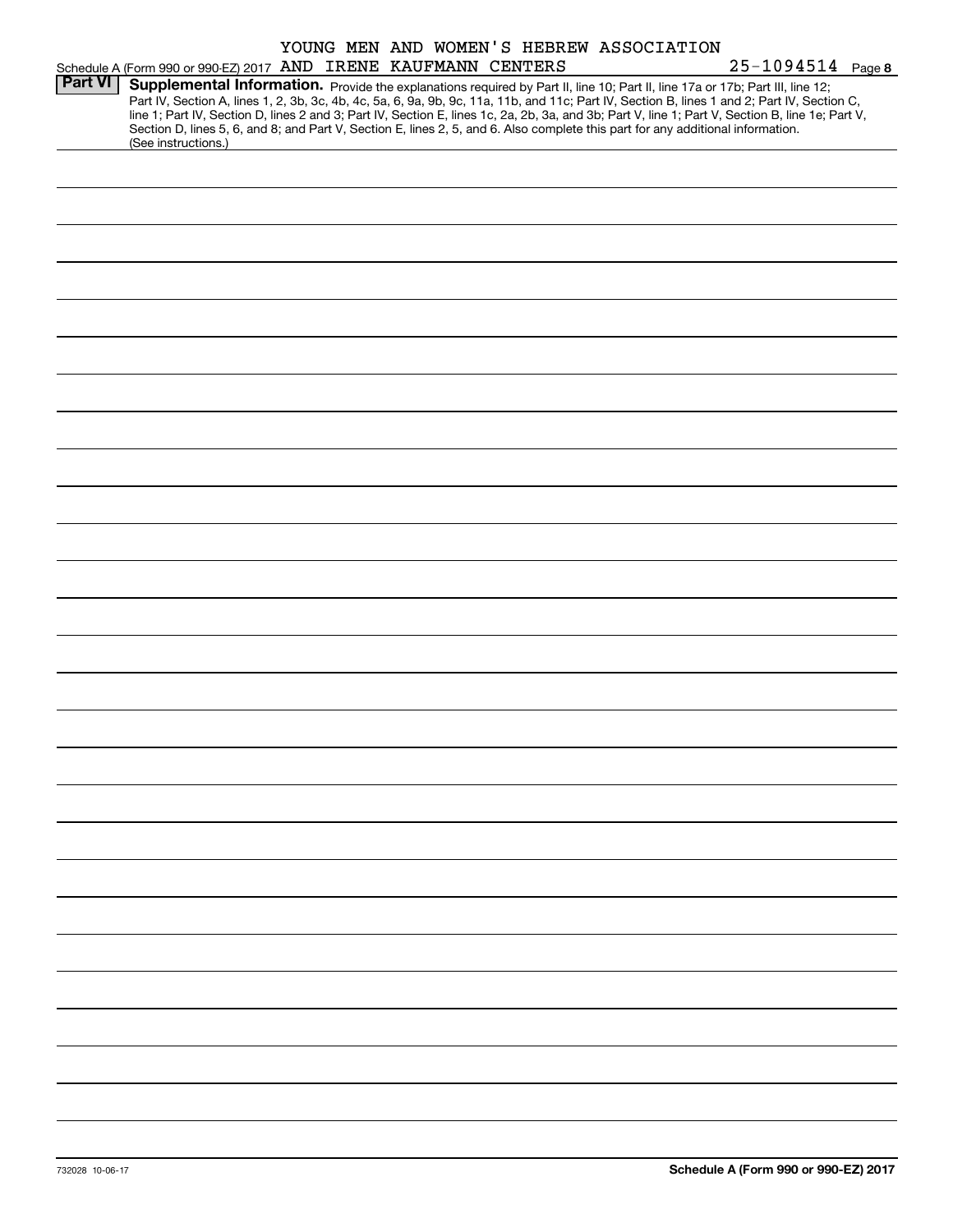| <b>Schedule B</b>                    |  |  |
|--------------------------------------|--|--|
| (Form 990, 990-EZ,<br>$\sim$ 000 DEV |  |  |

Department of the Treasury Internal Revenue Service **or 990-PF)**

### \*\* PUBLIC DISCLOSURE COPY \*\*

## **Schedule of Contributors**

**| Attach to Form 990, Form 990-EZ, or Form 990-PF. | Go to www.irs.gov/Form990 for the latest information.** OMB No. 1545-0047

**2017**

**Name of the oriental conducts of the oriental conducts of the oriental conducts of the oriental conducts of the oriental conducts of the oriental conducts of the oriental conducts of the oriental conducts of the oriental** 

|  | Name of the organization |
|--|--------------------------|

**Organization type** (check one):

|                            |  | YOUNG MEN AND WOMEN'S HEBREW ASSOCIATION |            |
|----------------------------|--|------------------------------------------|------------|
| AND IRENE KAUFMANN CENTERS |  |                                          | 25-1094514 |

| Filers of:         | Section:                                                                    |
|--------------------|-----------------------------------------------------------------------------|
| Form 990 or 990-FZ | $X$ 501(c)( 3) (enter number) organization                                  |
|                    | $4947(a)(1)$ nonexempt charitable trust not treated as a private foundation |
|                    | 527 political organization                                                  |
| Form 990-PF        | 501(c)(3) exempt private foundation                                         |
|                    | 4947(a)(1) nonexempt charitable trust treated as a private foundation       |
|                    | 501(c)(3) taxable private foundation                                        |

Check if your organization is covered by the **General Rule** or a **Special Rule. Note:**  Only a section 501(c)(7), (8), or (10) organization can check boxes for both the General Rule and a Special Rule. See instructions.

#### **General Rule**

 $\boxed{\textbf{X}}$  For an organization filing Form 990, 990-EZ, or 990-PF that received, during the year, contributions totaling \$5,000 or more (in money or property) from any one contributor. Complete Parts I and II. See instructions for determining a contributor's total contributions.

#### **Special Rules**

 $\mathcal{L}^{\text{max}}$ 

any one contributor, during the year, total contributions of the greater of  $\,$  (1) \$5,000; or **(2)** 2% of the amount on (i) Form 990, Part VIII, line 1h; For an organization described in section 501(c)(3) filing Form 990 or 990-EZ that met the 33 1/3% support test of the regulations under sections 509(a)(1) and 170(b)(1)(A)(vi), that checked Schedule A (Form 990 or 990-EZ), Part II, line 13, 16a, or 16b, and that received from or (ii) Form 990-EZ, line 1. Complete Parts I and II.  $\mathcal{L}^{\text{max}}$ 

year, total contributions of more than \$1,000 *exclusively* for religious, charitable, scientific, literary, or educational purposes, or for For an organization described in section 501(c)(7), (8), or (10) filing Form 990 or 990-EZ that received from any one contributor, during the the prevention of cruelty to children or animals. Complete Parts I, II, and III.  $\mathcal{L}^{\text{max}}$ 

purpose. Don't complete any of the parts unless the **General Rule** applies to this organization because it received *nonexclusively* year, contributions <sub>exclusively</sub> for religious, charitable, etc., purposes, but no such contributions totaled more than \$1,000. If this box is checked, enter here the total contributions that were received during the year for an  $\;$ exclusively religious, charitable, etc., For an organization described in section 501(c)(7), (8), or (10) filing Form 990 or 990-EZ that received from any one contributor, during the religious, charitable, etc., contributions totaling \$5,000 or more during the year  $\Box$ — $\Box$   $\Box$ 

**Caution:**  An organization that isn't covered by the General Rule and/or the Special Rules doesn't file Schedule B (Form 990, 990-EZ, or 990-PF),  **must** but it answer "No" on Part IV, line 2, of its Form 990; or check the box on line H of its Form 990-EZ or on its Form 990-PF, Part I, line 2, to certify that it doesn't meet the filing requirements of Schedule B (Form 990, 990-EZ, or 990-PF).

**Schedule B (Form 990, 990-EZ, or 990-PF) (2017) For Paperwork Reduction Act Notice, see the instructions for Form 990, 990-EZ, or 990-PF.** LHA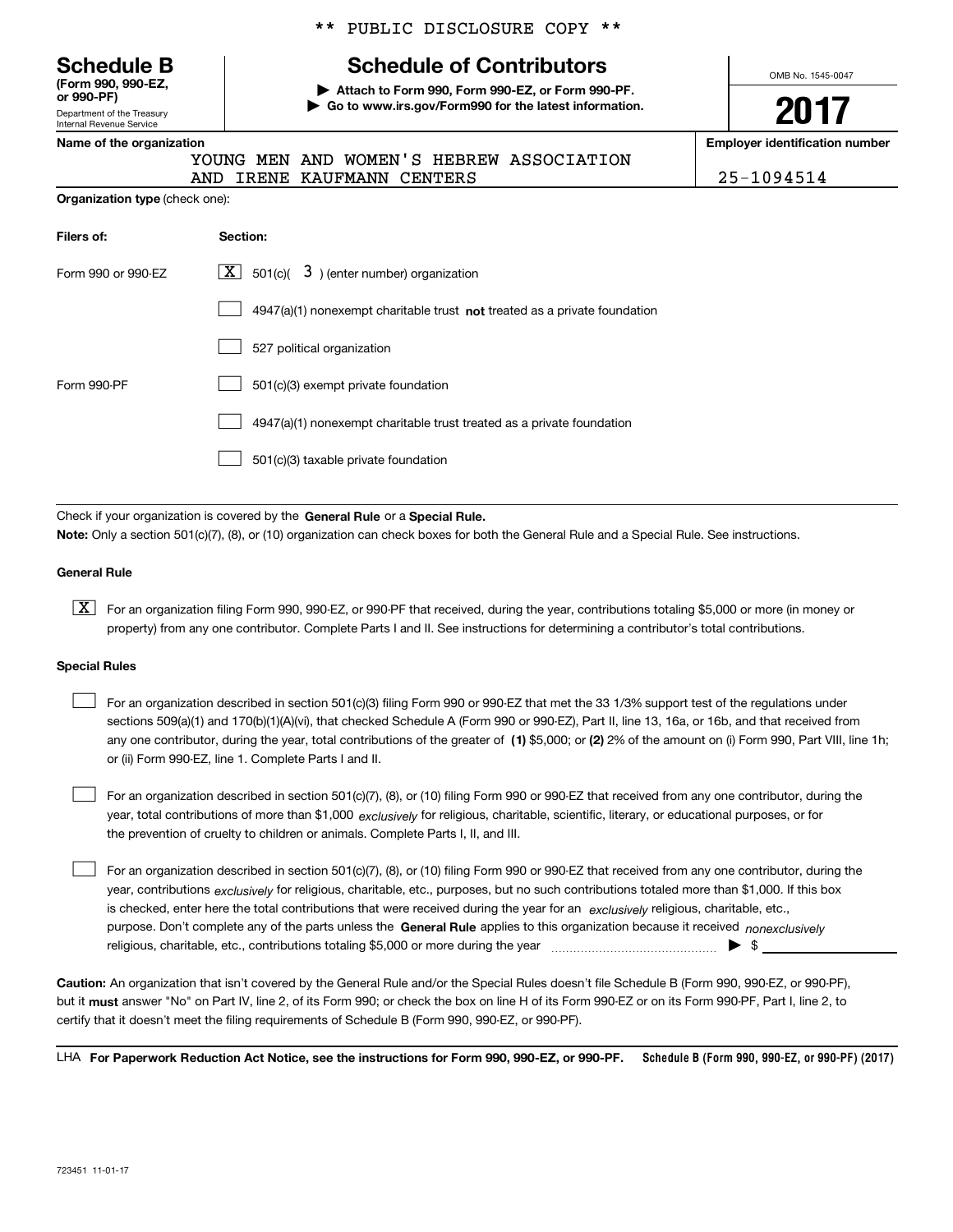### Schedule B (Form 990, 990-EZ, or 990-PF) (2017) **Page 2**

## **Name of organization Employer identification number** Chedule B (Form 990, 990-EZ, or 990-PF) (2017)<br> **2Part I 2Part I Contributors** (see instructions). Use duplicate copies of Part I if additional space is needed.<br>
2Part I **Contributors** (see instructions). Use duplicate YOUNG MEN AND WOMEN'S HEBREW ASSOCIATION AND IRENE KAUFMANN CENTERS 25-1094514

| Schedule B (Form 990, 990-EZ, or 990-PF) (2017) |  |
|-------------------------------------------------|--|

| Part I     | Contributors (see instructions). Use duplicate copies of Part I if additional space is needed. |                                                        |                                                                                                             |  |  |
|------------|------------------------------------------------------------------------------------------------|--------------------------------------------------------|-------------------------------------------------------------------------------------------------------------|--|--|
| (a)<br>No. | (b)<br>Name, address, and ZIP + 4                                                              | (c)<br><b>Total contributions</b>                      | (d)<br>Type of contribution                                                                                 |  |  |
| 1          |                                                                                                | 1,660,558.<br>\$                                       | $\overline{\text{X}}$<br>Person<br>Payroll<br>Noncash<br>(Complete Part II for<br>noncash contributions.)   |  |  |
| (a)<br>No. | (b)<br>Name, address, and ZIP + 4                                                              | (c)<br><b>Total contributions</b>                      | (d)<br>Type of contribution                                                                                 |  |  |
| 2          |                                                                                                | 505,000.<br>\$                                         | $\overline{\texttt{x}}$<br>Person<br>Payroll<br>Noncash<br>(Complete Part II for<br>noncash contributions.) |  |  |
| (a)<br>No. | (b)<br>Name, address, and ZIP + 4                                                              | (c)<br><b>Total contributions</b>                      | (d)<br>Type of contribution                                                                                 |  |  |
| 3          |                                                                                                | 500,000.<br>\$                                         | $\overline{\text{X}}$<br>Person<br>Payroll<br>Noncash<br>(Complete Part II for<br>noncash contributions.)   |  |  |
| (a)<br>No. | (b)<br>Name, address, and ZIP + 4                                                              | (c)<br><b>Total contributions</b>                      | (d)<br>Type of contribution                                                                                 |  |  |
| 4          |                                                                                                | 434,996.<br>\$                                         | $\overline{\text{X}}$<br>Person<br>Payroll<br>Noncash<br>(Complete Part II for<br>noncash contributions.)   |  |  |
| (a)<br>No. | (b)<br>Name, address, and ZIP + 4                                                              | (c)<br><b>Total contributions</b>                      | (d)<br>Type of contribution                                                                                 |  |  |
| 5          |                                                                                                | 305, 111.<br>$\, \, \raisebox{12pt}{$\scriptstyle \$}$ | х<br>Person<br>Payroll<br>Noncash<br>(Complete Part II for<br>noncash contributions.)                       |  |  |
| (a)<br>No. | (b)<br>Name, address, and ZIP + 4                                                              | (c)<br><b>Total contributions</b>                      | (d)<br>Type of contribution                                                                                 |  |  |
| 6          |                                                                                                | 260,000.<br>$\, \, \raisebox{12pt}{$\scriptstyle \$}$  | х<br>Person<br>Payroll<br>Noncash<br>(Complete Part II for<br>noncash contributions.)                       |  |  |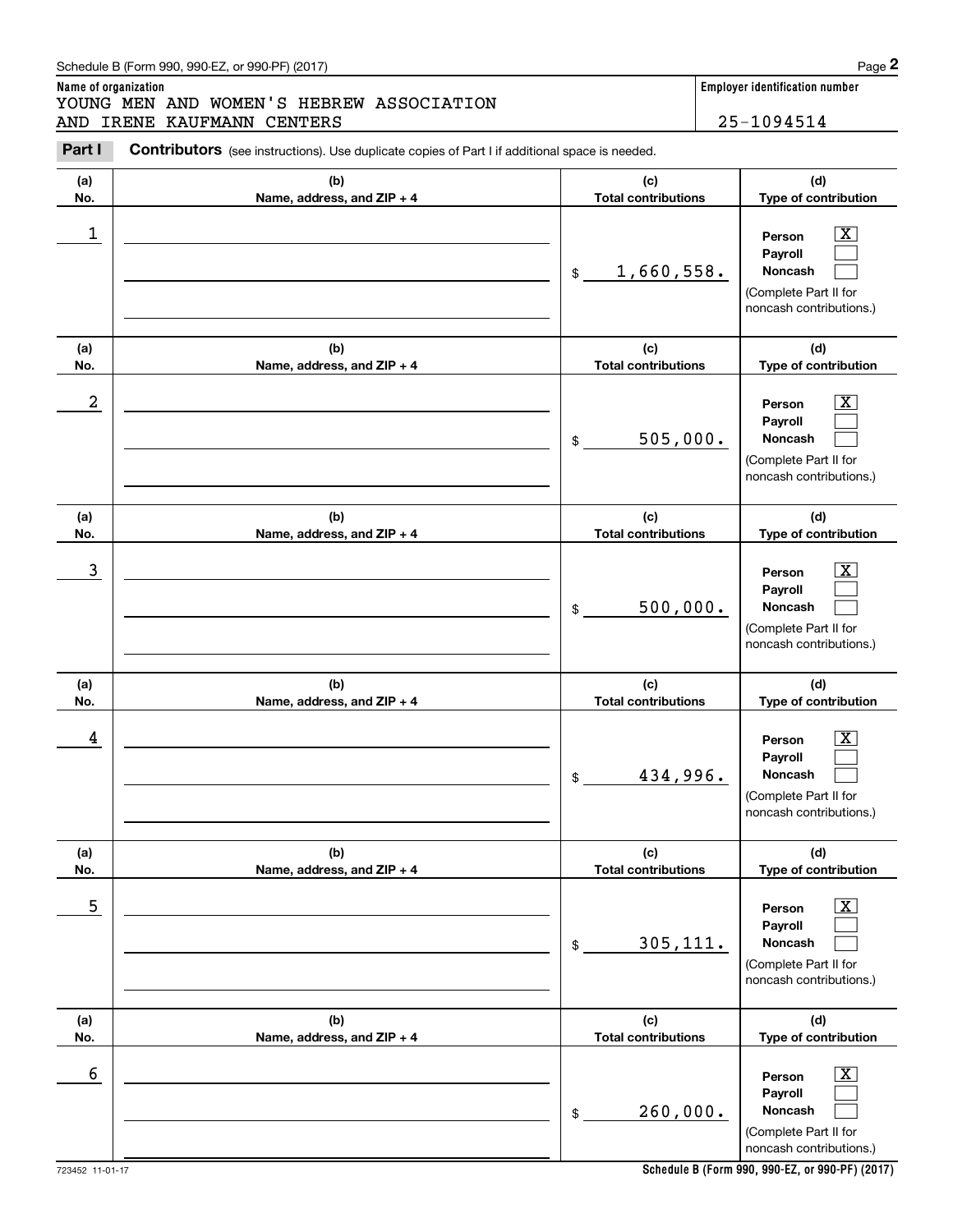### Schedule B (Form 990, 990-EZ, or 990-PF) (2017) Page 2

## **Name of organization Employer identification number** Chedule B (Form 990, 990-EZ, or 990-PF) (2017)<br> **2Part I 2Part I Contributors** (see instructions). Use duplicate copies of Part I if additional space is needed.<br>
2Part I **Contributors** (see instructions). Use duplicate YOUNG MEN AND WOMEN'S HEBREW ASSOCIATION AND IRENE KAUFMANN CENTERS 25-1094514

| Part I     | <b>Contributors</b> (see instructions). Use duplicate copies of Part I if additional space is needed. |                                   |                                                                                                                          |  |  |
|------------|-------------------------------------------------------------------------------------------------------|-----------------------------------|--------------------------------------------------------------------------------------------------------------------------|--|--|
| (a)<br>No. | (b)<br>Name, address, and ZIP + 4                                                                     | (c)<br><b>Total contributions</b> | (d)<br>Type of contribution                                                                                              |  |  |
| 7          |                                                                                                       | 250,000.<br>\$                    | $\mathbf{X}$<br>Person<br>Payroll<br>Noncash<br>(Complete Part II for<br>noncash contributions.)                         |  |  |
| (a)<br>No. | (b)<br>Name, address, and ZIP + 4                                                                     | (c)<br><b>Total contributions</b> | (d)<br>Type of contribution                                                                                              |  |  |
| 8          |                                                                                                       | 223, 283.<br>\$                   | $\overline{\mathbf{X}}$<br>Person<br>Payroll<br>Noncash<br>(Complete Part II for<br>noncash contributions.)              |  |  |
| (a)<br>No. | (b)<br>Name, address, and ZIP + 4                                                                     | (c)<br><b>Total contributions</b> | (d)<br>Type of contribution                                                                                              |  |  |
| 9          |                                                                                                       | 203, 117.<br>\$                   | $\mathbf{X}$<br>Person<br>Payroll<br>Noncash<br>(Complete Part II for<br>noncash contributions.)                         |  |  |
| (a)        | (b)                                                                                                   | (c)<br><b>Total contributions</b> | (d)                                                                                                                      |  |  |
| No.<br>10  | Name, address, and ZIP + 4                                                                            | 141,920.<br>\$                    | Type of contribution<br>$\mathbf{X}$<br>Person<br>Payroll<br>Noncash<br>(Complete Part II for<br>noncash contributions.) |  |  |
| (a)<br>No. | (b)<br>Name, address, and ZIP + 4                                                                     | (c)<br><b>Total contributions</b> | (d)<br>Type of contribution                                                                                              |  |  |
| $11\,$     |                                                                                                       | 131,601.<br>$\$$                  | $\overline{\mathbf{X}}$<br>Person<br>Payroll<br>Noncash<br>(Complete Part II for<br>noncash contributions.)              |  |  |
| (a)<br>No. | (b)<br>Name, address, and ZIP + 4                                                                     | (c)<br><b>Total contributions</b> | (d)<br>Type of contribution                                                                                              |  |  |
| 12         |                                                                                                       | 103,600.<br>$\$$                  | $\overline{\mathbf{X}}$<br>Person<br>Payroll<br>Noncash<br>(Complete Part II for<br>noncash contributions.)              |  |  |

**Schedule B (Form 990, 990-EZ, or 990-PF) (2017)**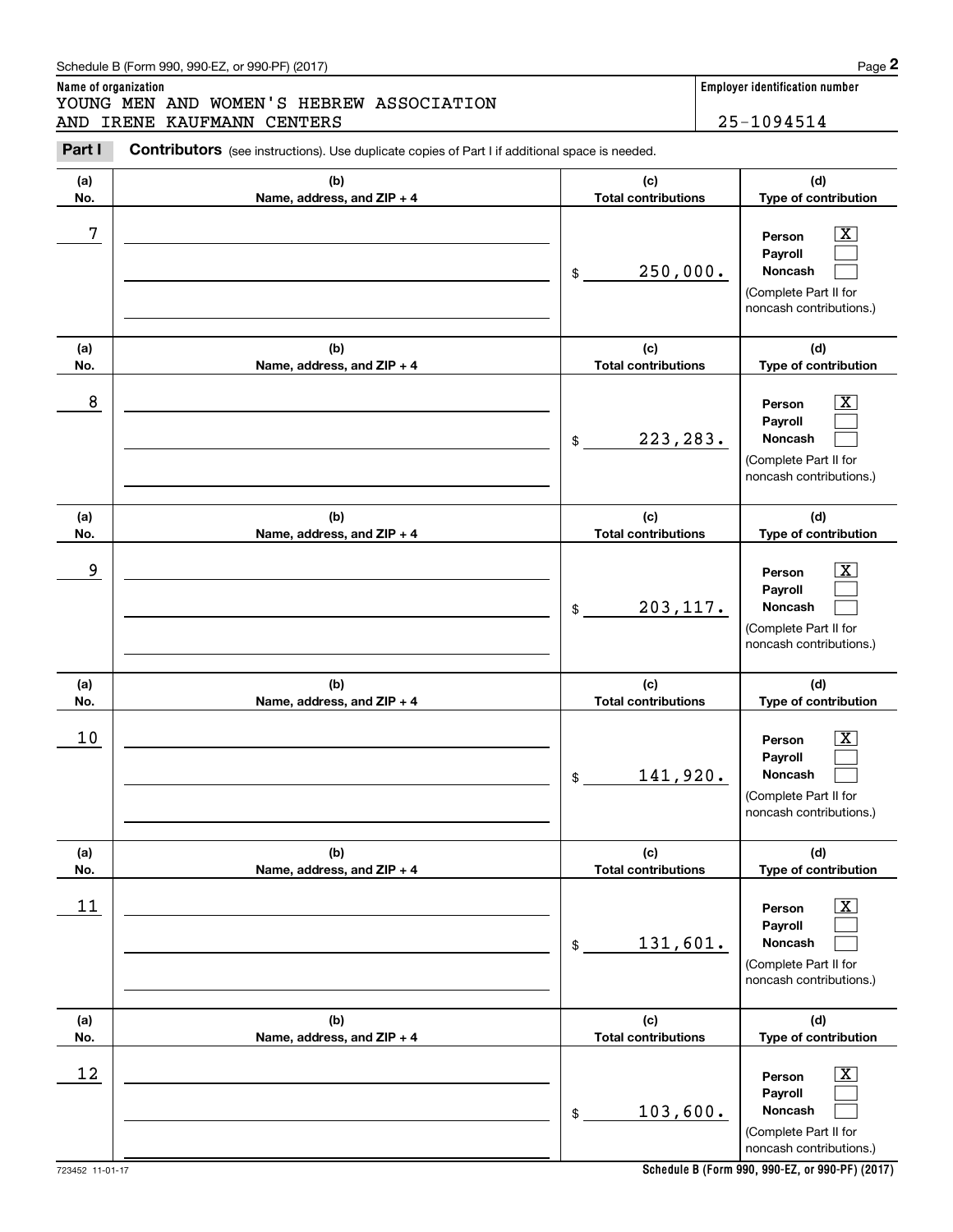| <b>Part I</b> | <b>CONTIDUTORS</b> (see instructions). Use duplicate copies of Part I if additional space is needed. |                                   |                                                                                                             |
|---------------|------------------------------------------------------------------------------------------------------|-----------------------------------|-------------------------------------------------------------------------------------------------------------|
| (a)<br>No.    | (b)<br>Name, address, and ZIP + 4                                                                    | (c)<br><b>Total contributions</b> | (d)<br>Type of contribution                                                                                 |
| 13            |                                                                                                      | 100, 250.<br>\$                   | $\overline{\mathbf{X}}$<br>Person<br>Payroll<br>Noncash<br>(Complete Part II for<br>noncash contributions.) |
| (a)<br>No.    | (b)<br>Name, address, and ZIP + 4                                                                    | (c)<br><b>Total contributions</b> | (d)<br>Type of contribution                                                                                 |
| 14            |                                                                                                      | 100,000.<br>\$                    | $\overline{\text{X}}$<br>Person<br>Payroll<br>Noncash<br>(Complete Part II for<br>noncash contributions.)   |
| (a)<br>No.    | (b)<br>Name, address, and ZIP + 4                                                                    | (c)<br><b>Total contributions</b> | (d)<br>Type of contribution                                                                                 |
| 15            |                                                                                                      | 100,000.<br>\$                    | X<br>Person<br>Payroll<br>Noncash<br>(Complete Part II for<br>noncash contributions.)                       |
| (a)<br>No.    | (b)<br>Name, address, and ZIP + 4                                                                    | (c)<br><b>Total contributions</b> | (d)<br>Type of contribution                                                                                 |
|               |                                                                                                      | \$                                | Person<br>Payroll<br>Noncash<br>(Complete Part II for<br>noncash contributions.)                            |
| (a)<br>No.    | (b)<br>Name, address, and ZIP + 4                                                                    | (c)<br><b>Total contributions</b> | (d)<br>Type of contribution                                                                                 |
|               |                                                                                                      | \$                                | Person<br>Payroll<br>Noncash<br>(Complete Part II for<br>noncash contributions.)                            |
| (a)<br>No.    | (b)<br>Name, address, and ZIP + 4                                                                    | (c)<br><b>Total contributions</b> | (d)<br>Type of contribution                                                                                 |
|               |                                                                                                      | \$                                | Person<br>Payroll<br>Noncash<br>(Complete Part II for<br>noncash contributions.)                            |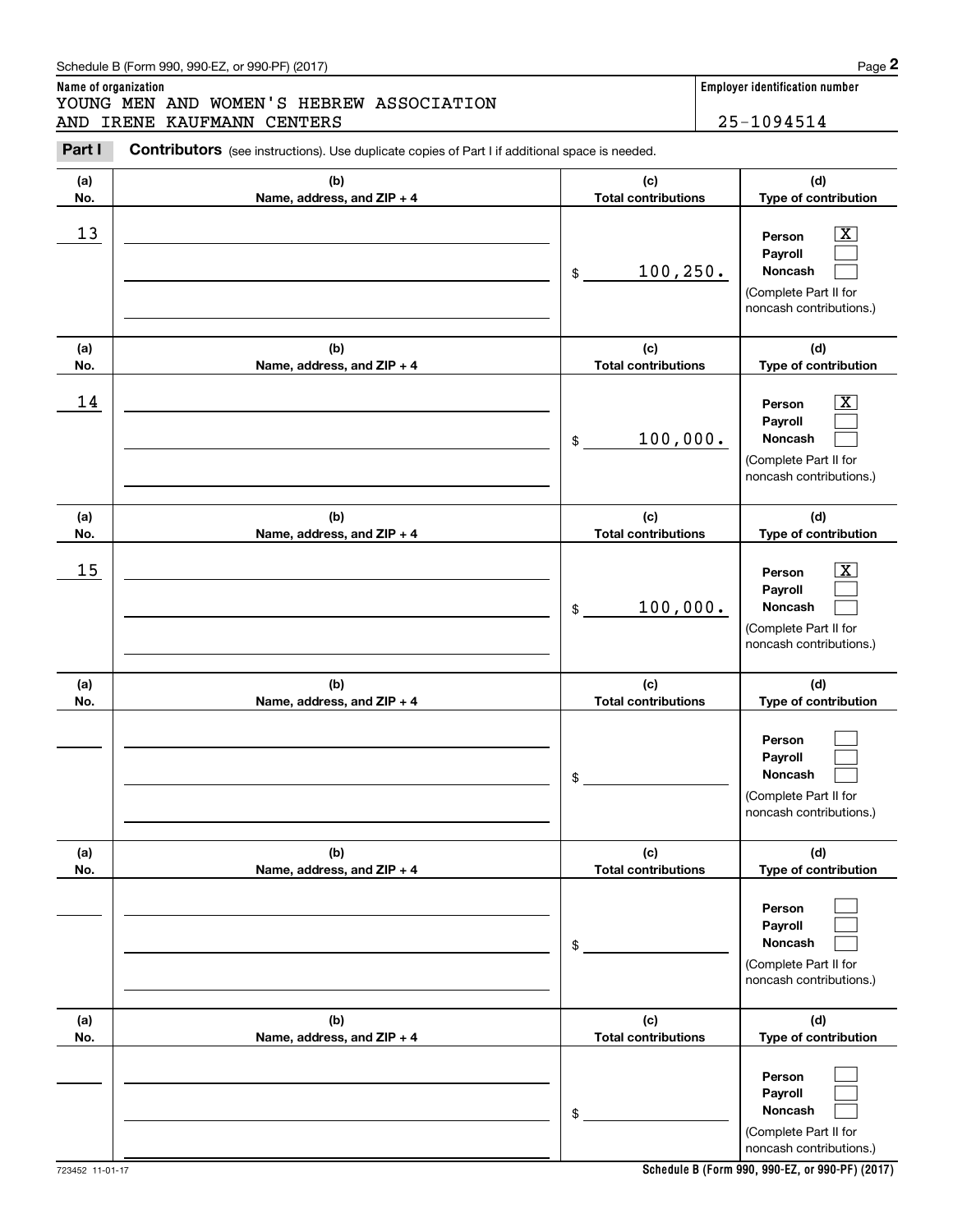| Schedule B (Form 990, 990-EZ, or 990-PF) (2017) | Page |
|-------------------------------------------------|------|
|-------------------------------------------------|------|

# Chedule B (Form 990, 990-EZ, or 990-PF) (2017)<br> **3Pare of organization**<br> **3Part II Noncash Property** (see instructions). Use duplicate copies of Part II if additional space is needed.<br> **Part II Noncash Property** (see i YOUNG MEN AND WOMEN'S HEBREW ASSOCIATION AND IRENE KAUFMANN CENTERS 25-1094514

**Name of organization Employer identification number**

| Part II<br>Noncash Property (see instructions). Use duplicate copies of Part II if additional space is needed. |                                              |                                                 |                      |  |  |
|----------------------------------------------------------------------------------------------------------------|----------------------------------------------|-------------------------------------------------|----------------------|--|--|
| (a)<br>No.<br>from<br>Part I                                                                                   | (b)<br>Description of noncash property given | (c)<br>FMV (or estimate)<br>(See instructions.) | (d)<br>Date received |  |  |
|                                                                                                                |                                              | $$\mathbb{S}$$                                  |                      |  |  |
| (a)<br>No.<br>from<br>Part I                                                                                   | (b)<br>Description of noncash property given | (c)<br>FMV (or estimate)<br>(See instructions.) | (d)<br>Date received |  |  |
|                                                                                                                |                                              | \$                                              |                      |  |  |
| (a)<br>No.<br>from<br>Part I                                                                                   | (b)<br>Description of noncash property given | (c)<br>FMV (or estimate)<br>(See instructions.) | (d)<br>Date received |  |  |
|                                                                                                                |                                              | \$                                              |                      |  |  |
| (a)<br>No.<br>from<br>Part I                                                                                   | (b)<br>Description of noncash property given | (c)<br>FMV (or estimate)<br>(See instructions.) | (d)<br>Date received |  |  |
|                                                                                                                |                                              | \$                                              |                      |  |  |
| (a)<br>No.<br>from<br>Part I                                                                                   | (b)<br>Description of noncash property given | (c)<br>FMV (or estimate)<br>(See instructions.) | (d)<br>Date received |  |  |
|                                                                                                                |                                              | \$                                              |                      |  |  |
| (a)<br>No.<br>from<br>Part I                                                                                   | (b)<br>Description of noncash property given | (c)<br>FMV (or estimate)<br>(See instructions.) | (d)<br>Date received |  |  |
|                                                                                                                |                                              | \$                                              |                      |  |  |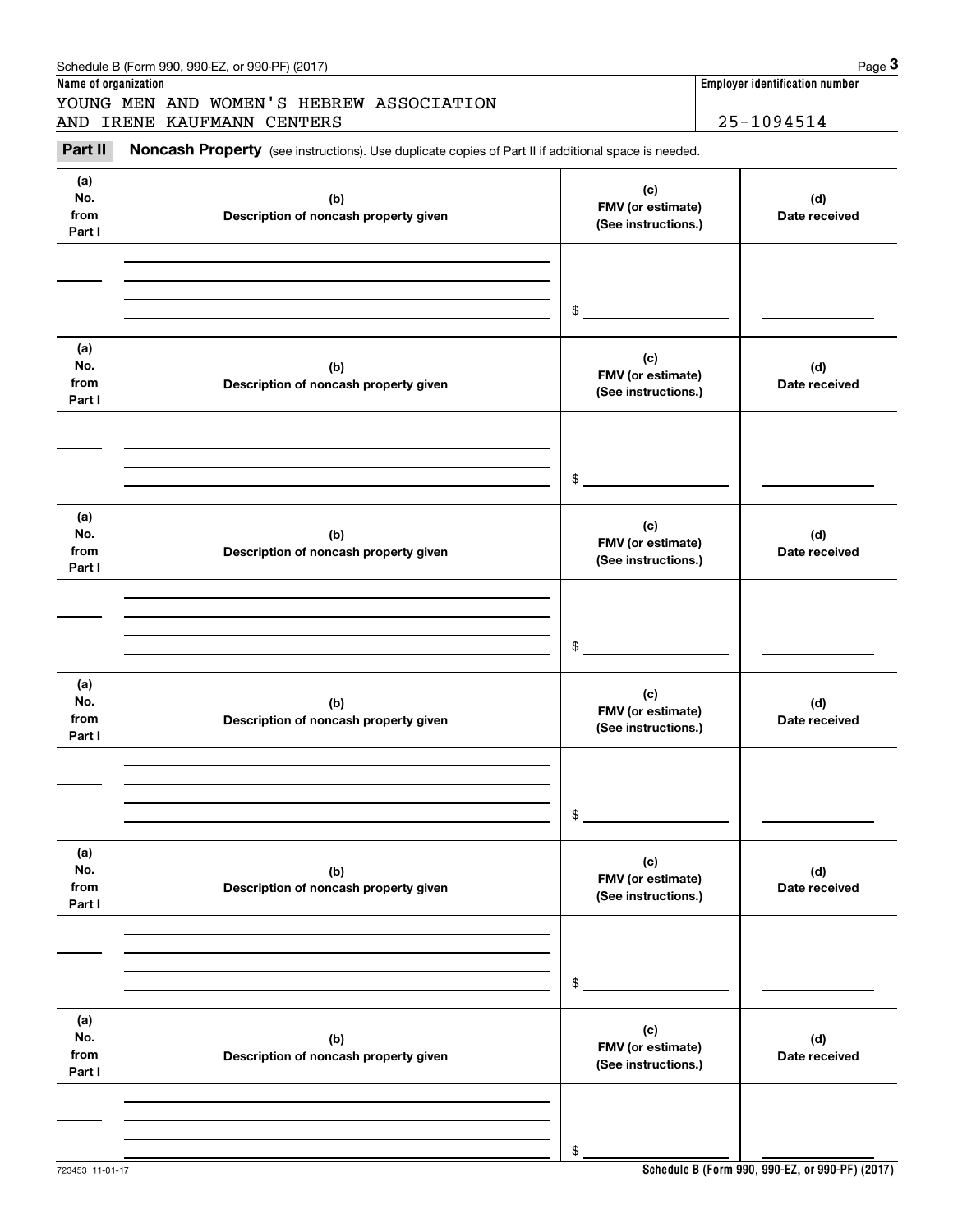|                      | Schedule B (Form 990, 990-EZ, or 990-PF) (2017)                                                                                                                                                                                                                                |                      | Page 4                                   |
|----------------------|--------------------------------------------------------------------------------------------------------------------------------------------------------------------------------------------------------------------------------------------------------------------------------|----------------------|------------------------------------------|
| Name of organization |                                                                                                                                                                                                                                                                                |                      | <b>Employer identification number</b>    |
|                      | YOUNG MEN AND WOMEN'S HEBREW ASSOCIATION                                                                                                                                                                                                                                       |                      |                                          |
|                      | AND IRENE KAUFMANN CENTERS                                                                                                                                                                                                                                                     |                      | 25-1094514                               |
| Part III             | $Exclusively$ religious, charitable, etc., contributions to organizations described in section 501(c)(7), (8), or (10) that total more than \$1,000 for<br>the year from any one contributor. Complete columns (a) through (e) and the following line entry. For organizations |                      |                                          |
|                      | completing Part III, enter the total of exclusively religious, charitable, etc., contributions of \$1,000 or less for the year. (Enter this info. once.) $\blacktriangleright$ \$                                                                                              |                      |                                          |
| $(a)$ No.            | Use duplicate copies of Part III if additional space is needed.                                                                                                                                                                                                                |                      |                                          |
| from                 | (b) Purpose of gift                                                                                                                                                                                                                                                            | (c) Use of gift      | (d) Description of how gift is held      |
| Part I               |                                                                                                                                                                                                                                                                                |                      |                                          |
|                      |                                                                                                                                                                                                                                                                                |                      |                                          |
|                      |                                                                                                                                                                                                                                                                                |                      |                                          |
|                      |                                                                                                                                                                                                                                                                                |                      |                                          |
|                      |                                                                                                                                                                                                                                                                                | (e) Transfer of gift |                                          |
|                      |                                                                                                                                                                                                                                                                                |                      |                                          |
|                      | Transferee's name, address, and $ZIP + 4$                                                                                                                                                                                                                                      |                      | Relationship of transferor to transferee |
|                      |                                                                                                                                                                                                                                                                                |                      |                                          |
|                      |                                                                                                                                                                                                                                                                                |                      |                                          |
|                      |                                                                                                                                                                                                                                                                                |                      |                                          |
| (a) No.              |                                                                                                                                                                                                                                                                                |                      |                                          |
| from<br>Part I       | (b) Purpose of gift                                                                                                                                                                                                                                                            | (c) Use of gift      | (d) Description of how gift is held      |
|                      |                                                                                                                                                                                                                                                                                |                      |                                          |
|                      |                                                                                                                                                                                                                                                                                |                      |                                          |
|                      |                                                                                                                                                                                                                                                                                |                      |                                          |
|                      |                                                                                                                                                                                                                                                                                |                      |                                          |
|                      |                                                                                                                                                                                                                                                                                | (e) Transfer of gift |                                          |
|                      |                                                                                                                                                                                                                                                                                |                      |                                          |
|                      | Transferee's name, address, and ZIP + 4                                                                                                                                                                                                                                        |                      | Relationship of transferor to transferee |
|                      |                                                                                                                                                                                                                                                                                |                      |                                          |
|                      |                                                                                                                                                                                                                                                                                |                      |                                          |
|                      |                                                                                                                                                                                                                                                                                |                      |                                          |
| (a) No.              |                                                                                                                                                                                                                                                                                |                      |                                          |
| from<br>Part I       | (b) Purpose of gift                                                                                                                                                                                                                                                            | (c) Use of gift      | (d) Description of how gift is held      |
|                      |                                                                                                                                                                                                                                                                                |                      |                                          |
|                      |                                                                                                                                                                                                                                                                                |                      |                                          |
|                      |                                                                                                                                                                                                                                                                                |                      |                                          |
|                      |                                                                                                                                                                                                                                                                                | (e) Transfer of gift |                                          |
|                      |                                                                                                                                                                                                                                                                                |                      |                                          |
|                      | Transferee's name, address, and $ZIP + 4$                                                                                                                                                                                                                                      |                      | Relationship of transferor to transferee |
|                      |                                                                                                                                                                                                                                                                                |                      |                                          |
|                      |                                                                                                                                                                                                                                                                                |                      |                                          |
|                      |                                                                                                                                                                                                                                                                                |                      |                                          |
|                      |                                                                                                                                                                                                                                                                                |                      |                                          |
| (a) No.<br>from      | (b) Purpose of gift                                                                                                                                                                                                                                                            | (c) Use of gift      | (d) Description of how gift is held      |
| Part I               |                                                                                                                                                                                                                                                                                |                      |                                          |
|                      |                                                                                                                                                                                                                                                                                |                      |                                          |
|                      |                                                                                                                                                                                                                                                                                |                      |                                          |
|                      |                                                                                                                                                                                                                                                                                |                      |                                          |
|                      |                                                                                                                                                                                                                                                                                | (e) Transfer of gift |                                          |
|                      |                                                                                                                                                                                                                                                                                |                      |                                          |
|                      | Transferee's name, address, and ZIP + 4                                                                                                                                                                                                                                        |                      | Relationship of transferor to transferee |
|                      |                                                                                                                                                                                                                                                                                |                      |                                          |
|                      |                                                                                                                                                                                                                                                                                |                      |                                          |
|                      |                                                                                                                                                                                                                                                                                |                      |                                          |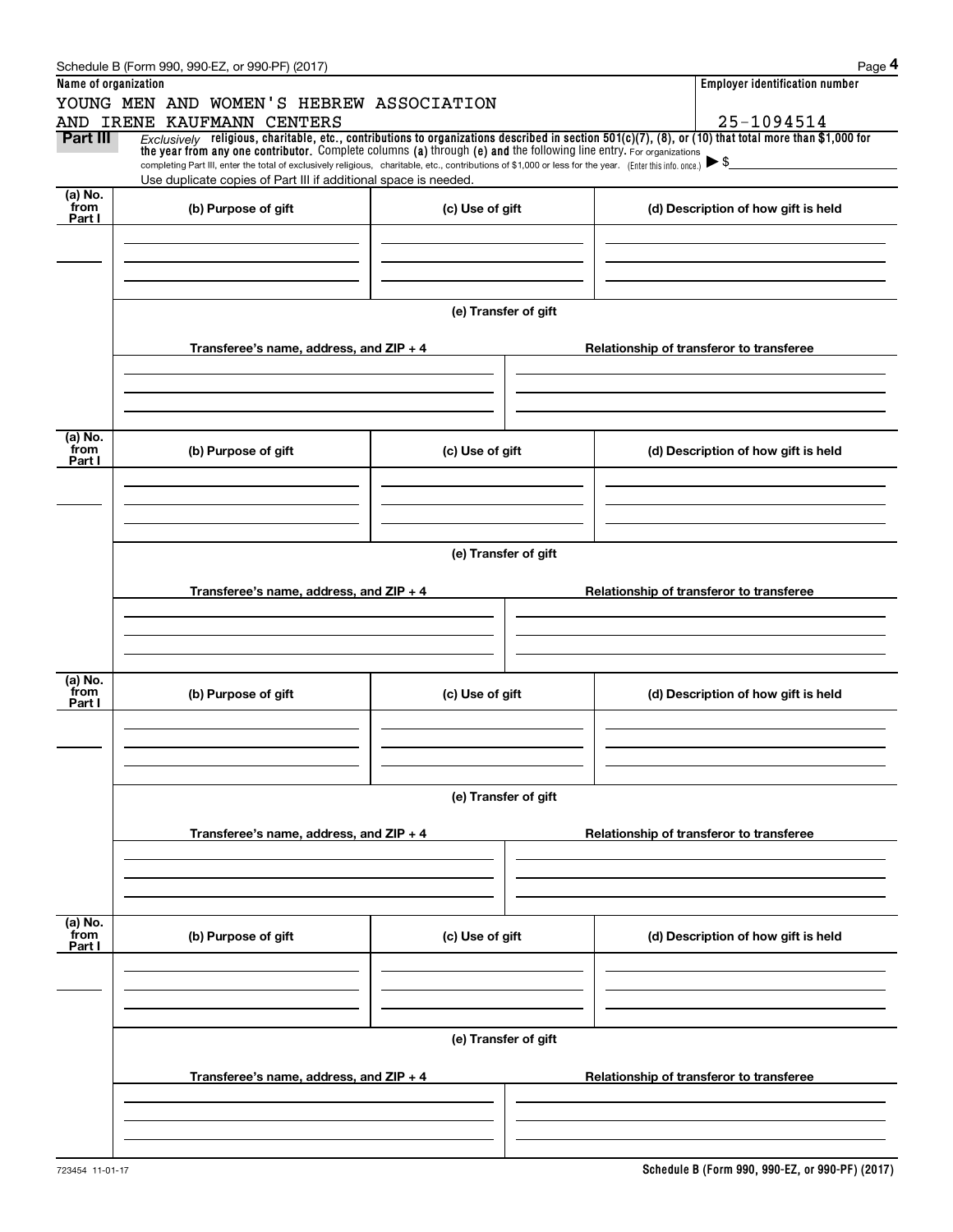| <b>Supplemental Financial Statements</b><br><b>SCHEDULE D</b>                                      |                                                                                                             |                                                                                                                                                                                                                                |  |                     |                                                                                                                                      |  | OMB No. 1545-0047 |                                       |           |
|----------------------------------------------------------------------------------------------------|-------------------------------------------------------------------------------------------------------------|--------------------------------------------------------------------------------------------------------------------------------------------------------------------------------------------------------------------------------|--|---------------------|--------------------------------------------------------------------------------------------------------------------------------------|--|-------------------|---------------------------------------|-----------|
|                                                                                                    | (Form 990)                                                                                                  |                                                                                                                                                                                                                                |  |                     | Complete if the organization answered "Yes" on Form 990,<br>Part IV, line 6, 7, 8, 9, 10, 11a, 11b, 11c, 11d, 11e, 11f, 12a, or 12b. |  |                   |                                       |           |
|                                                                                                    | Department of the Treasury                                                                                  |                                                                                                                                                                                                                                |  | Attach to Form 990. |                                                                                                                                      |  |                   | Open to Public<br>Inspection          |           |
|                                                                                                    | <b>Internal Revenue Service</b>                                                                             |                                                                                                                                                                                                                                |  |                     | Go to www.irs.gov/Form990 for instructions and the latest information.                                                               |  |                   | <b>Employer identification number</b> |           |
| YOUNG MEN AND WOMEN'S HEBREW ASSOCIATION<br>Name of the organization<br>AND IRENE KAUFMANN CENTERS |                                                                                                             |                                                                                                                                                                                                                                |  |                     |                                                                                                                                      |  |                   | 25-1094514                            |           |
|                                                                                                    | Organizations Maintaining Donor Advised Funds or Other Similar Funds or Accounts. Complete if the<br>Part I |                                                                                                                                                                                                                                |  |                     |                                                                                                                                      |  |                   |                                       |           |
|                                                                                                    |                                                                                                             | organization answered "Yes" on Form 990, Part IV, line 6.                                                                                                                                                                      |  |                     |                                                                                                                                      |  |                   |                                       |           |
|                                                                                                    |                                                                                                             |                                                                                                                                                                                                                                |  |                     | (a) Donor advised funds                                                                                                              |  |                   | (b) Funds and other accounts          |           |
| 1                                                                                                  |                                                                                                             |                                                                                                                                                                                                                                |  |                     |                                                                                                                                      |  |                   |                                       |           |
| 2                                                                                                  |                                                                                                             | Aggregate value of contributions to (during year)                                                                                                                                                                              |  |                     |                                                                                                                                      |  |                   |                                       |           |
| з                                                                                                  |                                                                                                             |                                                                                                                                                                                                                                |  |                     |                                                                                                                                      |  |                   |                                       |           |
| 4                                                                                                  |                                                                                                             |                                                                                                                                                                                                                                |  |                     |                                                                                                                                      |  |                   |                                       |           |
| 5                                                                                                  |                                                                                                             | Did the organization inform all donors and donor advisors in writing that the assets held in donor advised funds                                                                                                               |  |                     |                                                                                                                                      |  |                   |                                       |           |
|                                                                                                    |                                                                                                             |                                                                                                                                                                                                                                |  |                     |                                                                                                                                      |  |                   | Yes                                   | No        |
| 6                                                                                                  |                                                                                                             | Did the organization inform all grantees, donors, and donor advisors in writing that grant funds can be used only                                                                                                              |  |                     |                                                                                                                                      |  |                   |                                       |           |
|                                                                                                    |                                                                                                             | for charitable purposes and not for the benefit of the donor or donor advisor, or for any other purpose conferring                                                                                                             |  |                     |                                                                                                                                      |  |                   |                                       |           |
| Part II                                                                                            |                                                                                                             |                                                                                                                                                                                                                                |  |                     |                                                                                                                                      |  |                   | Yes                                   | No        |
|                                                                                                    |                                                                                                             | Conservation Easements. Complete if the organization answered "Yes" on Form 990, Part IV, line 7.                                                                                                                              |  |                     |                                                                                                                                      |  |                   |                                       |           |
| 1                                                                                                  |                                                                                                             | Purpose(s) of conservation easements held by the organization (check all that apply).                                                                                                                                          |  |                     |                                                                                                                                      |  |                   |                                       |           |
|                                                                                                    |                                                                                                             | Preservation of land for public use (e.g., recreation or education)                                                                                                                                                            |  |                     | Preservation of a historically important land area                                                                                   |  |                   |                                       |           |
|                                                                                                    |                                                                                                             | Protection of natural habitat<br>Preservation of open space                                                                                                                                                                    |  |                     | Preservation of a certified historic structure                                                                                       |  |                   |                                       |           |
| 2                                                                                                  |                                                                                                             | Complete lines 2a through 2d if the organization held a qualified conservation contribution in the form of a conservation easement on the last                                                                                 |  |                     |                                                                                                                                      |  |                   |                                       |           |
|                                                                                                    | day of the tax year.                                                                                        |                                                                                                                                                                                                                                |  |                     |                                                                                                                                      |  |                   | Held at the End of the Tax Year       |           |
|                                                                                                    |                                                                                                             | Total number of conservation easements [111] matter conservation conservation of conservation easements [11] matter conservation easements [11] matter conservation easements [11] matter conservation entries in the conserva |  |                     |                                                                                                                                      |  | 2a                |                                       |           |
| b                                                                                                  |                                                                                                             | Total acreage restricted by conservation easements                                                                                                                                                                             |  |                     |                                                                                                                                      |  | 2 <sub>b</sub>    |                                       |           |
|                                                                                                    |                                                                                                             | Number of conservation easements on a certified historic structure included in (a) manufacture included in (a)                                                                                                                 |  |                     |                                                                                                                                      |  | 2c                |                                       |           |
|                                                                                                    |                                                                                                             | d Number of conservation easements included in (c) acquired after 7/25/06, and not on a historic structure                                                                                                                     |  |                     |                                                                                                                                      |  |                   |                                       |           |
|                                                                                                    |                                                                                                             | listed in the National Register [111] [12] The National Register [11] All also resummand the National Register [11] All also results in the National Register [11] All also results in the National Register [11] All also res |  |                     |                                                                                                                                      |  | 2d                |                                       |           |
| З                                                                                                  |                                                                                                             | Number of conservation easements modified, transferred, released, extinguished, or terminated by the organization during the tax                                                                                               |  |                     |                                                                                                                                      |  |                   |                                       |           |
|                                                                                                    | $year \blacktriangleright$                                                                                  |                                                                                                                                                                                                                                |  |                     |                                                                                                                                      |  |                   |                                       |           |
| 4                                                                                                  |                                                                                                             | Number of states where property subject to conservation easement is located $\blacktriangleright$                                                                                                                              |  |                     |                                                                                                                                      |  |                   |                                       |           |
| 5                                                                                                  |                                                                                                             | Does the organization have a written policy regarding the periodic monitoring, inspection, handling of                                                                                                                         |  |                     |                                                                                                                                      |  |                   |                                       |           |
|                                                                                                    |                                                                                                             | violations, and enforcement of the conservation easements it holds?                                                                                                                                                            |  |                     |                                                                                                                                      |  |                   | Yes                                   | <b>No</b> |
| 6                                                                                                  |                                                                                                             | Staff and volunteer hours devoted to monitoring, inspecting, handling of violations, and enforcing conservation easements during the year                                                                                      |  |                     |                                                                                                                                      |  |                   |                                       |           |
|                                                                                                    |                                                                                                             |                                                                                                                                                                                                                                |  |                     |                                                                                                                                      |  |                   |                                       |           |
| 7                                                                                                  |                                                                                                             | Amount of expenses incurred in monitoring, inspecting, handling of violations, and enforcing conservation easements during the year                                                                                            |  |                     |                                                                                                                                      |  |                   |                                       |           |
|                                                                                                    | $\blacktriangleright$ S                                                                                     |                                                                                                                                                                                                                                |  |                     |                                                                                                                                      |  |                   |                                       |           |
| 8                                                                                                  |                                                                                                             | Does each conservation easement reported on line 2(d) above satisfy the requirements of section 170(h)(4)(B)(i)                                                                                                                |  |                     |                                                                                                                                      |  |                   |                                       |           |
|                                                                                                    | and section $170(h)(4)(B)(ii)?$                                                                             |                                                                                                                                                                                                                                |  |                     |                                                                                                                                      |  |                   | Yes                                   | No        |
| 9                                                                                                  |                                                                                                             | In Part XIII, describe how the organization reports conservation easements in its revenue and expense statement, and balance sheet, and                                                                                        |  |                     |                                                                                                                                      |  |                   |                                       |           |
|                                                                                                    | conservation easements.                                                                                     | include, if applicable, the text of the footnote to the organization's financial statements that describes the organization's accounting for                                                                                   |  |                     |                                                                                                                                      |  |                   |                                       |           |
|                                                                                                    | Part III                                                                                                    | Organizations Maintaining Collections of Art, Historical Treasures, or Other Similar Assets.                                                                                                                                   |  |                     |                                                                                                                                      |  |                   |                                       |           |
|                                                                                                    |                                                                                                             | Complete if the organization answered "Yes" on Form 990, Part IV, line 8.                                                                                                                                                      |  |                     |                                                                                                                                      |  |                   |                                       |           |
|                                                                                                    |                                                                                                             | 1a If the organization elected, as permitted under SFAS 116 (ASC 958), not to report in its revenue statement and balance sheet works of art,                                                                                  |  |                     |                                                                                                                                      |  |                   |                                       |           |
|                                                                                                    |                                                                                                             | historical treasures, or other similar assets held for public exhibition, education, or research in furtherance of public service, provide, in Part XIII,                                                                      |  |                     |                                                                                                                                      |  |                   |                                       |           |
|                                                                                                    |                                                                                                             | the text of the footnote to its financial statements that describes these items.                                                                                                                                               |  |                     |                                                                                                                                      |  |                   |                                       |           |
| b                                                                                                  |                                                                                                             | If the organization elected, as permitted under SFAS 116 (ASC 958), to report in its revenue statement and balance sheet works of art, historical                                                                              |  |                     |                                                                                                                                      |  |                   |                                       |           |
|                                                                                                    |                                                                                                             | treasures, or other similar assets held for public exhibition, education, or research in furtherance of public service, provide the following amounts                                                                          |  |                     |                                                                                                                                      |  |                   |                                       |           |
|                                                                                                    | relating to these items:                                                                                    |                                                                                                                                                                                                                                |  |                     |                                                                                                                                      |  |                   |                                       |           |
|                                                                                                    |                                                                                                             |                                                                                                                                                                                                                                |  |                     |                                                                                                                                      |  |                   | $\triangleright$ \$                   |           |
|                                                                                                    |                                                                                                             | (ii) Assets included in Form 990, Part X                                                                                                                                                                                       |  |                     |                                                                                                                                      |  |                   | $\bullet$ \$                          |           |
| 2                                                                                                  |                                                                                                             | If the organization received or held works of art, historical treasures, or other similar assets for financial gain, provide                                                                                                   |  |                     |                                                                                                                                      |  |                   |                                       |           |
|                                                                                                    |                                                                                                             | the following amounts required to be reported under SFAS 116 (ASC 958) relating to these items:                                                                                                                                |  |                     |                                                                                                                                      |  |                   |                                       |           |
| а                                                                                                  |                                                                                                             |                                                                                                                                                                                                                                |  |                     |                                                                                                                                      |  |                   |                                       |           |
|                                                                                                    | $\blacktriangleright$ \$                                                                                    |                                                                                                                                                                                                                                |  |                     |                                                                                                                                      |  |                   |                                       |           |

**For Paperwork Reduction Act Notice, see the Instructions for Form 990. Schedule D (Form 990) 2017** LHA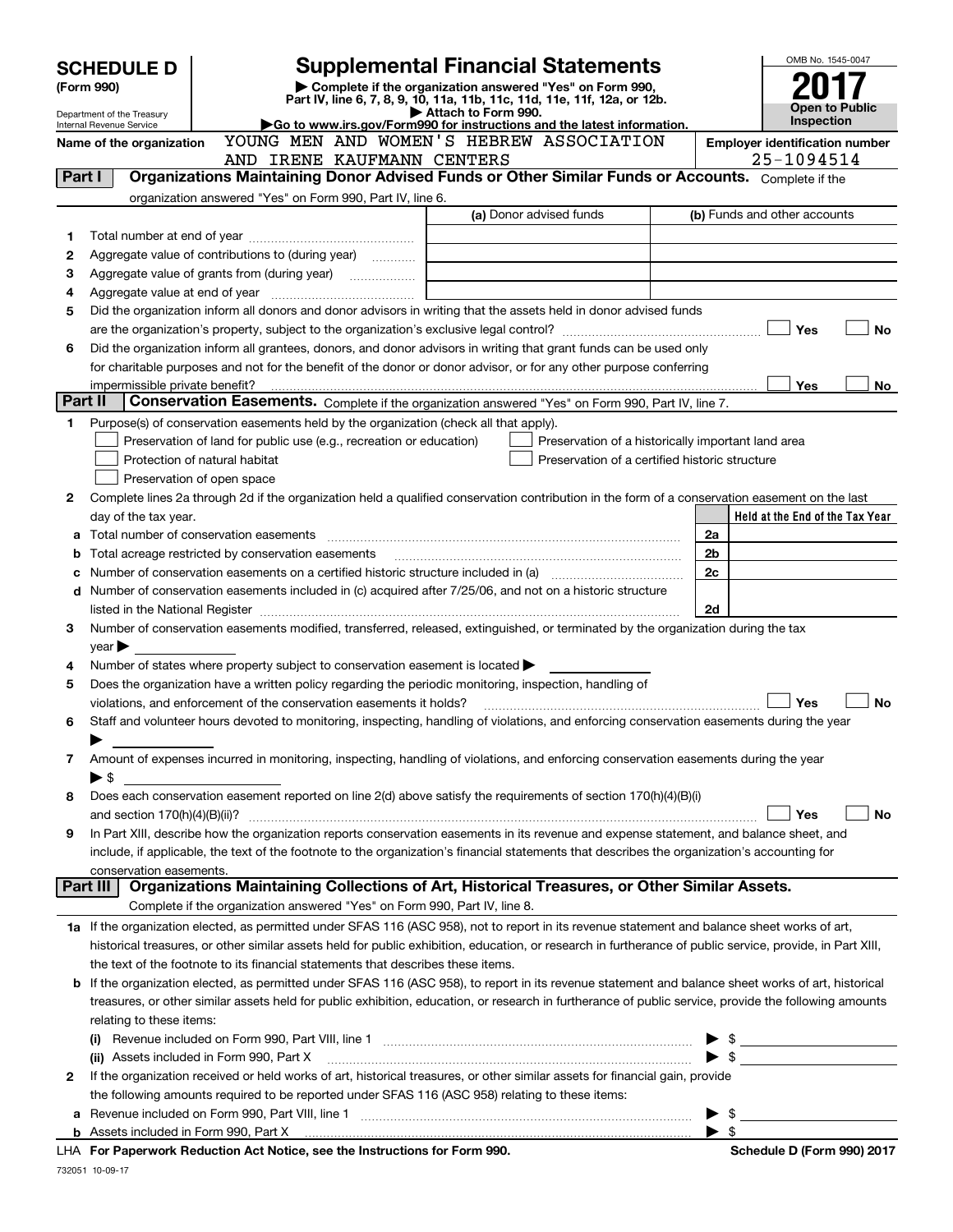|               |                                                                                                                                                                                                                                | YOUNG MEN AND WOMEN'S HEBREW ASSOCIATION |                |                                                                                                                                                                                                                               |  |                                 |                            |               |  |
|---------------|--------------------------------------------------------------------------------------------------------------------------------------------------------------------------------------------------------------------------------|------------------------------------------|----------------|-------------------------------------------------------------------------------------------------------------------------------------------------------------------------------------------------------------------------------|--|---------------------------------|----------------------------|---------------|--|
|               | Schedule D (Form 990) 2017                                                                                                                                                                                                     | AND IRENE KAUFMANN CENTERS               |                |                                                                                                                                                                                                                               |  |                                 | $25 - 1094514$ Page 2      |               |  |
|               | Part III<br>Organizations Maintaining Collections of Art, Historical Treasures, or Other Similar Assets (continued)                                                                                                            |                                          |                |                                                                                                                                                                                                                               |  |                                 |                            |               |  |
| 3             | Using the organization's acquisition, accession, and other records, check any of the following that are a significant use of its collection items                                                                              |                                          |                |                                                                                                                                                                                                                               |  |                                 |                            |               |  |
|               | (check all that apply):                                                                                                                                                                                                        |                                          |                |                                                                                                                                                                                                                               |  |                                 |                            |               |  |
| a             | Public exhibition<br>Loan or exchange programs                                                                                                                                                                                 |                                          |                |                                                                                                                                                                                                                               |  |                                 |                            |               |  |
| b             | Scholarly research                                                                                                                                                                                                             |                                          |                | Other and the contract of the contract of the contract of the contract of the contract of the contract of the contract of the contract of the contract of the contract of the contract of the contract of the contract of the |  |                                 |                            |               |  |
| c             | Preservation for future generations                                                                                                                                                                                            |                                          |                |                                                                                                                                                                                                                               |  |                                 |                            |               |  |
|               | Provide a description of the organization's collections and explain how they further the organization's exempt purpose in Part XIII.                                                                                           |                                          |                |                                                                                                                                                                                                                               |  |                                 |                            |               |  |
| 5             | During the year, did the organization solicit or receive donations of art, historical treasures, or other similar assets                                                                                                       |                                          |                |                                                                                                                                                                                                                               |  |                                 |                            |               |  |
|               | Yes<br>No<br><b>Part IV</b><br>Escrow and Custodial Arrangements. Complete if the organization answered "Yes" on Form 990, Part IV, line 9, or                                                                                 |                                          |                |                                                                                                                                                                                                                               |  |                                 |                            |               |  |
|               | reported an amount on Form 990, Part X, line 21.                                                                                                                                                                               |                                          |                |                                                                                                                                                                                                                               |  |                                 |                            |               |  |
|               | 1a Is the organization an agent, trustee, custodian or other intermediary for contributions or other assets not included                                                                                                       |                                          |                |                                                                                                                                                                                                                               |  |                                 |                            |               |  |
|               |                                                                                                                                                                                                                                |                                          |                |                                                                                                                                                                                                                               |  |                                 | Yes                        | No            |  |
|               | b If "Yes," explain the arrangement in Part XIII and complete the following table:                                                                                                                                             |                                          |                |                                                                                                                                                                                                                               |  |                                 |                            |               |  |
|               |                                                                                                                                                                                                                                |                                          |                |                                                                                                                                                                                                                               |  |                                 | Amount                     |               |  |
|               | c Beginning balance measurements and the state of the state of the state of the state of the state of the state of the state of the state of the state of the state of the state of the state of the state of the state of the |                                          |                |                                                                                                                                                                                                                               |  | 1c                              |                            |               |  |
|               |                                                                                                                                                                                                                                |                                          |                |                                                                                                                                                                                                                               |  | 1d                              |                            |               |  |
|               | e Distributions during the year manufactured and continuum and control of the control of the control of the control of the control of the control of the control of the control of the control of the control of the control o |                                          |                |                                                                                                                                                                                                                               |  | 1e                              |                            |               |  |
| f             |                                                                                                                                                                                                                                |                                          |                |                                                                                                                                                                                                                               |  | 1f                              |                            |               |  |
|               | 2a Did the organization include an amount on Form 990, Part X, line 21, for escrow or custodial account liability?                                                                                                             |                                          |                |                                                                                                                                                                                                                               |  |                                 | Yes                        | No            |  |
|               | b If "Yes," explain the arrangement in Part XIII. Check here if the explanation has been provided on Part XIII                                                                                                                 |                                          |                |                                                                                                                                                                                                                               |  |                                 |                            |               |  |
| <b>Part V</b> | <b>Endowment Funds.</b> Complete if the organization answered "Yes" on Form 990, Part IV, line 10.                                                                                                                             |                                          |                |                                                                                                                                                                                                                               |  |                                 |                            |               |  |
|               |                                                                                                                                                                                                                                | (a) Current year                         | (b) Prior year | (c) Two years back                                                                                                                                                                                                            |  | (d) Three years back            | (e) Four years back        |               |  |
|               | 1a Beginning of year balance                                                                                                                                                                                                   | 12,206,937.                              | 11,883,884.    | 11,706,928.                                                                                                                                                                                                                   |  | 12,300,498.                     |                            | 11, 124, 585. |  |
|               |                                                                                                                                                                                                                                | 73,952.                                  | $-125, 143.$   | 61,166.                                                                                                                                                                                                                       |  | 28,673.                         |                            | 440,583.      |  |
|               | Net investment earnings, gains, and losses                                                                                                                                                                                     | 805, 193.                                | 863,019.       | 523,818.                                                                                                                                                                                                                      |  | $-188,907.$                     |                            | 1, 158, 468.  |  |
|               |                                                                                                                                                                                                                                |                                          |                |                                                                                                                                                                                                                               |  |                                 |                            |               |  |
|               | e Other expenditures for facilities                                                                                                                                                                                            |                                          |                |                                                                                                                                                                                                                               |  |                                 |                            |               |  |
|               | and programs                                                                                                                                                                                                                   | 454,391.                                 | 414,823.       | 408,028.                                                                                                                                                                                                                      |  | 433,336.                        |                            | 423,138.      |  |
|               | f Administrative expenses                                                                                                                                                                                                      |                                          |                |                                                                                                                                                                                                                               |  |                                 |                            |               |  |
|               | <b>g</b> End of year balance $\ldots$                                                                                                                                                                                          | 12,631,691.                              | 12, 206, 937.  | 11,883,884.                                                                                                                                                                                                                   |  | 11,706,928.                     |                            | 12,300,498.   |  |
| 2             | Provide the estimated percentage of the current year end balance (line 1g, column (a)) held as:                                                                                                                                |                                          |                |                                                                                                                                                                                                                               |  |                                 |                            |               |  |
|               | a Board designated or quasi-endowment >                                                                                                                                                                                        | .00                                      | %              |                                                                                                                                                                                                                               |  |                                 |                            |               |  |
|               | Permanent endowment > 88.90                                                                                                                                                                                                    | %                                        |                |                                                                                                                                                                                                                               |  |                                 |                            |               |  |
|               | c Temporarily restricted endowment $\blacktriangleright$ 11.10                                                                                                                                                                 | %                                        |                |                                                                                                                                                                                                                               |  |                                 |                            |               |  |
|               | The percentages on lines 2a, 2b, and 2c should equal 100%.                                                                                                                                                                     |                                          |                |                                                                                                                                                                                                                               |  |                                 |                            |               |  |
|               | 3a Are there endowment funds not in the possession of the organization that are held and administered for the organization                                                                                                     |                                          |                |                                                                                                                                                                                                                               |  |                                 |                            | Yes           |  |
|               | by:<br>(i)                                                                                                                                                                                                                     |                                          |                |                                                                                                                                                                                                                               |  |                                 | 3a(i)                      | No<br>X       |  |
|               |                                                                                                                                                                                                                                |                                          |                |                                                                                                                                                                                                                               |  |                                 | 3a(ii)                     | X             |  |
|               |                                                                                                                                                                                                                                |                                          |                |                                                                                                                                                                                                                               |  |                                 | 3b                         |               |  |
| 4             | Describe in Part XIII the intended uses of the organization's endowment funds.                                                                                                                                                 |                                          |                |                                                                                                                                                                                                                               |  |                                 |                            |               |  |
|               | <b>Part VI</b><br>Land, Buildings, and Equipment.                                                                                                                                                                              |                                          |                |                                                                                                                                                                                                                               |  |                                 |                            |               |  |
|               | Complete if the organization answered "Yes" on Form 990, Part IV, line 11a. See Form 990, Part X, line 10.                                                                                                                     |                                          |                |                                                                                                                                                                                                                               |  |                                 |                            |               |  |
|               | Description of property                                                                                                                                                                                                        | (a) Cost or other<br>basis (investment)  |                | (b) Cost or other<br>basis (other)                                                                                                                                                                                            |  | (c) Accumulated<br>depreciation | (d) Book value             |               |  |
|               |                                                                                                                                                                                                                                |                                          |                | 2,228,037.                                                                                                                                                                                                                    |  |                                 | $\overline{2}$ , 228, 037. |               |  |
|               |                                                                                                                                                                                                                                |                                          |                | 37, 382, 872.                                                                                                                                                                                                                 |  | 19,671,320.                     | $\overline{17,711,552}$ .  |               |  |
|               |                                                                                                                                                                                                                                |                                          |                | 3,698,307.                                                                                                                                                                                                                    |  | 3,005,341.                      |                            | 692, 966.     |  |
|               |                                                                                                                                                                                                                                |                                          |                | 6,671,415.                                                                                                                                                                                                                    |  | $\overline{4,644,618}$ .        | $\overline{2}$ , 026, 797. |               |  |
|               |                                                                                                                                                                                                                                |                                          |                |                                                                                                                                                                                                                               |  |                                 |                            |               |  |
|               |                                                                                                                                                                                                                                |                                          |                |                                                                                                                                                                                                                               |  |                                 | 22,659,352.                |               |  |
|               |                                                                                                                                                                                                                                |                                          |                |                                                                                                                                                                                                                               |  |                                 |                            |               |  |

**Schedule D (Form 990) 2017**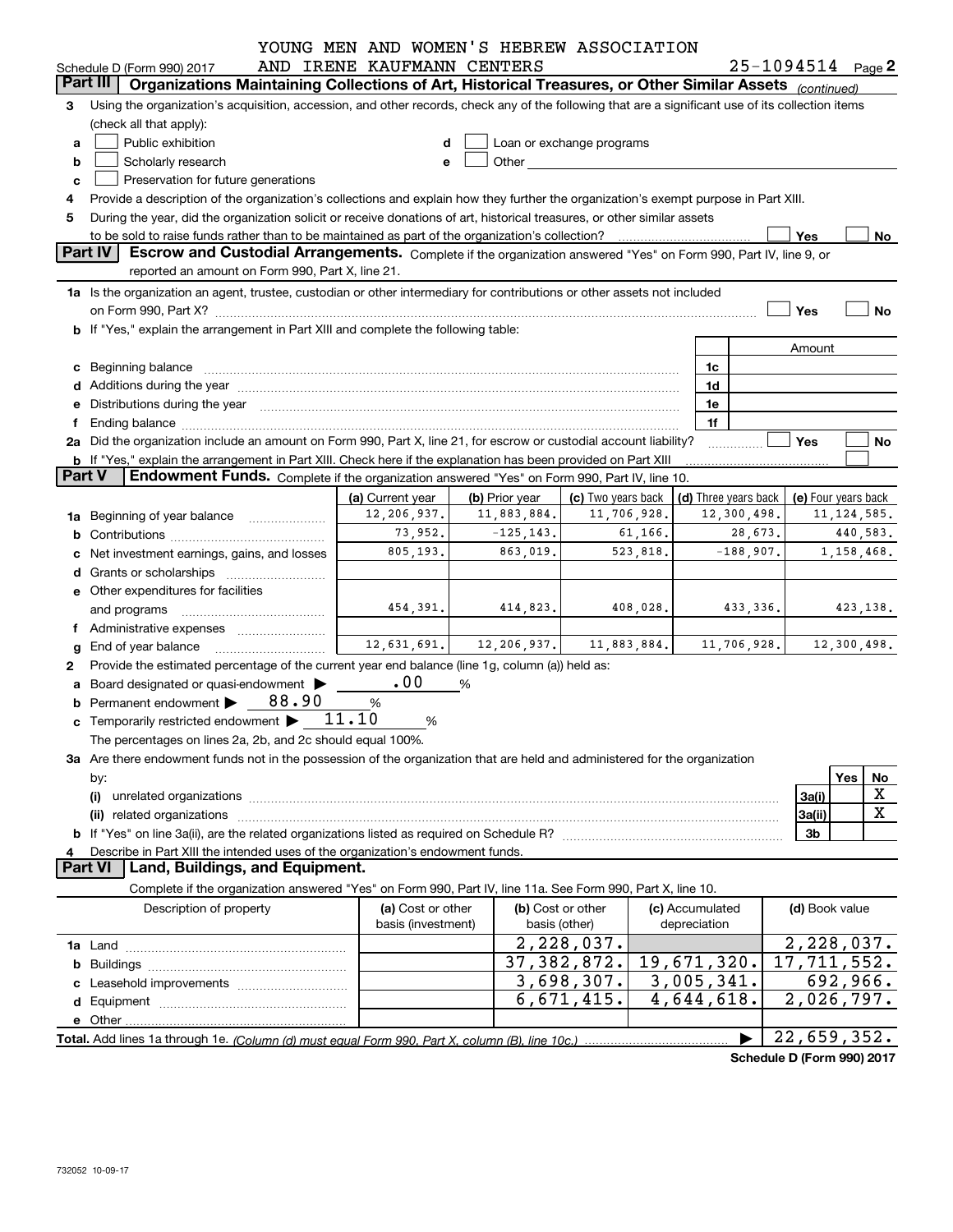|           | Schedule D (Form 990) 2017                                                                                        | AND IRENE KAUFMANN CENTERS |                | 25-1094514<br>Page $3$                                    |
|-----------|-------------------------------------------------------------------------------------------------------------------|----------------------------|----------------|-----------------------------------------------------------|
|           | Part VII Investments - Other Securities.                                                                          |                            |                |                                                           |
|           | Complete if the organization answered "Yes" on Form 990, Part IV, line 11b. See Form 990, Part X, line 12.        |                            |                |                                                           |
|           | (a) Description of security or category (including name of security)                                              | (b) Book value             |                | (c) Method of valuation: Cost or end-of-year market value |
|           |                                                                                                                   |                            |                |                                                           |
|           |                                                                                                                   |                            |                |                                                           |
| (3) Other |                                                                                                                   |                            |                |                                                           |
| (A)       |                                                                                                                   |                            |                |                                                           |
| (B)       |                                                                                                                   |                            |                |                                                           |
| (C)       |                                                                                                                   |                            |                |                                                           |
| (D)       |                                                                                                                   |                            |                |                                                           |
| (E)       |                                                                                                                   |                            |                |                                                           |
| (F)       |                                                                                                                   |                            |                |                                                           |
| (G)       |                                                                                                                   |                            |                |                                                           |
| (H)       |                                                                                                                   |                            |                |                                                           |
|           | Total. (Col. (b) must equal Form 990, Part X, col. (B) line 12.)                                                  |                            |                |                                                           |
|           | Part VIII Investments - Program Related.                                                                          |                            |                |                                                           |
|           | Complete if the organization answered "Yes" on Form 990, Part IV, line 11c. See Form 990, Part X, line 13.        |                            |                |                                                           |
|           | (a) Description of investment                                                                                     | (b) Book value             |                | (c) Method of valuation: Cost or end-of-year market value |
| (1)       |                                                                                                                   |                            |                |                                                           |
| (2)       |                                                                                                                   |                            |                |                                                           |
| (3)       |                                                                                                                   |                            |                |                                                           |
| (4)       |                                                                                                                   |                            |                |                                                           |
| (5)       |                                                                                                                   |                            |                |                                                           |
| (6)       |                                                                                                                   |                            |                |                                                           |
| (7)       |                                                                                                                   |                            |                |                                                           |
| (8)       |                                                                                                                   |                            |                |                                                           |
| (9)       |                                                                                                                   |                            |                |                                                           |
|           |                                                                                                                   |                            |                |                                                           |
|           |                                                                                                                   |                            |                |                                                           |
|           | Total. (Col. (b) must equal Form 990, Part X, col. (B) line 13.)                                                  |                            |                |                                                           |
| Part IX   | <b>Other Assets.</b>                                                                                              |                            |                |                                                           |
|           | Complete if the organization answered "Yes" on Form 990, Part IV, line 11d. See Form 990, Part X, line 15.        |                            |                | (b) Book value                                            |
|           |                                                                                                                   | (a) Description            |                |                                                           |
| (1)       |                                                                                                                   |                            |                |                                                           |
| (2)       |                                                                                                                   |                            |                |                                                           |
| (3)       |                                                                                                                   |                            |                |                                                           |
| (4)       |                                                                                                                   |                            |                |                                                           |
| (5)       |                                                                                                                   |                            |                |                                                           |
| (6)       |                                                                                                                   |                            |                |                                                           |
| (7)       |                                                                                                                   |                            |                |                                                           |
| (8)       |                                                                                                                   |                            |                |                                                           |
| (9)       |                                                                                                                   |                            |                |                                                           |
|           | Total. (Column (b) must equal Form 990. Part X, col. (B) line 15.)                                                |                            |                |                                                           |
| Part X    | <b>Other Liabilities.</b>                                                                                         |                            |                |                                                           |
|           | Complete if the organization answered "Yes" on Form 990, Part IV, line 11e or 11f. See Form 990, Part X, line 25. |                            |                |                                                           |
|           | (a) Description of liability                                                                                      |                            | (b) Book value |                                                           |
| (1)       | Federal income taxes                                                                                              |                            |                |                                                           |
| (2)       |                                                                                                                   |                            |                |                                                           |
| (3)       |                                                                                                                   |                            |                |                                                           |
| (4)       |                                                                                                                   |                            |                |                                                           |
| (5)       |                                                                                                                   |                            |                |                                                           |
| (6)       |                                                                                                                   |                            |                |                                                           |
| (7)       |                                                                                                                   |                            |                |                                                           |
| 1.<br>(8) |                                                                                                                   |                            |                |                                                           |
| (9)       |                                                                                                                   |                            |                |                                                           |

**2.** Liability for uncertain tax positions. In Part XIII, provide the text of the footnote to the organization's financial statements that reports the organization's liability for uncertain tax positions under FIN 48 (ASC 740). Check here if the text of the footnote has been provided in Part XIII  $~\boxed{\rm X}$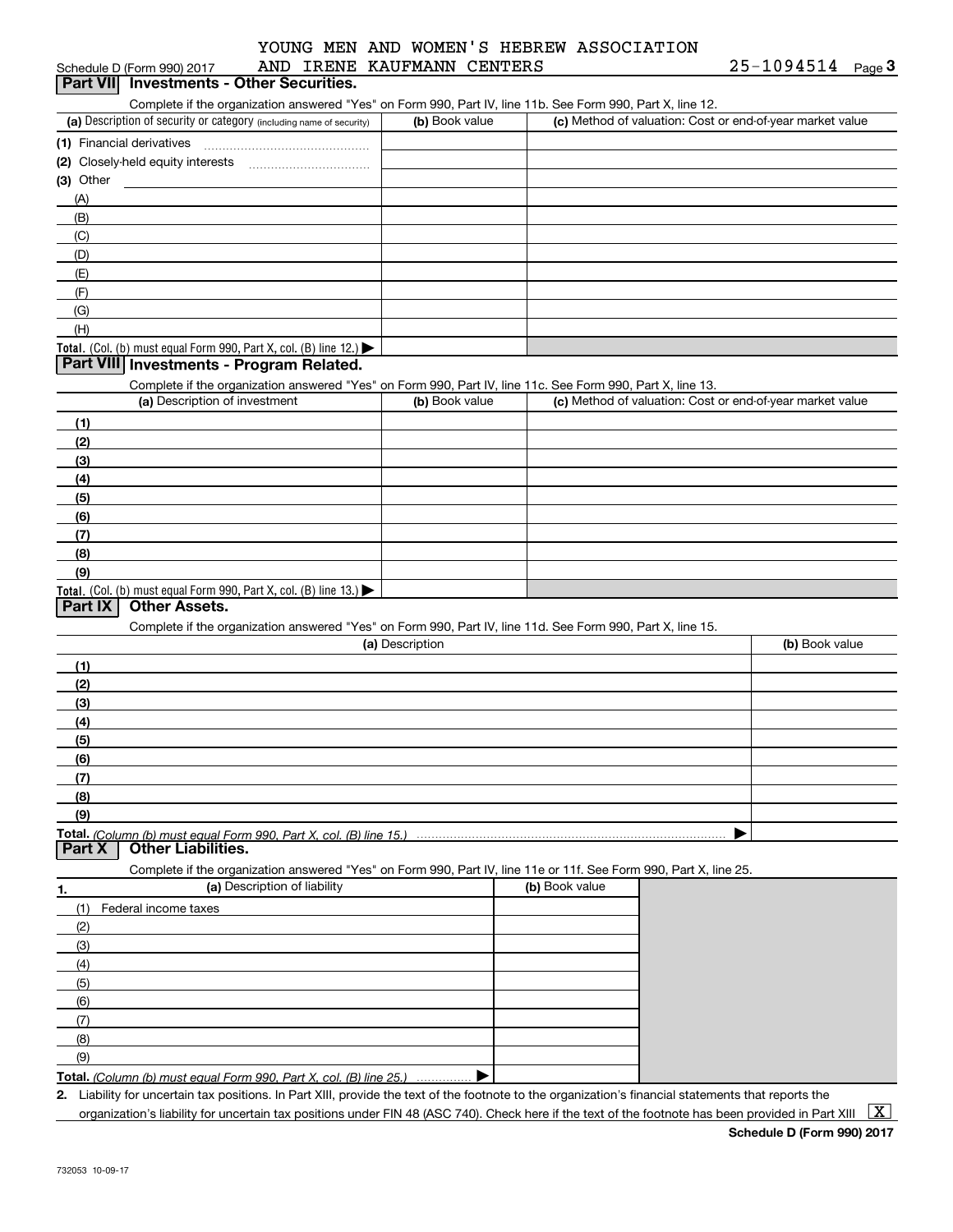|  |  |  | YOUNG MEN AND WOMEN'S HEBREW ASSOCIATION |  |
|--|--|--|------------------------------------------|--|
|  |  |  |                                          |  |

|   | AND IRENE KAUFMANN CENTERS<br>Schedule D (Form 990) 2017                                                                                                                                                                                                                                                                                             |                |              |                | 25-1094514<br>Page $\mathsf 4$  |
|---|------------------------------------------------------------------------------------------------------------------------------------------------------------------------------------------------------------------------------------------------------------------------------------------------------------------------------------------------------|----------------|--------------|----------------|---------------------------------|
|   | <b>Part XI</b><br>Reconciliation of Revenue per Audited Financial Statements With Revenue per Return.                                                                                                                                                                                                                                                |                |              |                |                                 |
|   | Complete if the organization answered "Yes" on Form 990, Part IV, line 12a.                                                                                                                                                                                                                                                                          |                |              |                |                                 |
| 1 | Total revenue, gains, and other support per audited financial statements                                                                                                                                                                                                                                                                             |                |              | $\blacksquare$ | 26,860,800.                     |
| 2 | Amounts included on line 1 but not on Form 990, Part VIII, line 12:                                                                                                                                                                                                                                                                                  |                |              |                |                                 |
| a |                                                                                                                                                                                                                                                                                                                                                      | 2a             | 289.         |                |                                 |
|   |                                                                                                                                                                                                                                                                                                                                                      | 2 <sub>b</sub> |              |                |                                 |
| c |                                                                                                                                                                                                                                                                                                                                                      | 2c             |              |                |                                 |
| d | Other (Describe in Part XIII.) <b>Construction Construction</b> Chern Construction Chern Chern Chern Chern Chern Chern                                                                                                                                                                                                                               | 2d             | 3, 234, 028. |                |                                 |
| e | Add lines 2a through 2d                                                                                                                                                                                                                                                                                                                              |                |              | <b>2e</b>      | $\frac{3,234,317}{23,626,483.}$ |
| 3 |                                                                                                                                                                                                                                                                                                                                                      |                |              | $\overline{3}$ |                                 |
| 4 | Amounts included on Form 990, Part VIII, line 12, but not on line 1:                                                                                                                                                                                                                                                                                 |                |              |                |                                 |
|   |                                                                                                                                                                                                                                                                                                                                                      | 4a             |              |                |                                 |
| b | Other (Describe in Part XIII.) <b>Construction Construction</b> Chern Construction Chern Chern Chern Chern Chern Chern                                                                                                                                                                                                                               | 4 <sub>h</sub> | $-186,076.$  |                |                                 |
|   | c Add lines 4a and 4b                                                                                                                                                                                                                                                                                                                                |                |              | 4с             | $-186,076.$                     |
|   |                                                                                                                                                                                                                                                                                                                                                      |                |              | 5              | 23,440,407.                     |
| 5 |                                                                                                                                                                                                                                                                                                                                                      |                |              |                |                                 |
|   | Part XII   Reconciliation of Expenses per Audited Financial Statements With Expenses per Return.                                                                                                                                                                                                                                                     |                |              |                |                                 |
|   | Complete if the organization answered "Yes" on Form 990, Part IV, line 12a.                                                                                                                                                                                                                                                                          |                |              |                |                                 |
| 1 | Total expenses and losses per audited financial statements [11,11] [11] Total expenses and losses per audited financial statements [11] [11] Total expenses and losses per audited financial statements                                                                                                                                              |                |              | $\blacksquare$ | 23,793,137.                     |
| 2 | Amounts included on line 1 but not on Form 990, Part IX, line 25:                                                                                                                                                                                                                                                                                    |                |              |                |                                 |
| a |                                                                                                                                                                                                                                                                                                                                                      | 2a             |              |                |                                 |
| b |                                                                                                                                                                                                                                                                                                                                                      | 2 <sub>b</sub> |              |                |                                 |
| c | Other losses<br>$\begin{bmatrix} \begin{bmatrix} 0 & 0 & 0 & 0 \\ 0 & 0 & 0 & 0 \\ 0 & 0 & 0 & 0 \\ 0 & 0 & 0 & 0 \\ 0 & 0 & 0 & 0 \\ 0 & 0 & 0 & 0 \\ 0 & 0 & 0 & 0 \\ 0 & 0 & 0 & 0 & 0 \\ 0 & 0 & 0 & 0 & 0 \\ 0 & 0 & 0 & 0 & 0 \\ 0 & 0 & 0 & 0 & 0 \\ 0 & 0 & 0 & 0 & 0 \\ 0 & 0 & 0 & 0 & 0 & 0 \\ 0 & 0 & 0 & 0 & 0 & 0 \\ 0 & 0 & 0 & 0 & $ | 2c             |              |                |                                 |
| d |                                                                                                                                                                                                                                                                                                                                                      | 2d             | 3,420,104.   |                |                                 |
| е | Add lines 2a through 2d                                                                                                                                                                                                                                                                                                                              |                |              | 2e             |                                 |
| 3 |                                                                                                                                                                                                                                                                                                                                                      |                |              | $\mathbf{a}$   | $\frac{3,420,104}{20,373,033}$  |
| 4 | Amounts included on Form 990, Part IX, line 25, but not on line 1:                                                                                                                                                                                                                                                                                   |                |              |                |                                 |
| a |                                                                                                                                                                                                                                                                                                                                                      | 4a             |              |                |                                 |
| b | Other (Describe in Part XIII.)                                                                                                                                                                                                                                                                                                                       | 4 <sub>b</sub> |              |                |                                 |
|   | Add lines 4a and 4b                                                                                                                                                                                                                                                                                                                                  |                |              | 4c             | 0.                              |
| 5 | <b>Part XIII Supplemental Information.</b>                                                                                                                                                                                                                                                                                                           |                |              | 5              | 20, 373, 033.                   |

Provide the descriptions required for Part II, lines 3, 5, and 9; Part III, lines 1a and 4; Part IV, lines 1b and 2b; Part V, line 4; Part X, line 2; Part XI, lines 2d and 4b; and Part XII, lines 2d and 4b. Also complete this part to provide any additional information.

#### PART V, LINE 4:

#### PROGRAMMING AND OPERATION NEEDS OF JCC.

PART X, LINE 2:

THE JCC ACCOUNTS FOR UNCERTAINTY IN INCOME TAXES USING A RECOGNITION

THRESHOLD OF MORE-LIKELY-THAN NOT TO BE SUSTAINED UPON EXAMINATION BY THE

APPROPRIATE TAXING AUTHORITY. MEASUREMENT OF THE TAX UNCERTAINTY OCCURS

IF THE RECOGNITION THRESHOLD IS MET. MANAGEMENT DETERMINED THERE WERE NO

TAX UNCERTAINTIES THAT MET THE RECOGNITION THRESHOLD IN 2018 AND 2017.

#### PART XI, LINE 2D - OTHER ADJUSTMENTS:

#### NON-CASH ASSISTANCE TO MEMBERSHIP 1,765,639.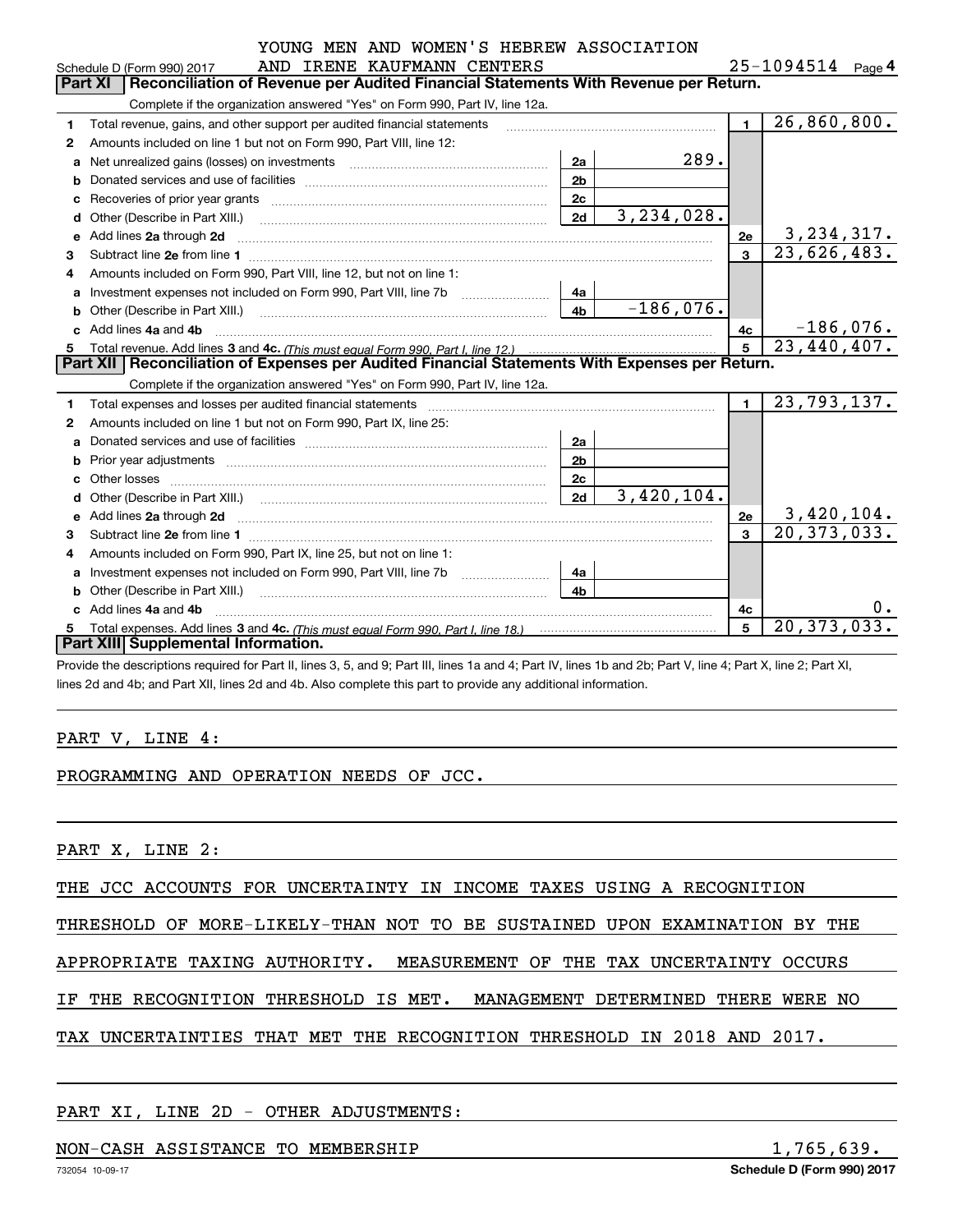| YOUNG MEN AND WOMEN'S HEBREW ASSOCIATION<br>AND IRENE KAUFMANN CENTERS<br>Schedule D (Form 990) 2017<br><b>Part XIII Supplemental Information</b> (continued) | $25 - 1094514$ Page 5 |
|---------------------------------------------------------------------------------------------------------------------------------------------------------------|-----------------------|
| NEEDS-BASED MEMBERSHIP ASSISTANCE<br><u> 1989 - Johann Barbara, martxa</u>                                                                                    | 1,468,389.            |
| TOTAL TO SCHEDULE D, PART XI, LINE 2D<br>$3,234,028$ .                                                                                                        |                       |
| PART XI, LINE 4B - OTHER ADJUSTMENTS:                                                                                                                         |                       |
| FUNDRAISING EXPENSES                                                                                                                                          | $-186,076.$           |
| PART XII, LINE 2D - OTHER ADJUSTMENTS:                                                                                                                        |                       |
| NON-CASH ASSISTANCE TO MEMBERSHIP                                                                                                                             | 1,765,639.            |
| NEEDS-BASED MEMBERSHIP ASSISTANCE                                                                                                                             | 1,468,389.            |
| FUNDRAISING EXPENSES                                                                                                                                          | $186,076$ .           |
| TOTAL TO SCHEDULE D, PART XII, LINE 2D<br><u> 1989 - Johann Stoff, fransk politik (d. 1989)</u>                                                               | 3,420,104.            |
|                                                                                                                                                               |                       |
|                                                                                                                                                               |                       |
|                                                                                                                                                               |                       |
|                                                                                                                                                               |                       |
|                                                                                                                                                               |                       |
|                                                                                                                                                               |                       |
|                                                                                                                                                               |                       |
|                                                                                                                                                               |                       |
|                                                                                                                                                               |                       |
|                                                                                                                                                               |                       |
|                                                                                                                                                               |                       |
|                                                                                                                                                               |                       |
|                                                                                                                                                               |                       |
|                                                                                                                                                               |                       |
|                                                                                                                                                               |                       |
|                                                                                                                                                               |                       |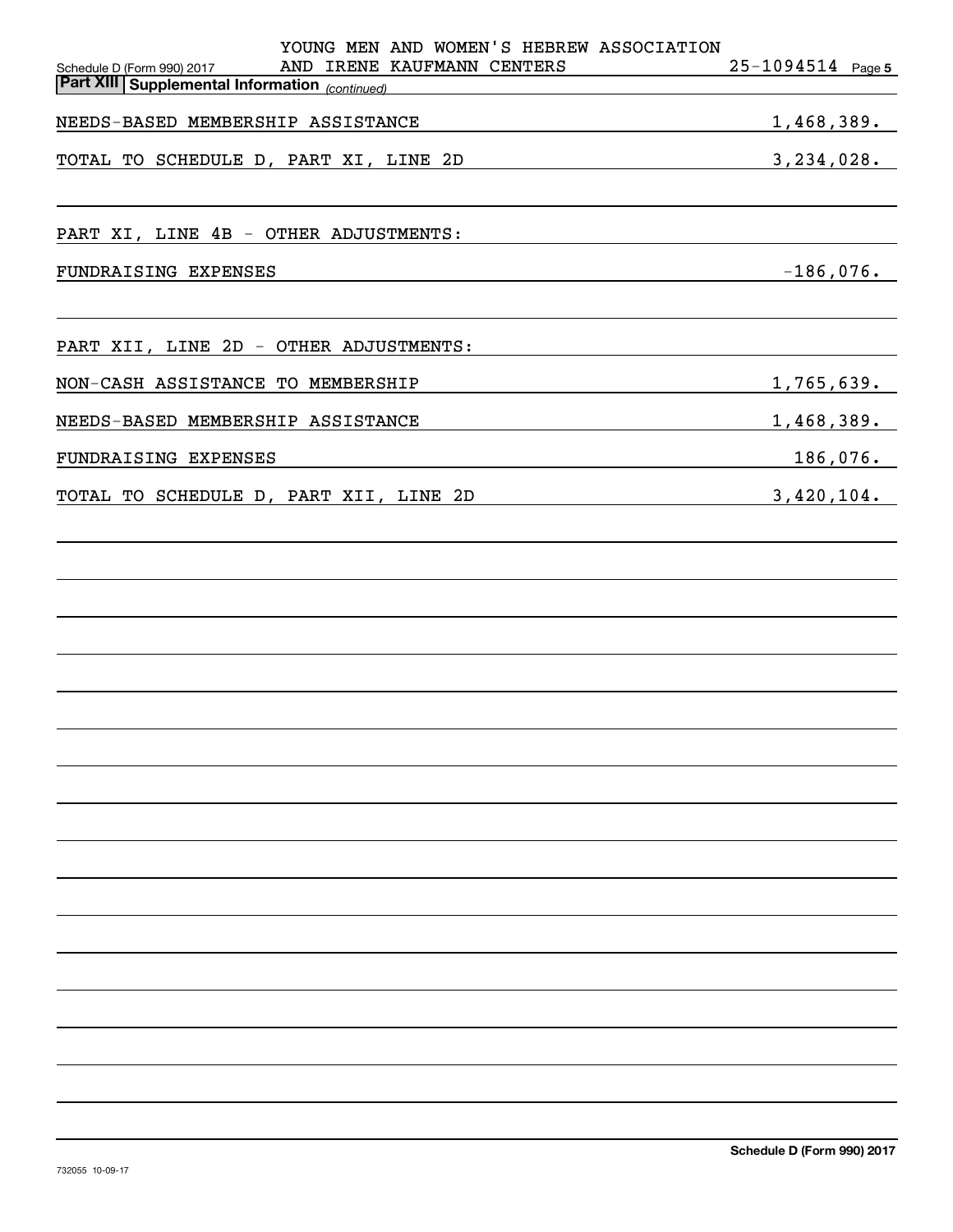| <b>SCHEDULE G</b><br>(Form 990 or 990-EZ)                                                                                                     |                                  | <b>Supplemental Information Regarding Fundraising or Gaming Activities</b><br>Complete if the organization answered "Yes" on Form 990, Part IV, line 17, 18, or 19, or if the<br>organization entered more than \$15,000 on Form 990-EZ, line 6a.                                                                                                                                                                                                                                                                                                         |                                                                            |    |                                                                            |                                                                            | OMB No. 1545-0047<br>2017                               |
|-----------------------------------------------------------------------------------------------------------------------------------------------|----------------------------------|-----------------------------------------------------------------------------------------------------------------------------------------------------------------------------------------------------------------------------------------------------------------------------------------------------------------------------------------------------------------------------------------------------------------------------------------------------------------------------------------------------------------------------------------------------------|----------------------------------------------------------------------------|----|----------------------------------------------------------------------------|----------------------------------------------------------------------------|---------------------------------------------------------|
| Department of the Treasury<br>Internal Revenue Service<br>Name of the organization                                                            |                                  | Attach to Form 990 or Form 990-EZ.<br>Go to www.irs.gov/Form990 for the latest instructions.                                                                                                                                                                                                                                                                                                                                                                                                                                                              |                                                                            |    |                                                                            |                                                                            | <b>Open to Public</b><br>Inspection                     |
|                                                                                                                                               |                                  | YOUNG MEN AND WOMEN'S HEBREW ASSOCIATION<br>AND IRENE KAUFMANN CENTERS                                                                                                                                                                                                                                                                                                                                                                                                                                                                                    |                                                                            |    |                                                                            | 25-1094514                                                                 | <b>Employer identification number</b>                   |
| Part I                                                                                                                                        | required to complete this part.  | Fundraising Activities. Complete if the organization answered "Yes" on Form 990, Part IV, line 17. Form 990-EZ filers are not                                                                                                                                                                                                                                                                                                                                                                                                                             |                                                                            |    |                                                                            |                                                                            |                                                         |
| Mail solicitations<br>a<br>b<br>Phone solicitations<br>c<br>In-person solicitations<br>d<br>compensated at least \$5,000 by the organization. | Internet and email solicitations | 1 Indicate whether the organization raised funds through any of the following activities. Check all that apply.<br>е<br>f<br>Special fundraising events<br>g<br>2 a Did the organization have a written or oral agreement with any individual (including officers, directors, trustees, or<br>key employees listed in Form 990, Part VII) or entity in connection with professional fundraising services?<br><b>b</b> If "Yes," list the 10 highest paid individuals or entities (fundraisers) pursuant to agreements under which the fundraiser is to be |                                                                            |    | Solicitation of non-government grants<br>Solicitation of government grants | Yes                                                                        | No                                                      |
| (i) Name and address of individual<br>or entity (fundraiser)                                                                                  |                                  | (ii) Activity                                                                                                                                                                                                                                                                                                                                                                                                                                                                                                                                             | (iii) Did<br>fundraiser<br>have custody<br>or control of<br>contributions? |    | (iv) Gross receipts<br>from activity                                       | (v) Amount paid<br>to (or retained by)<br>fundraiser<br>listed in col. (i) | (vi) Amount paid<br>to (or retained by)<br>organization |
|                                                                                                                                               |                                  |                                                                                                                                                                                                                                                                                                                                                                                                                                                                                                                                                           | Yes                                                                        | No |                                                                            |                                                                            |                                                         |
|                                                                                                                                               |                                  |                                                                                                                                                                                                                                                                                                                                                                                                                                                                                                                                                           |                                                                            |    |                                                                            |                                                                            |                                                         |
|                                                                                                                                               |                                  |                                                                                                                                                                                                                                                                                                                                                                                                                                                                                                                                                           |                                                                            |    |                                                                            |                                                                            |                                                         |
|                                                                                                                                               |                                  |                                                                                                                                                                                                                                                                                                                                                                                                                                                                                                                                                           |                                                                            |    |                                                                            |                                                                            |                                                         |
|                                                                                                                                               |                                  |                                                                                                                                                                                                                                                                                                                                                                                                                                                                                                                                                           |                                                                            |    |                                                                            |                                                                            |                                                         |
|                                                                                                                                               |                                  |                                                                                                                                                                                                                                                                                                                                                                                                                                                                                                                                                           |                                                                            |    |                                                                            |                                                                            |                                                         |
|                                                                                                                                               |                                  |                                                                                                                                                                                                                                                                                                                                                                                                                                                                                                                                                           |                                                                            |    |                                                                            |                                                                            |                                                         |
|                                                                                                                                               |                                  |                                                                                                                                                                                                                                                                                                                                                                                                                                                                                                                                                           |                                                                            |    |                                                                            |                                                                            |                                                         |
|                                                                                                                                               |                                  |                                                                                                                                                                                                                                                                                                                                                                                                                                                                                                                                                           |                                                                            |    |                                                                            |                                                                            |                                                         |
| Total<br>or licensing.                                                                                                                        |                                  | 3 List all states in which the organization is registered or licensed to solicit contributions or has been notified it is exempt from registration                                                                                                                                                                                                                                                                                                                                                                                                        |                                                                            |    |                                                                            |                                                                            |                                                         |
|                                                                                                                                               |                                  |                                                                                                                                                                                                                                                                                                                                                                                                                                                                                                                                                           |                                                                            |    |                                                                            |                                                                            |                                                         |
|                                                                                                                                               |                                  |                                                                                                                                                                                                                                                                                                                                                                                                                                                                                                                                                           |                                                                            |    |                                                                            |                                                                            |                                                         |
|                                                                                                                                               |                                  |                                                                                                                                                                                                                                                                                                                                                                                                                                                                                                                                                           |                                                                            |    |                                                                            |                                                                            |                                                         |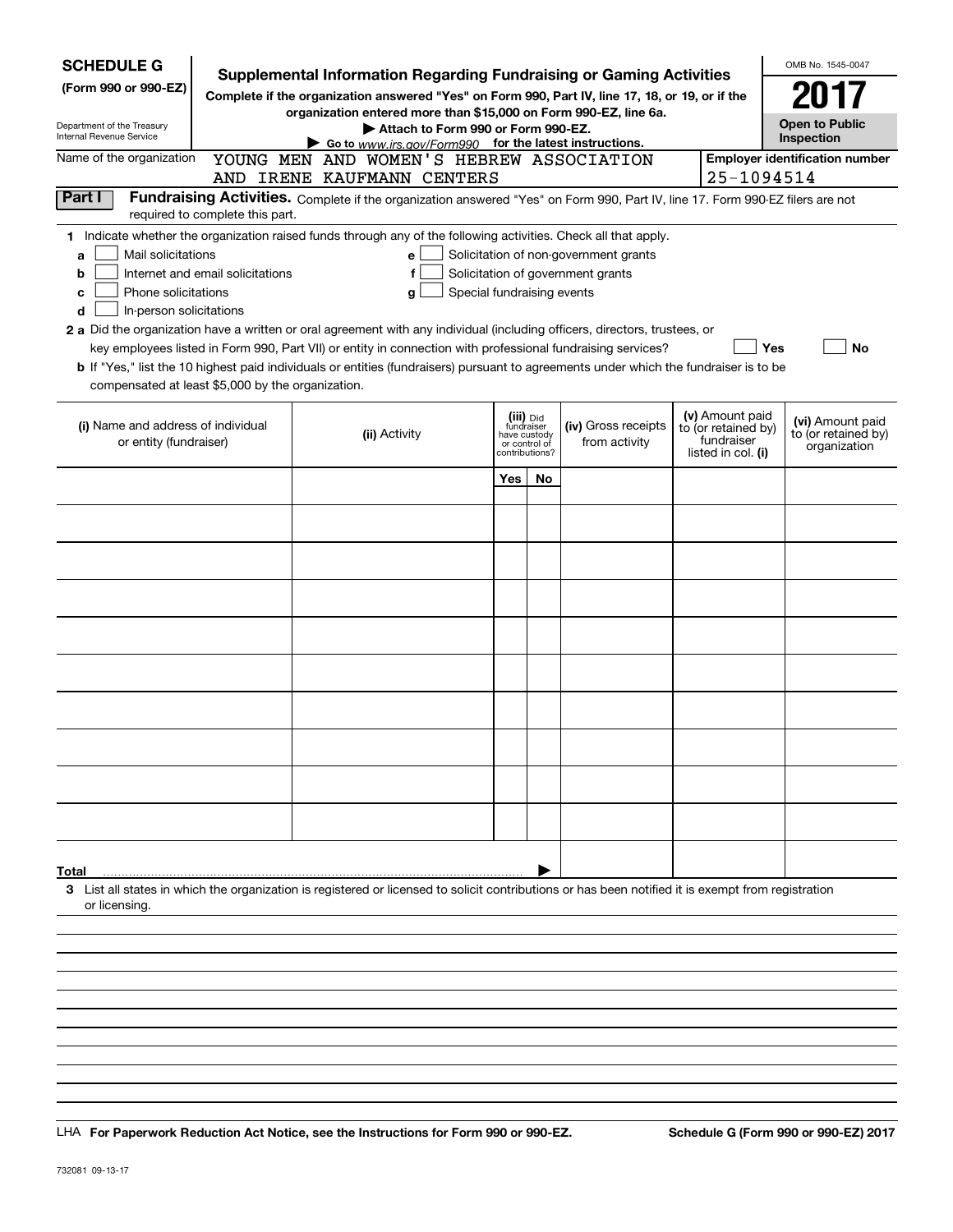#### Schedule G (Form 990 or 990-EZ) 2017 Page AND IRENE KAUFMANN CENTERS 25-1094514

**2**

**Part II** | Fundraising Events. Complete if the organization answered "Yes" on Form 990, Part IV, line 18, or reported more than \$15,000 of fundraising event contributions and gross income on Form 990-EZ, lines 1 and 6b. List events with gross receipts greater than \$5,000.

|                 |              |                                                                                                          | (a) Event $#1$ | $(b)$ Event #2          | (c) Other events | (d) Total events               |
|-----------------|--------------|----------------------------------------------------------------------------------------------------------|----------------|-------------------------|------------------|--------------------------------|
|                 |              |                                                                                                          | BIG NIGHT &    |                         | <b>NONE</b>      | (add col. (a) through          |
|                 |              |                                                                                                          | OTHER EVENTS   |                         |                  | col. (c)                       |
|                 |              |                                                                                                          | (event type)   | (event type)            | (total number)   |                                |
|                 |              |                                                                                                          |                |                         |                  |                                |
| Revenue         |              |                                                                                                          | 510,010.       |                         |                  | 510,010.                       |
|                 |              |                                                                                                          |                |                         |                  |                                |
|                 | $\mathbf{2}$ |                                                                                                          | 386,290.       |                         |                  | 386,290.                       |
|                 |              |                                                                                                          |                |                         |                  |                                |
|                 |              | 3 Gross income (line 1 minus line 2)                                                                     | 123,720.       |                         |                  | 123,720.                       |
|                 |              |                                                                                                          |                |                         |                  |                                |
|                 |              |                                                                                                          |                |                         |                  |                                |
|                 |              |                                                                                                          |                |                         |                  |                                |
|                 | 5            |                                                                                                          |                |                         |                  |                                |
| Direct Expenses |              |                                                                                                          | 28,001.        |                         |                  | 28,001.                        |
|                 |              |                                                                                                          |                |                         |                  |                                |
|                 |              | Food and beverages                                                                                       | 76,625.        |                         |                  | 76,625.                        |
|                 |              |                                                                                                          |                |                         |                  |                                |
|                 | 8            |                                                                                                          | 18,373.        |                         |                  | <u>18,373.</u>                 |
|                 | 9            |                                                                                                          | 63,077.        |                         |                  | 63,077.                        |
|                 | 10           | 186,076.                                                                                                 |                |                         |                  |                                |
|                 |              | 11 Net income summary. Subtract line 10 from line 3, column (d)                                          |                |                         |                  | $-62, 356.$                    |
| <b>Part III</b> |              | Gaming. Complete if the organization answered "Yes" on Form 990, Part IV, line 19, or reported more than |                |                         |                  |                                |
|                 |              | \$15,000 on Form 990-EZ, line 6a.                                                                        |                |                         |                  |                                |
|                 |              |                                                                                                          |                | (b) Pull tabs/instant   |                  | (d) Total gaming (add          |
| eur             |              |                                                                                                          | (a) Bingo      | bingo/progressive bingo | (c) Other gaming | $ col. (a)$ through col. $(c)$ |

| Revenue         |   |                                                                                                                                                                      | (a) Bingo   | (D) Pull taps/illstallt<br>bingo/progressive bingo | (c) Other gaming | (a) Total garning (add<br>$ col. (a)$ through col. $(c)$ |
|-----------------|---|----------------------------------------------------------------------------------------------------------------------------------------------------------------------|-------------|----------------------------------------------------|------------------|----------------------------------------------------------|
|                 |   |                                                                                                                                                                      |             |                                                    |                  |                                                          |
|                 | 2 |                                                                                                                                                                      |             |                                                    |                  |                                                          |
|                 | 3 |                                                                                                                                                                      |             |                                                    |                  |                                                          |
| Direct Expenses | 4 |                                                                                                                                                                      |             |                                                    |                  |                                                          |
|                 | 5 |                                                                                                                                                                      |             |                                                    |                  |                                                          |
|                 | 6 |                                                                                                                                                                      | Yes %<br>No | %<br>No                                            | %<br>No          |                                                          |
|                 | 7 | Direct expense summary. Add lines 2 through 5 in column (d) [11] manuscription contracts contract to the Direct expense summary. Add lines 2 through 5 in column (d) |             |                                                    | ▶                |                                                          |
|                 | 8 |                                                                                                                                                                      |             |                                                    |                  |                                                          |
| 9               |   |                                                                                                                                                                      |             |                                                    |                  |                                                          |
|                 |   | <b>a</b> Is the organization licensed to conduct gaming activities in each of these states?                                                                          |             |                                                    |                  | Yes<br><b>No</b>                                         |
|                 |   |                                                                                                                                                                      |             |                                                    |                  |                                                          |
|                 |   | <b>b</b> If "Yes," explain: <b>b</b> If "Yes," explain:                                                                                                              |             |                                                    |                  | Yes<br><b>No</b>                                         |
|                 |   |                                                                                                                                                                      |             |                                                    |                  |                                                          |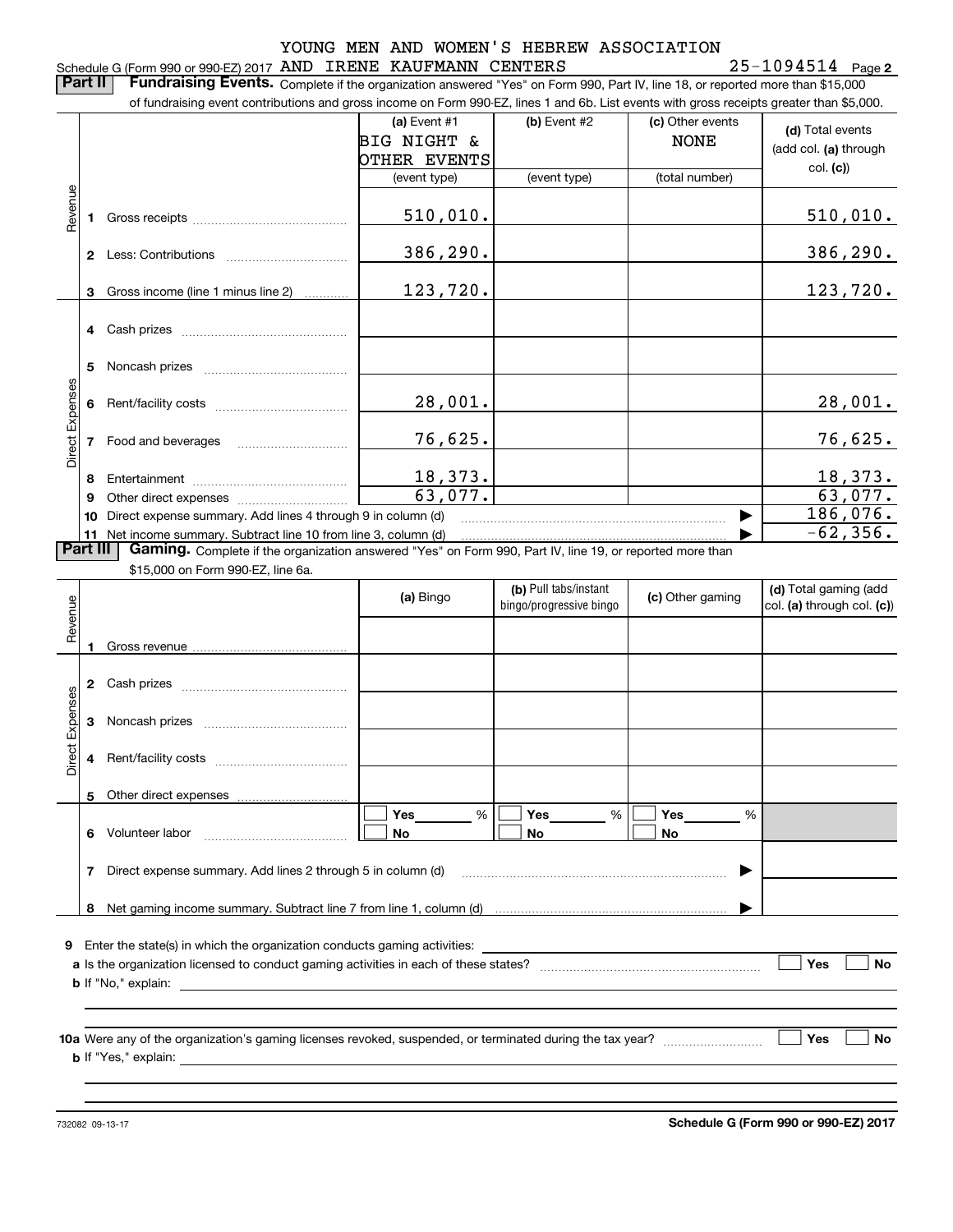| YOUNG MEN AND WOMEN'S HEBREW ASSOCIATION<br>Schedule G (Form 990 or 990-EZ) 2017 AND IRENE KAUFMANN CENTERS                                                                                                                               | 25-1094514      |        |
|-------------------------------------------------------------------------------------------------------------------------------------------------------------------------------------------------------------------------------------------|-----------------|--------|
|                                                                                                                                                                                                                                           |                 | Page 3 |
|                                                                                                                                                                                                                                           | $\Box$ Yes      | No     |
| 12 Is the organization a grantor, beneficiary or trustee of a trust, or a member of a partnership or other entity formed                                                                                                                  |                 |        |
|                                                                                                                                                                                                                                           | $\Box$ Yes      | No     |
| 13 Indicate the percentage of gaming activity conducted in:                                                                                                                                                                               |                 |        |
|                                                                                                                                                                                                                                           | 13а             | %      |
| <b>b</b> An outside facility <b>contained a contract and a contract of the contract of the contract of the contract of the contract of the contract of the contract of the contract of the contract of the contract of the contract o</b> | 13 <sub>b</sub> | %      |
| 14 Enter the name and address of the person who prepares the organization's gaming/special events books and records:                                                                                                                      |                 |        |
|                                                                                                                                                                                                                                           |                 |        |
|                                                                                                                                                                                                                                           |                 |        |
| 15 Yes                                                                                                                                                                                                                                    |                 | No     |
|                                                                                                                                                                                                                                           |                 |        |
|                                                                                                                                                                                                                                           |                 |        |
|                                                                                                                                                                                                                                           |                 |        |
| c If "Yes," enter name and address of the third party:                                                                                                                                                                                    |                 |        |
|                                                                                                                                                                                                                                           |                 |        |
|                                                                                                                                                                                                                                           |                 |        |
| 16 Gaming manager information:                                                                                                                                                                                                            |                 |        |
|                                                                                                                                                                                                                                           |                 |        |
| <u> 1989 - Johann Barbara, martin amerikan basal dan berasal dan berasal dalam basal dan berasal dan berasal dan</u><br>Name $\blacktriangleright$                                                                                        |                 |        |
| Gaming manager compensation > \$                                                                                                                                                                                                          |                 |        |
| $Description of services provided$ $\triangleright$                                                                                                                                                                                       |                 |        |
|                                                                                                                                                                                                                                           |                 |        |
|                                                                                                                                                                                                                                           |                 |        |
| Director/officer<br>Employee<br>Independent contractor                                                                                                                                                                                    |                 |        |
|                                                                                                                                                                                                                                           |                 |        |
| <b>17</b> Mandatory distributions:                                                                                                                                                                                                        |                 |        |
| a Is the organization required under state law to make charitable distributions from the gaming proceeds to                                                                                                                               |                 |        |
| retain the state gaming license?                                                                                                                                                                                                          | Yes             | No     |
| <b>b</b> Enter the amount of distributions required under state law to be distributed to other exempt organizations or spent in the                                                                                                       |                 |        |
| organization's own exempt activities during the tax year $\triangleright$ \$                                                                                                                                                              |                 |        |
| <b>Part IV</b><br>Supplemental Information. Provide the explanations required by Part I, line 2b, columns (iii) and (v); and Part III, lines 9, 9b, 10b, 15b,                                                                             |                 |        |
| 15c, 16, and 17b, as applicable. Also provide any additional information. See instructions.                                                                                                                                               |                 |        |
|                                                                                                                                                                                                                                           |                 |        |
|                                                                                                                                                                                                                                           |                 |        |
|                                                                                                                                                                                                                                           |                 |        |
|                                                                                                                                                                                                                                           |                 |        |
|                                                                                                                                                                                                                                           |                 |        |
|                                                                                                                                                                                                                                           |                 |        |
|                                                                                                                                                                                                                                           |                 |        |
|                                                                                                                                                                                                                                           |                 |        |
|                                                                                                                                                                                                                                           |                 |        |
|                                                                                                                                                                                                                                           |                 |        |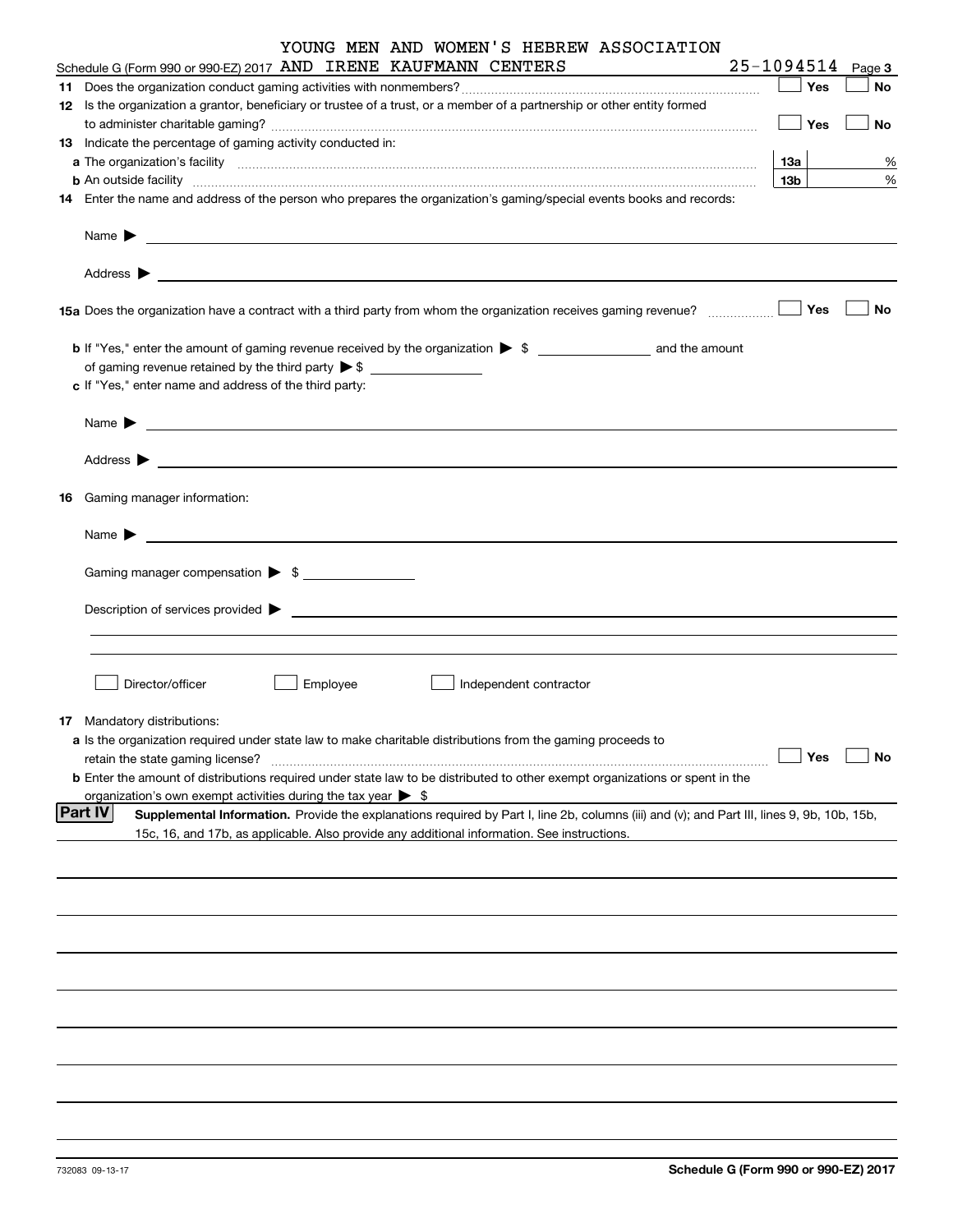|                                                                                                  |  |                            | YOUNG MEN AND WOMEN'S HEBREW ASSOCIATION |                       |  |
|--------------------------------------------------------------------------------------------------|--|----------------------------|------------------------------------------|-----------------------|--|
| Schedule G (Form 990 or 990-EZ) AND IRENE<br><b>Part IV</b> Supplemental Information (continued) |  | AND IRENE KAUFMANN CENTERS |                                          | $25 - 1094514$ Page 4 |  |
|                                                                                                  |  |                            |                                          |                       |  |
|                                                                                                  |  |                            |                                          |                       |  |
|                                                                                                  |  |                            |                                          |                       |  |
|                                                                                                  |  |                            |                                          |                       |  |
|                                                                                                  |  |                            |                                          |                       |  |
|                                                                                                  |  |                            |                                          |                       |  |
|                                                                                                  |  |                            |                                          |                       |  |
|                                                                                                  |  |                            |                                          |                       |  |
|                                                                                                  |  |                            |                                          |                       |  |
|                                                                                                  |  |                            |                                          |                       |  |
|                                                                                                  |  |                            |                                          |                       |  |
|                                                                                                  |  |                            |                                          |                       |  |
|                                                                                                  |  |                            |                                          |                       |  |
|                                                                                                  |  |                            |                                          |                       |  |
|                                                                                                  |  |                            |                                          |                       |  |
|                                                                                                  |  |                            |                                          |                       |  |
|                                                                                                  |  |                            |                                          |                       |  |
|                                                                                                  |  |                            |                                          |                       |  |
|                                                                                                  |  |                            |                                          |                       |  |
|                                                                                                  |  |                            |                                          |                       |  |
|                                                                                                  |  |                            |                                          |                       |  |
|                                                                                                  |  |                            |                                          |                       |  |
|                                                                                                  |  |                            |                                          |                       |  |
|                                                                                                  |  |                            |                                          |                       |  |
|                                                                                                  |  |                            |                                          |                       |  |
|                                                                                                  |  |                            |                                          |                       |  |
|                                                                                                  |  |                            |                                          |                       |  |
|                                                                                                  |  |                            |                                          |                       |  |
|                                                                                                  |  |                            |                                          |                       |  |
|                                                                                                  |  |                            |                                          |                       |  |
|                                                                                                  |  |                            |                                          |                       |  |
|                                                                                                  |  |                            |                                          |                       |  |
|                                                                                                  |  |                            |                                          |                       |  |
|                                                                                                  |  |                            |                                          |                       |  |
|                                                                                                  |  |                            |                                          |                       |  |
|                                                                                                  |  |                            |                                          |                       |  |
|                                                                                                  |  |                            |                                          |                       |  |
|                                                                                                  |  |                            |                                          |                       |  |
|                                                                                                  |  |                            |                                          |                       |  |
|                                                                                                  |  |                            |                                          |                       |  |
|                                                                                                  |  |                            |                                          |                       |  |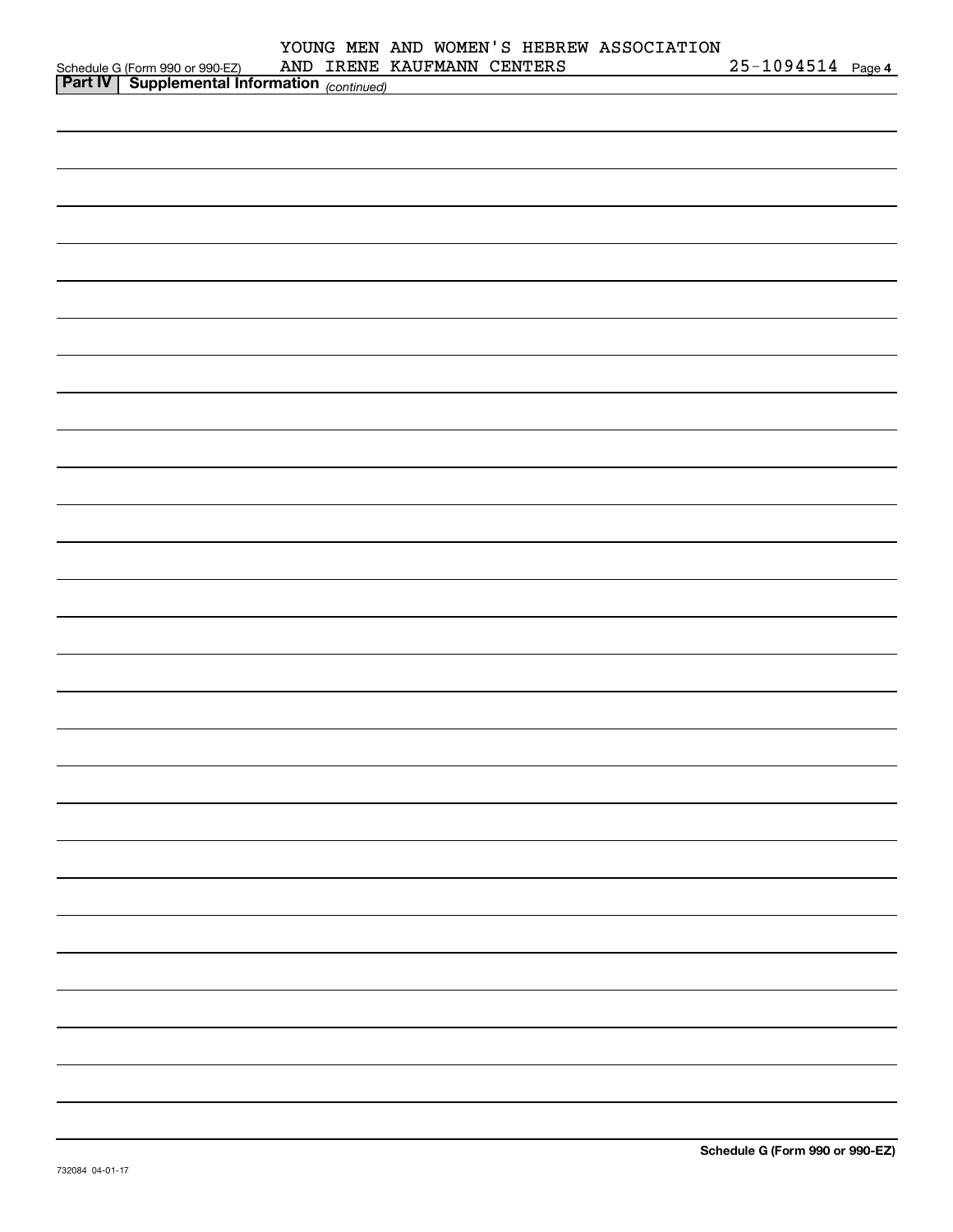| <b>SCHEDULE I</b>                                                                                                                           |                                                                                                                                                                                                                                                                                                             |                                                   | <b>Grants and Other Assistance to Organizations,</b> |                             |                                         |                                                                |                                          | OMB No. 1545-0047                     |                             |
|---------------------------------------------------------------------------------------------------------------------------------------------|-------------------------------------------------------------------------------------------------------------------------------------------------------------------------------------------------------------------------------------------------------------------------------------------------------------|---------------------------------------------------|------------------------------------------------------|-----------------------------|-----------------------------------------|----------------------------------------------------------------|------------------------------------------|---------------------------------------|-----------------------------|
| (Form 990)                                                                                                                                  |                                                                                                                                                                                                                                                                                                             | Governments, and Individuals in the United States | 2017                                                 |                             |                                         |                                                                |                                          |                                       |                             |
| Department of the Treasury<br>Internal Revenue Service                                                                                      | Complete if the organization answered "Yes" on Form 990, Part IV, line 21 or 22.<br>Attach to Form 990.<br>Go to www.irs.gov/Form990 for the latest information.                                                                                                                                            |                                                   |                                                      |                             |                                         |                                                                |                                          |                                       | <b>Open to Public</b>       |
| YOUNG MEN AND WOMEN'S HEBREW ASSOCIATION<br><b>Employer identification number</b><br>Name of the organization<br>AND IRENE KAUFMANN CENTERS |                                                                                                                                                                                                                                                                                                             |                                                   |                                                      |                             |                                         |                                                                |                                          |                                       | 25-1094514                  |
| Part I                                                                                                                                      | <b>General Information on Grants and Assistance</b>                                                                                                                                                                                                                                                         |                                                   |                                                      |                             |                                         |                                                                |                                          |                                       |                             |
| $\mathbf 1$<br>$\mathbf{2}$                                                                                                                 | Does the organization maintain records to substantiate the amount of the grants or assistance, the grantees' eligibility for the grants or assistance, and the selection<br>Describe in Part IV the organization's procedures for monitoring the use of grant funds in the United States.                   |                                                   |                                                      |                             |                                         |                                                                |                                          | $\boxed{\text{X}}$ Yes                | $\overline{\phantom{a}}$ No |
| Part II                                                                                                                                     | Grants and Other Assistance to Domestic Organizations and Domestic Governments. Complete if the organization answered "Yes" on Form 990, Part IV, line 21, for any                                                                                                                                          |                                                   |                                                      |                             |                                         |                                                                |                                          |                                       |                             |
|                                                                                                                                             | recipient that received more than \$5,000. Part II can be duplicated if additional space is needed.<br><b>1 (a)</b> Name and address of organization<br>or government                                                                                                                                       | $(b)$ EIN                                         | (c) IRC section<br>(if applicable)                   | (d) Amount of<br>cash grant | (e) Amount of<br>non-cash<br>assistance | (f) Method of<br>valuation (book,<br>FMV, appraisal,<br>other) | (g) Description of<br>noncash assistance | (h) Purpose of grant<br>or assistance |                             |
|                                                                                                                                             |                                                                                                                                                                                                                                                                                                             |                                                   |                                                      |                             |                                         |                                                                |                                          |                                       |                             |
|                                                                                                                                             |                                                                                                                                                                                                                                                                                                             |                                                   |                                                      |                             |                                         |                                                                |                                          |                                       |                             |
|                                                                                                                                             |                                                                                                                                                                                                                                                                                                             |                                                   |                                                      |                             |                                         |                                                                |                                          |                                       |                             |
|                                                                                                                                             |                                                                                                                                                                                                                                                                                                             |                                                   |                                                      |                             |                                         |                                                                |                                          |                                       |                             |
|                                                                                                                                             |                                                                                                                                                                                                                                                                                                             |                                                   |                                                      |                             |                                         |                                                                |                                          |                                       |                             |
|                                                                                                                                             |                                                                                                                                                                                                                                                                                                             |                                                   |                                                      |                             |                                         |                                                                |                                          |                                       |                             |
| 2<br>3                                                                                                                                      | Enter total number of section 501(c)(3) and government organizations listed in the line 1 table manufactured in the manufactured in the state of the finance of section 501(c)(3) and government organizations listed in the l<br>Pro Bronzolo Britannico Art Netter and the free transformation of the COO |                                                   |                                                      |                             |                                         |                                                                |                                          | 0.001(001)                            |                             |

**For Paperwork Reduction Act Notice, see the Instructions for Form 990. Schedule I (Form 990) (2017)** LHA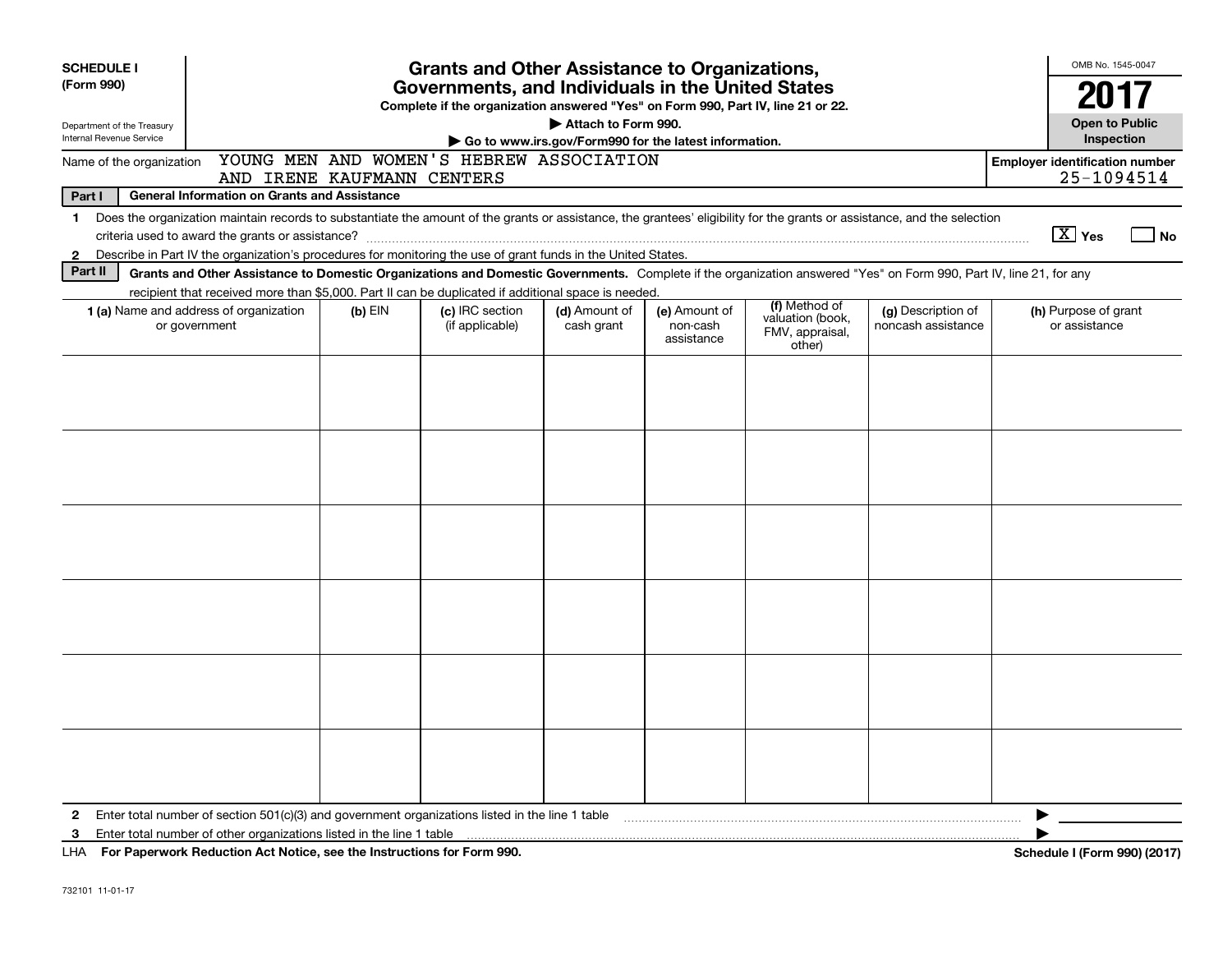#### Schedule I (Form 990) (2017) AND IRENE KAUFMANN CENTERS Page

**2**

**Part III | Grants and Other Assistance to Domestic Individuals. Complete if the organization answered "Yes" on Form 990, Part IV, line 22.** Part III can be duplicated if additional space is needed.

| (a) Type of grant or assistance          | (b) Number of<br>recipients | (c) Amount of<br>cash grant | (d) Amount of non-<br>cash assistance | (e) Method of valuation<br>(book, FMV, appraisal, other) | (f) Description of noncash assistance |
|------------------------------------------|-----------------------------|-----------------------------|---------------------------------------|----------------------------------------------------------|---------------------------------------|
|                                          |                             |                             |                                       |                                                          |                                       |
| MEMBERSHIP DUES SUBVENTION               | 4669                        | 0.                          | 1,765,639.FMV                         |                                                          |                                       |
|                                          |                             |                             |                                       |                                                          |                                       |
| FINANCIAL ASSISTANCE/PROGRAMS & SERVICES | 1621                        | 0.                          | $1,468,389$ . FMV                     |                                                          |                                       |
|                                          |                             |                             |                                       |                                                          |                                       |
|                                          |                             |                             |                                       |                                                          |                                       |
|                                          |                             |                             |                                       |                                                          |                                       |
|                                          |                             |                             |                                       |                                                          |                                       |
|                                          |                             |                             |                                       |                                                          |                                       |
|                                          |                             |                             |                                       |                                                          |                                       |

Part IV | Supplemental Information. Provide the information required in Part I, line 2; Part III, column (b); and any other additional information.

PART I, LINE 2:

THE BOARD APPROVES GUIDELINES FOR THE SELECTION PROCESS.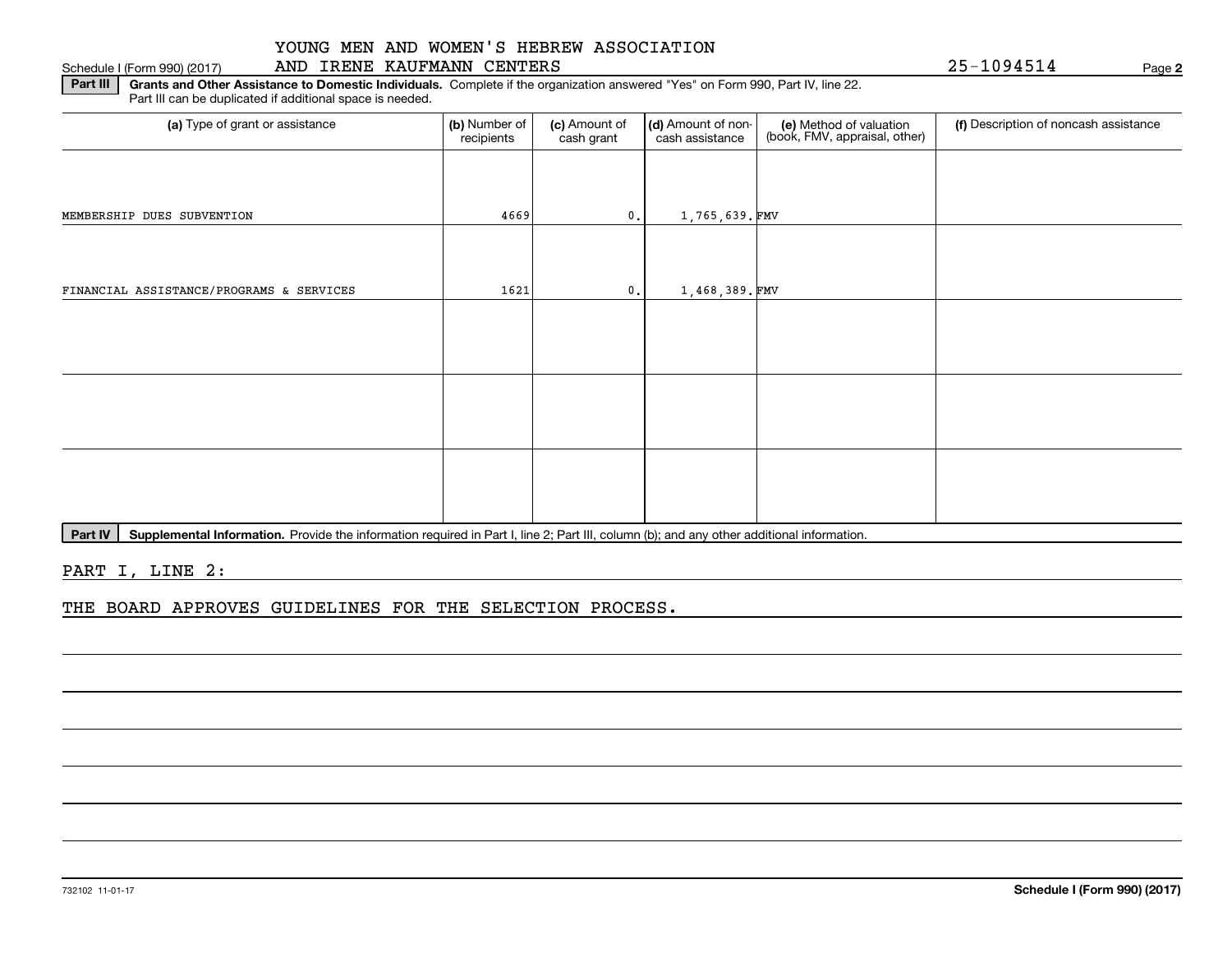|   | <b>SCHEDULE J</b>                                                                   | <b>Compensation Information</b>                                                                                           |                                       | OMB No. 1545-0047          |            |      |  |
|---|-------------------------------------------------------------------------------------|---------------------------------------------------------------------------------------------------------------------------|---------------------------------------|----------------------------|------------|------|--|
|   | (Form 990)<br>For certain Officers, Directors, Trustees, Key Employees, and Highest |                                                                                                                           |                                       |                            |            | 2017 |  |
|   | <b>Compensated Employees</b>                                                        |                                                                                                                           |                                       |                            |            |      |  |
|   | Complete if the organization answered "Yes" on Form 990, Part IV, line 23.          |                                                                                                                           |                                       |                            |            |      |  |
|   | Department of the Treasury<br>Internal Revenue Service                              | Attach to Form 990.<br>Go to www.irs.gov/Form990 for instructions and the latest information.                             |                                       | <b>Open to Public</b>      | Inspection |      |  |
|   | Name of the organization                                                            | YOUNG MEN AND WOMEN'S HEBREW ASSOCIATION                                                                                  | <b>Employer identification number</b> |                            |            |      |  |
|   |                                                                                     | AND IRENE KAUFMANN CENTERS                                                                                                |                                       | 25-1094514                 |            |      |  |
|   | Part I                                                                              | <b>Questions Regarding Compensation</b>                                                                                   |                                       |                            |            |      |  |
|   |                                                                                     |                                                                                                                           |                                       |                            | Yes        | No   |  |
|   |                                                                                     | Check the appropriate box(es) if the organization provided any of the following to or for a person listed on Form 990,    |                                       |                            |            |      |  |
|   |                                                                                     | Part VII, Section A, line 1a. Complete Part III to provide any relevant information regarding these items.                |                                       |                            |            |      |  |
|   | First-class or charter travel                                                       | Housing allowance or residence for personal use                                                                           |                                       |                            |            |      |  |
|   | $\boxed{\textbf{X}}$ Travel for companions                                          | Payments for business use of personal residence                                                                           |                                       |                            |            |      |  |
|   |                                                                                     | Health or social club dues or initiation fees<br>Tax indemnification and gross-up payments                                |                                       |                            |            |      |  |
|   |                                                                                     | Discretionary spending account<br>Personal services (such as, maid, chauffeur, chef)                                      |                                       |                            |            |      |  |
|   |                                                                                     |                                                                                                                           |                                       |                            |            |      |  |
|   |                                                                                     | <b>b</b> If any of the boxes on line 1a are checked, did the organization follow a written policy regarding payment or    |                                       |                            |            |      |  |
|   |                                                                                     |                                                                                                                           |                                       | 1b                         | х          |      |  |
| 2 |                                                                                     | Did the organization require substantiation prior to reimbursing or allowing expenses incurred by all directors,          |                                       |                            |            |      |  |
|   |                                                                                     |                                                                                                                           |                                       | $\mathbf{2}$               | X          |      |  |
|   |                                                                                     |                                                                                                                           |                                       |                            |            |      |  |
| З |                                                                                     | Indicate which, if any, of the following the filing organization used to establish the compensation of the organization's |                                       |                            |            |      |  |
|   |                                                                                     | CEO/Executive Director. Check all that apply. Do not check any boxes for methods used by a related organization to        |                                       |                            |            |      |  |
|   |                                                                                     | establish compensation of the CEO/Executive Director, but explain in Part III.                                            |                                       |                            |            |      |  |
|   | $\lfloor \texttt{X} \rfloor$ Compensation committee                                 | $X$ Written employment contract                                                                                           |                                       |                            |            |      |  |
|   |                                                                                     | $\boxed{\textbf{X}}$ Independent compensation consultant<br>$\overline{X}$ Compensation survey or study                   |                                       |                            |            |      |  |
|   | $\boxed{\textbf{X}}$ Form 990 of other organizations                                | $\boxed{\textbf{X}}$ Approval by the board or compensation committee                                                      |                                       |                            |            |      |  |
|   |                                                                                     |                                                                                                                           |                                       |                            |            |      |  |
| 4 |                                                                                     | During the year, did any person listed on Form 990, Part VII, Section A, line 1a, with respect to the filing              |                                       |                            |            |      |  |
|   | organization or a related organization:                                             |                                                                                                                           |                                       |                            |            |      |  |
| а |                                                                                     | Receive a severance payment or change-of-control payment?                                                                 |                                       | 4a                         |            | х    |  |
| b |                                                                                     |                                                                                                                           |                                       | 4b                         |            | х    |  |
| c |                                                                                     |                                                                                                                           |                                       | 4c                         |            | х    |  |
|   |                                                                                     | If "Yes" to any of lines 4a-c, list the persons and provide the applicable amounts for each item in Part III.             |                                       |                            |            |      |  |
|   |                                                                                     |                                                                                                                           |                                       |                            |            |      |  |
|   |                                                                                     | Only section 501(c)(3), 501(c)(4), and 501(c)(29) organizations must complete lines 5-9.                                  |                                       |                            |            |      |  |
| 5 |                                                                                     | For persons listed on Form 990, Part VII, Section A, line 1a, did the organization pay or accrue any compensation         |                                       |                            |            |      |  |
|   | contingent on the revenues of:                                                      |                                                                                                                           |                                       |                            |            |      |  |
| a |                                                                                     |                                                                                                                           |                                       | 5a                         |            | х    |  |
|   |                                                                                     |                                                                                                                           |                                       | 5b                         |            | X    |  |
|   |                                                                                     | If "Yes" on line 5a or 5b, describe in Part III.                                                                          |                                       |                            |            |      |  |
|   |                                                                                     | 6 For persons listed on Form 990, Part VII, Section A, line 1a, did the organization pay or accrue any compensation       |                                       |                            |            |      |  |
|   | contingent on the net earnings of:                                                  |                                                                                                                           |                                       |                            |            |      |  |
| a |                                                                                     |                                                                                                                           |                                       | 6a                         | X          |      |  |
|   |                                                                                     |                                                                                                                           |                                       | 6b                         |            | х    |  |
|   |                                                                                     | If "Yes" on line 6a or 6b, describe in Part III.                                                                          |                                       |                            |            |      |  |
|   |                                                                                     | 7 For persons listed on Form 990, Part VII, Section A, line 1a, did the organization provide any nonfixed payments        |                                       |                            |            |      |  |
|   |                                                                                     |                                                                                                                           |                                       | 7                          |            | х    |  |
| 8 |                                                                                     | Were any amounts reported on Form 990, Part VII, paid or accrued pursuant to a contract that was subject to the           |                                       |                            |            |      |  |
|   |                                                                                     | initial contract exception described in Regulations section 53.4958-4(a)(3)? If "Yes," describe in Part III               |                                       | 8                          |            | х    |  |
| 9 |                                                                                     | If "Yes" on line 8, did the organization also follow the rebuttable presumption procedure described in                    |                                       |                            |            |      |  |
|   |                                                                                     |                                                                                                                           |                                       | 9                          |            |      |  |
|   |                                                                                     | Department Reduction Act Notice, see the Instructions for Form 000                                                        |                                       | Cohodulo I (Form 000) 2017 |            |      |  |

LHA For Paperwork Reduction Act Notice, see the Instructions for Form 990. Schedule J (Form 990) 2017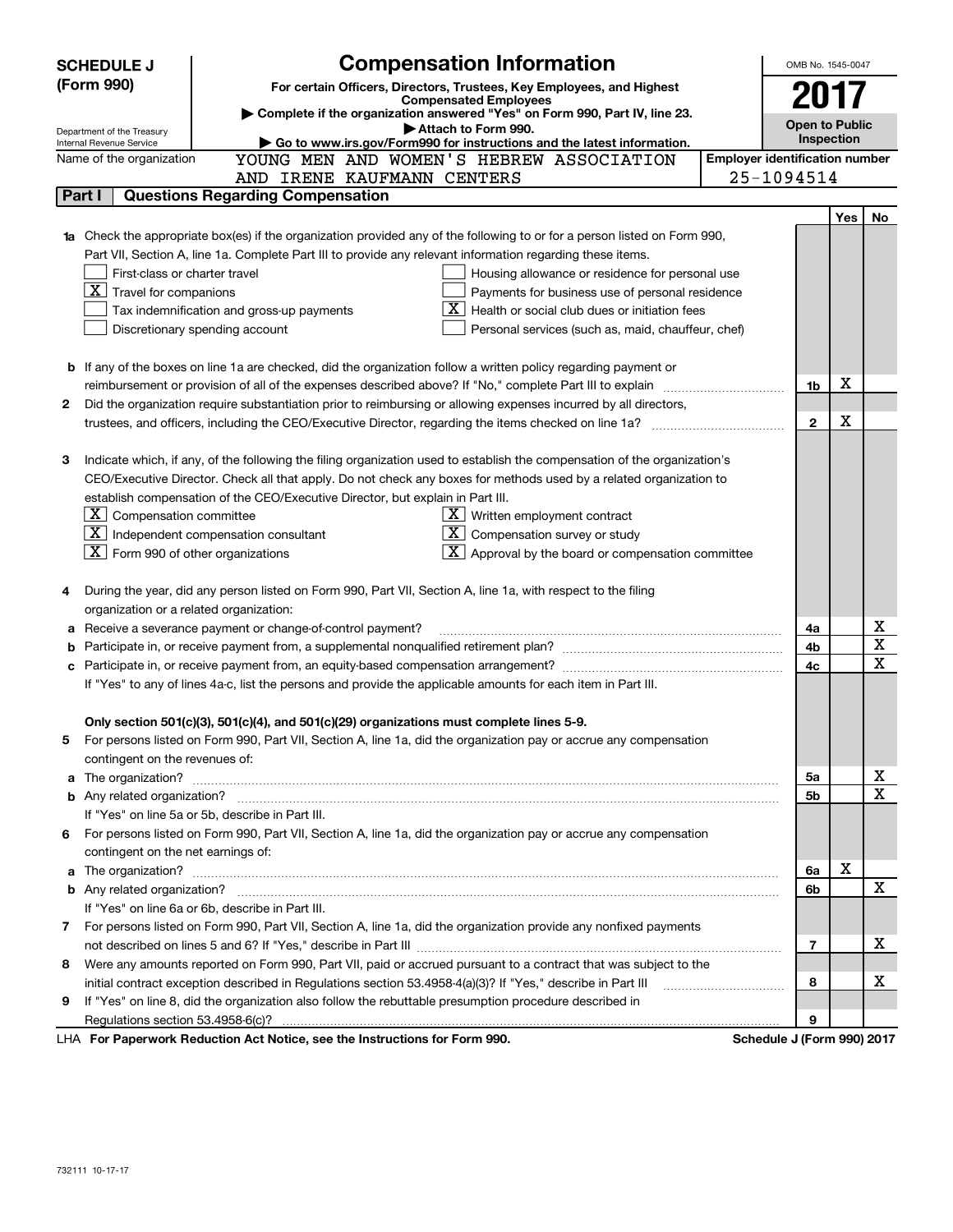#### YOUNG MEN AND WOMEN'S HEBREW ASSOCIATION AND IRENE KAUFMANN CENTERS

25-1094514

**2**

## **Part II Officers, Directors, Trustees, Key Employees, and Highest Compensated Employees.**  Schedule J (Form 990) 2017 Page Use duplicate copies if additional space is needed.

For each individual whose compensation must be reported on Schedule J, report compensation from the organization on row (i) and from related organizations, described in the instructions, on row (ii). Do not list any individuals that aren't listed on Form 990, Part VII.

**Note:**  The sum of columns (B)(i)-(iii) for each listed individual must equal the total amount of Form 990, Part VII, Section A, line 1a, applicable column (D) and (E) amounts for that individual.

| (A) Name and Title          |      |                          | (B) Breakdown of W-2 and/or 1099-MISC compensation |                                           | (C) Retirement and<br>other deferred | (D) Nontaxable<br>benefits | (E) Total of columns<br>$(B)(i)$ - $(D)$ | (F) Compensation<br>in column (B)         |  |
|-----------------------------|------|--------------------------|----------------------------------------------------|-------------------------------------------|--------------------------------------|----------------------------|------------------------------------------|-------------------------------------------|--|
|                             |      | (i) Base<br>compensation | (ii) Bonus &<br>incentive<br>compensation          | (iii) Other<br>reportable<br>compensation | compensation                         |                            |                                          | reported as deferred<br>on prior Form 990 |  |
| BRIAN SCHREIBER<br>(1)      | (i)  | 281,334.                 | 76, 150.                                           | 24,980.                                   | 11,380.                              | 32,626.                    | 426,470                                  | 0.                                        |  |
| PRESIDENT/CEO               | (ii) | 0.                       | 0.                                                 | 0.                                        | 0.                                   | 0.                         | $\mathbf{0}$ .                           | 0.                                        |  |
| DIANE NEWLAND<br>(2)        | (i)  | 125,720.                 | 14, 315.                                           | 0.                                        | 6,532.                               | 15,670.                    | 162, 237.                                | 0.                                        |  |
| CHIEF FINANCIAL OFFICER     | (ii) | 0.                       | 0.                                                 | 0.                                        | 0.                                   | $\mathbf 0$ .              | $\mathbf 0$                              | $\overline{0}$ .                          |  |
| <b>JASON KUNZMAN</b><br>(3) | (i)  | 145,478.                 | 10,000.                                            | 0.                                        | 7, 133.                              | 20,051.                    | 182,662.                                 | 0.                                        |  |
| CHIEF PROGRAM OFFICER       | (ii) | 0.                       | 0.                                                 | 0.                                        | 0.                                   | 0.                         | 0.                                       | $\overline{0}$ .                          |  |
| SAM BLOOM<br>(4)            | (i)  | 129, 167.                | 13,590.                                            | 10,603.                                   | 4,173.                               | 20,071.                    | 177,604                                  | $\overline{0}$ .                          |  |
| DIRECTOR EMMA KAUFMANN CAM  | (ii) | 0.                       | 0.                                                 | 0.                                        | $\mathbf 0$ .                        | 0.                         | $\Omega$ .                               | $\overline{0}$ .                          |  |
| RON SYMONS<br>(5)           | (i)  | 113,183.                 | 14,110.                                            | $\overline{0}$ .                          | 13,224.                              | 20,071.                    | 160, 588                                 | $\overline{0}$ .                          |  |
| SENIOR DIRECTOR OF JEWISH   | (ii) | 0.                       | 0.                                                 | $\overline{0}$ .                          | $\mathbf 0$ .                        | 0.                         | $\mathbf 0$                              | $\overline{0}$ .                          |  |
| ALEXIS MANCUSO<br>(6)       | (i)  | 129, 837.                | 14, 726.                                           | 2,382.                                    | 6,656.                               | 0.                         | 153,601                                  | $\overline{0}$ .                          |  |
| ASSISTANT EXECUTIVE DIRECT  | (ii) | 0.                       | 0.                                                 | 0.                                        | 0.                                   | 0.                         | $\mathbf 0$                              | $\overline{0}$ .                          |  |
| CATHY SAMUELS<br>(7)        | (i)  | 122,162.                 | 14,616.                                            | $\overline{0}$ .                          | 6,618.                               | 17,719.                    | 161, 115.                                | $\overline{0}$ .                          |  |
| SENIOR DIRECTOR OF MARKETI  | (ii) | $0$ .                    | 0.                                                 | 0.                                        | 0.                                   | 0.                         | 0.                                       | $\overline{0}$ .                          |  |
|                             | (i)  |                          |                                                    |                                           |                                      |                            |                                          |                                           |  |
|                             | (ii) |                          |                                                    |                                           |                                      |                            |                                          |                                           |  |
|                             | (i)  |                          |                                                    |                                           |                                      |                            |                                          |                                           |  |
|                             | (ii) |                          |                                                    |                                           |                                      |                            |                                          |                                           |  |
|                             | (i)  |                          |                                                    |                                           |                                      |                            |                                          |                                           |  |
|                             | (ii) |                          |                                                    |                                           |                                      |                            |                                          |                                           |  |
|                             | (i)  |                          |                                                    |                                           |                                      |                            |                                          |                                           |  |
|                             | (ii) |                          |                                                    |                                           |                                      |                            |                                          |                                           |  |
|                             | (i)  |                          |                                                    |                                           |                                      |                            |                                          |                                           |  |
|                             | (ii) |                          |                                                    |                                           |                                      |                            |                                          |                                           |  |
|                             | (i)  |                          |                                                    |                                           |                                      |                            |                                          |                                           |  |
|                             | (ii) |                          |                                                    |                                           |                                      |                            |                                          |                                           |  |
|                             | (i)  |                          |                                                    |                                           |                                      |                            |                                          |                                           |  |
|                             | (i)  |                          |                                                    |                                           |                                      |                            |                                          |                                           |  |
|                             | (i)  |                          |                                                    |                                           |                                      |                            |                                          |                                           |  |
|                             | (i)  |                          |                                                    |                                           |                                      |                            |                                          |                                           |  |
|                             | (i)  |                          |                                                    |                                           |                                      |                            |                                          |                                           |  |
|                             | (ii) |                          |                                                    |                                           |                                      |                            |                                          |                                           |  |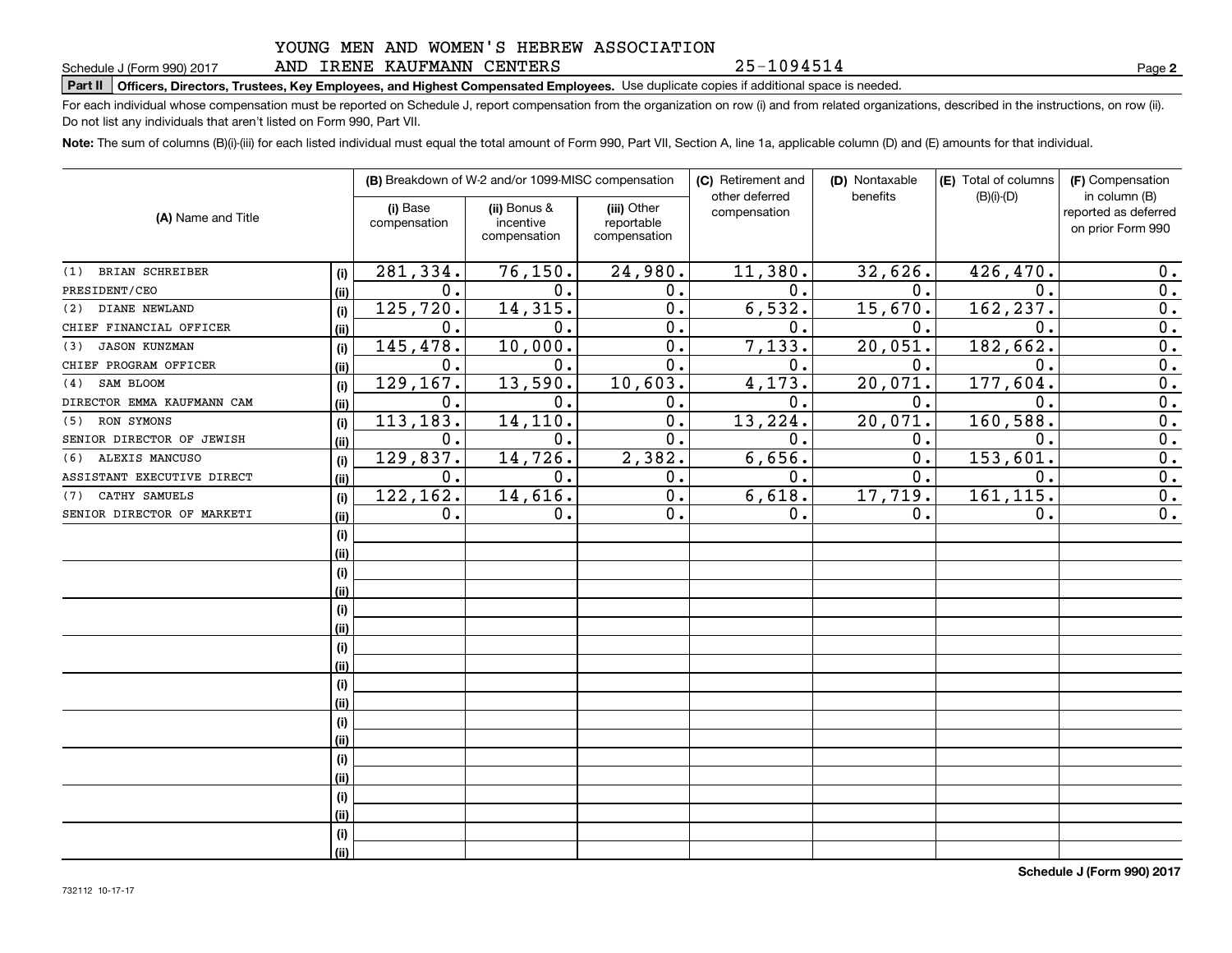**Part III Supplemental Information**

Schedule J (Form 990) 2017 AND IRENE KAUFMANN CENTERS<br>Part III Supplemental Information<br>Provide the information, explanation, or descriptions required for Part I, lines 1a, 1b, 3, 4a, 4b, 4c, 5a, 5b, 6a, 6b, 7, and 8, and

#### PART I, LINE 1A:

ALTHOUGH TRAVEL FOR COMPANIONS IS PROVIDED IN THE CEO'S EMPLOYMENT

#### AGREEMENT, THIS BENEFIT HAS NOT BEEN UTILIZED.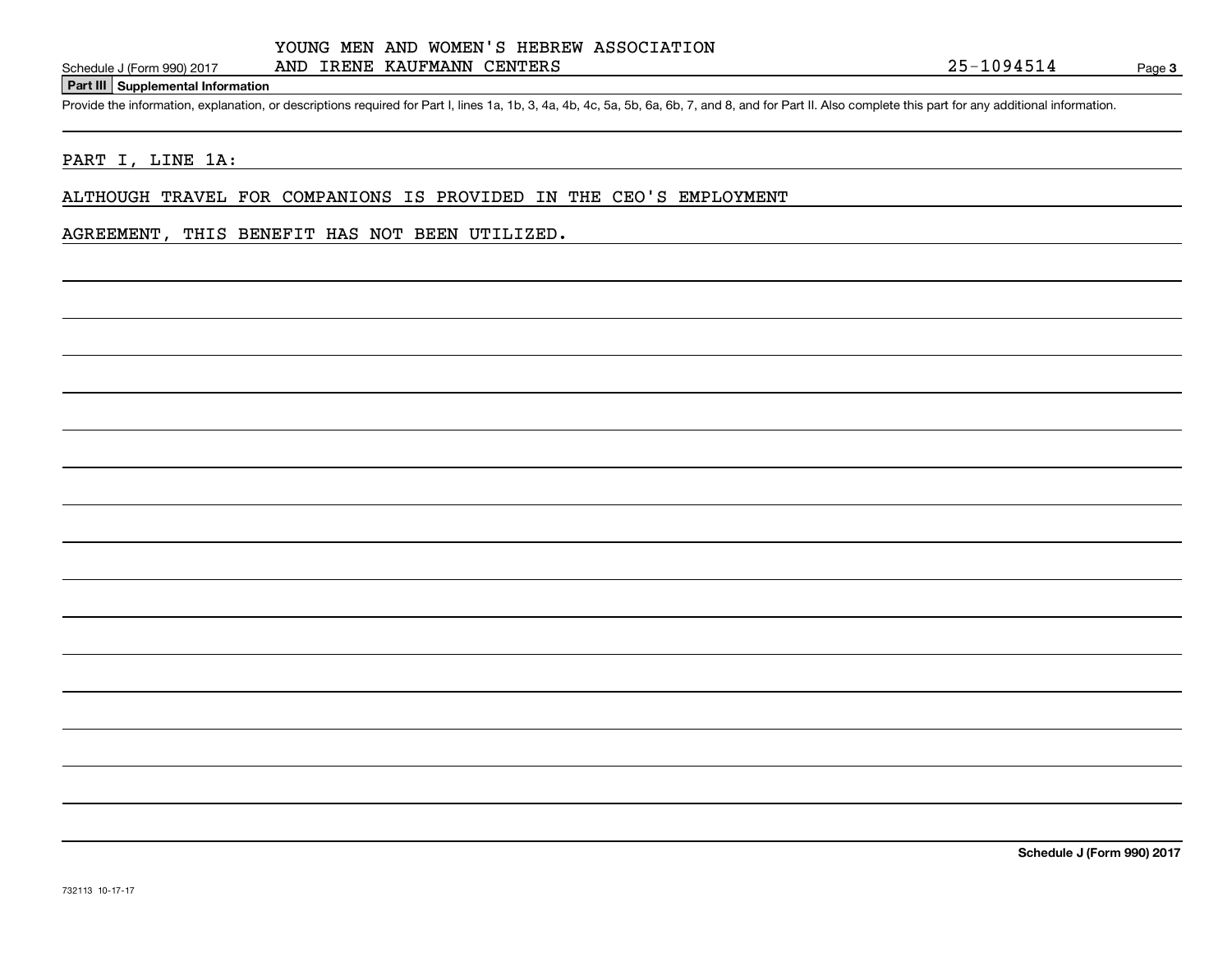**(Form 990 or 990-EZ)**

Department of the Treasury Internal Revenue Service Name of the organization

**SCHEDULE O Supplemental Information to Form 990 or 990-EZ**

**Complete to provide information for responses to specific questions on Form 990 or 990-EZ or to provide any additional information. | Attach to Form 990 or 990-EZ. | Go to www.irs.gov/Form990 for the latest information.** YOUNG MEN AND WOMEN'S HEBREW ASSOCIATION



OMB No. 1545-0047

AND IRENE KAUFMANN CENTERS 25-1094514

FORM 990, PART I, DOING BUSINESS AS:

JEWISH COMMUNITY CENTER OF GREATER PITTSBURGH

FORM 990, PART III, LINE 1, DESCRIPTION OF ORGANIZATION MISSION:

TO GENERATION." TRUE TO ITS ROOTS AS THE IRENE KAUFMANN SETTLEMENT IN

THE HILL DISTRICT, THE JCC PROMOTES THE BEST IN FAITH-BASED AND CIVIC

VALUES; PROVIDES THE HIGHEST QUALITY SOCIAL SERVICE, CULTURAL ARTS,

CAMPING, EARLY CHILDHOOD, YOUTH SERVICE, SENIOR ADULT SERVICES, HEALTH/

WELLNESS AND RECREATIONAL PROGRAMS; AND NURTURES A COMMUNITY-ORIENTED

APPROACH TO THESE OBJECTIVES. THE JCC MAXIMIZES ACCESSIBILITY OF

SERVICES FOR PEOPLE OF ALL MEANS AND ABILITIES.

THE JCC IS OPEN AND ACCESSIBLE TO EVERYONE, REGARDLESS OF AGE, RACE, RELIGION, NATIONAL ORIGIN, SEXUAL ORIENTATION, GENDER IDENTITY, GENDER EXPRESSION OR SPECIAL NEED BY WELCOMING INDIVIDUALS OF ALL BACKGROUNDS, EMBRACING THEIR UNIQUENESS AND DIVERSITY

FORM 990, PART III, LINE 4A, PROGRAM SERVICE ACCOMPLISHMENTS: ECDC INCORPORATES PHYSICAL FITNESS, MUSIC, ART, MATH, SCIENCE, READING, AND EMOTIONAL AND SPIRITUAL DEVELOPMENT INTO EACH DAY AS WE PREPARE CHILDREN FOR THE ACADEMIC AND LIFE CHALLENGES AHEAD. OUR PROGRAM FOLLOWS GUIDELINES DEVELOPED BY THE NATIONAL ASSOCIATION FOR THE EDUCATION OF YOUNG CHILDREN (NAEYC) AND THE PENNSYLVANIA KEYSTONE STARS INITIATIVE.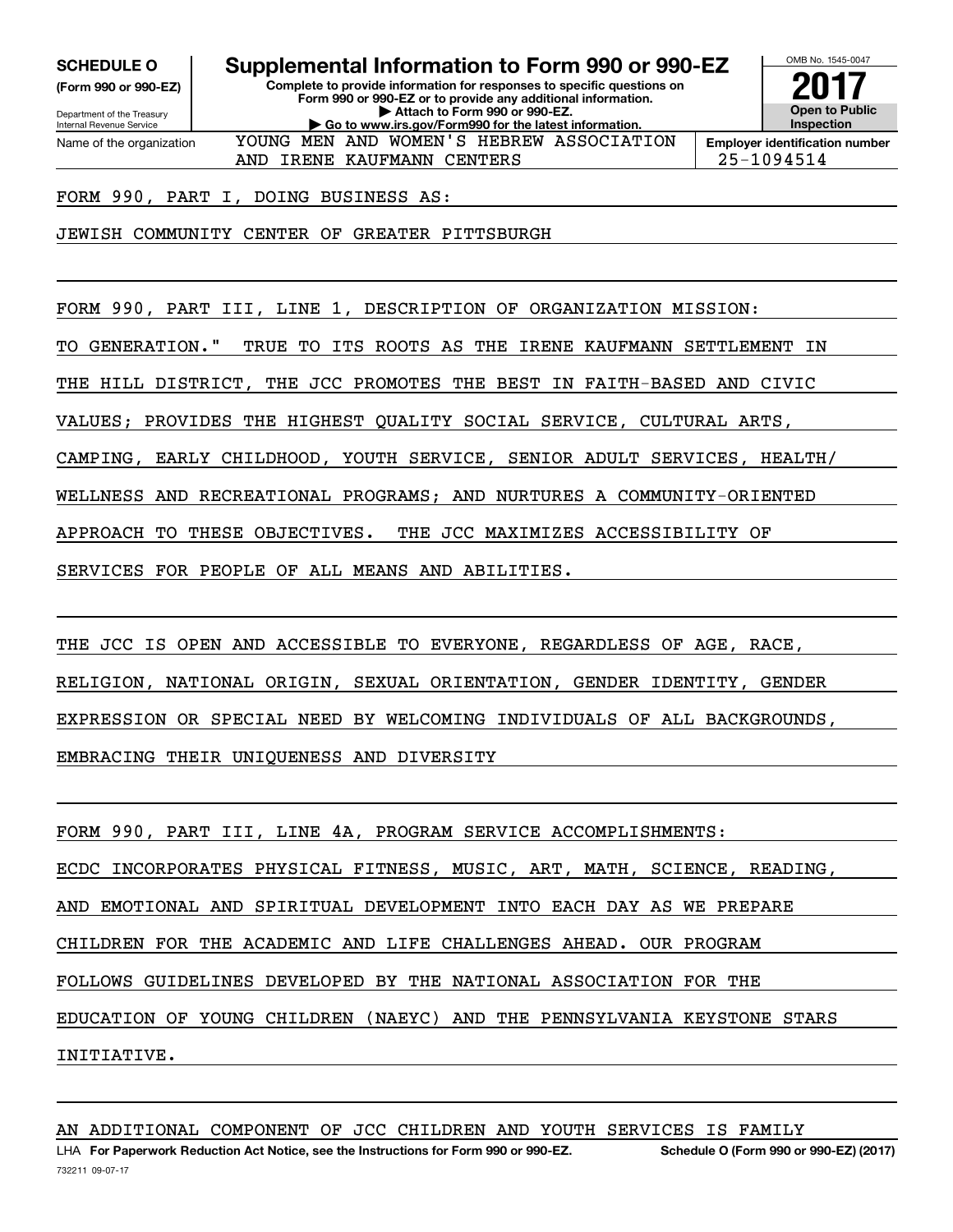| Schedule O (Form 990 or 990-EZ) (2017)                                |                            |  | Page 2                                              |
|-----------------------------------------------------------------------|----------------------------|--|-----------------------------------------------------|
| Name of the organization YOUNG MEN AND WOMEN'S HEBREW ASSOCIATION     | AND IRENE KAUFMANN CENTERS |  | <b>Employer identification number</b><br>25-1094514 |
| PLACE/MY BABY AND ME, PROVIDING STRUCTURED WELLNESS AND PARENTING     |                            |  |                                                     |
| CLASSES AND UNSTRUCTURED PLAY ACTIVITIES IN A SPECIALLY DESIGNATED    |                            |  |                                                     |
| AREA, OPEN SEVEN DAYS PER WEEK, FOR PARENTS AND THEIR YOUNG CHILDREN. |                            |  |                                                     |
| THIS PROGRAM BEGAN 19 YEARS AGO AND OVER 250 FAMILIES ARE ACTIVELY    |                            |  |                                                     |
| ENGAGED IN ACTIVITIES.                                                |                            |  |                                                     |

FROM PRE-SCHOOL THROUGH HIGH SCHOOL, THE JCC PLAYS AN ACTIVE ROLE IN THE DEVELOPMENT OF OUR YOUTH. FOR ELEMENTARY AGED CHILDREN, SERVICES FOR CHILDREN IN KINDERGARTEN THROUGH 6TH GRADE FOCUS ON OUR CLUBHOUSE AFTER-SCHOOL PROGRAM. OVER 100 CHILDREN PARTICIPATE IN THE PROGRAM WHICH SERVES MANY SINGLE-PARENT FAMILIES OR TWO WORKING PARENT HOUSEHOLDS WHO DEPEND ON THIS "WRAP-AROUND" SERVICE. THE ENRICHMENT-ORIENTED PROGRAM COMBINES FREE PLAY, ORGANIZED ACTIVITIES, SELF-DIRECTED SPECIALTIES AND HOMEWORK TIME. FULL-DAY PROGRAMS ARE ALSO AVAILABLE DURING SCHOOL BREAKS AND ARE STAFFED AT THE LAST MINUTE TO COVER SCHOOL CANCELLATIONS AND SNOW DAYS.

THE JCC SERVES MORE THAN 100 CHILDREN AND ADULTS WITH SPECIAL NEEDS PARTICIPATE THROUGHOUT THE JCC IN PROGRAMS INCLUDING THE EARLY CHILDHOOD DEVELOPMENT CENTERS, CLUBHOUSE AFTER SCHOOL CARE, TEEN CENTER, JEWISH SINGLES SUPPORT NETWORK AND THROUGHOUT THE SUMMER AT JCC'S DAY AND OVERNIGHT CAMPS. THE JCC'S TEEN CENTER PROGRAM SERVES 15 ADOLESCENTS AND YOUNG ADULTS WITH DEVELOPMENTAL AND PHYSICAL DISABILITIES EACH WEEKDAY AFTER SCHOOL AND IS THE ONLY MODEL OF ITS KIND IN THE PITTSBURGH METROPOLITAN AREA.

BEYOND SOCIAL/RECREATIONAL, ATHLETIC AND CULTURAL PROGRAMS FOR

TEENAGERS, WE TAKE TREMENDOUS PRIDE IN A LONG OVERLOOKED AREA OF TEEN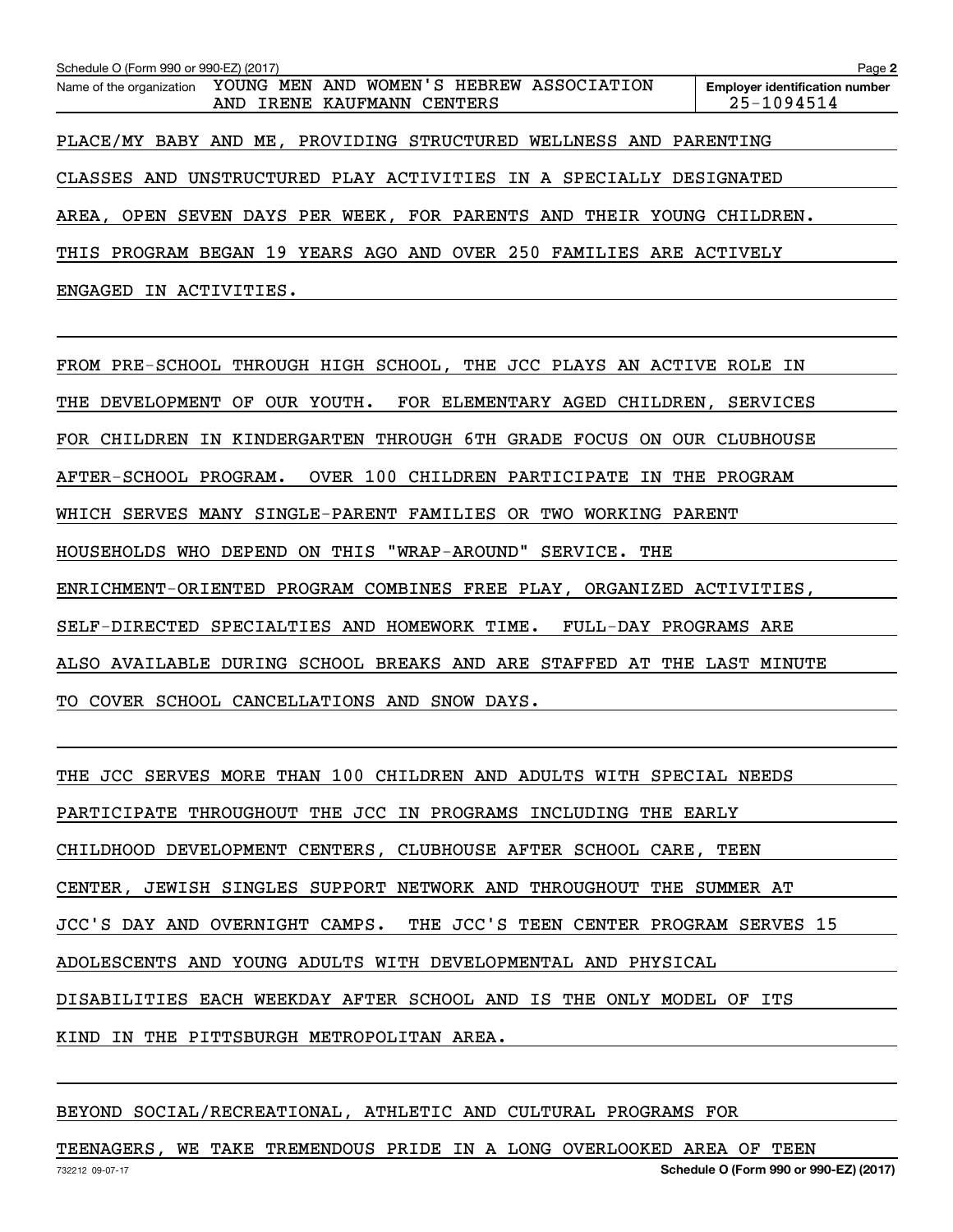**2Employer identification number** Schedule O (Form 990 or 990-EZ) (2017)<br>Name of the organization YOUNG MEN AND WOMEN'S HEBREW ASSOCIATION Employer identification number SERVICES - EMPLOYMENT. WHILE WE ARE WELL KNOWN AS A PRIMARY PROVIDER OF EARLY CHILDHOOD, AFTER SCHOOL, AND CAMPING PROGRAMS FOR THOUSANDS OF CHILDREN, WE OFTEN PROVIDE FORMER PROGRAM PARTICIPANTS WITH THEIR FIRST EMPLOYMENT OPPORTUNITY BASED ON THESE EXPERIENCES. IN THE PAST FISCAL YEAR, THE JCC PROVIDED EMPLOYMENT OPPORTUNITIES TO 325 TEENS AND YOUNG ADULTS, WHO ARE EMPLOYED AT JCC CAMPS AND CLUBHOUSE AFTER SCHOOL PROGRAM AS COUNSELORS, STAFF, SPECIALISTS AND SPORTS COACHES, MAKING THE JCC ONE OF THE LARGER TEEN EMPLOYERS IN THE AREA. AND IRENE KAUFMANN CENTERS 25-1094514

FORM 990, PART III, LINE 4B, PROGRAM SERVICE ACCOMPLISHMENTS: AGE 16 WITH THE STAFFIN-TRAINING PROGRAM. WHILE INDIVIDUAL SPECIALTIES ARE OFFERED, THE OPERATING PHILOSOPHY OF JCC CAMPING IS COMMUNAL AND GROUP-ORIENTED. OUR OPERATING PHILOSOPHY IS INCREASINGLY CHALLENGED BY A SPECIALTY-ORIENTED SOCIETY AND A COMPETITIVE SPECIALTY CAMP ENVIRONMENT. WE CONTINUE TO GROW OUR SPECIALTIES TO COMPETE IN THE

MARKETPLACE, BUT WILL NOT SACRIFICE THE TRADITIONAL CAMP EXPERIENCE.

THE UNIQUE FEATURES OF EACH PROGRAM ARE: 1) JAMES & RACHEL (J&R) LEVINSON DAY CAMP HAS GROWN FROM 125 CAMPERS IN 1970 TO ALMOST 400 CHILDREN PER SESSION TODAY. J&R PROGRAMMING FOCUSES ON CHILDREN AGES 4-14 INTERACTING WITH THE NATURAL ENVIRONMENT OF A 100-ACRE WOODED SETTING IN MONROEVILLE; 2) EARLY CHILDHOOD CAMPS AT BOTH JCC BRANCHES CATER TO 2 TO 4-YEAR-OLDS, 3) PERFORMING ARTS CAMPS FOR OLDER CHILDREN IN BOTH SQUIRREL HILL AND SOUTH HILLS CULMINATES IN A MUSICAL THEATER PRODUCTION; 4) SOUTH HILLS DAY CAMPS PROVIDE A GENERALIST CAMP EXPERIENCE FOR CHILDREN AGE 2 THROUGH GRADE 4, WITH SPORTS AND TRAVELING CAMP EXPERIENCES FOR OLDER CHILDREN; AND 5) EMMA KAUFMANN CAMP (EKC) OUTSIDE OF MORGANTOWN, WEST VIRGINIA, NOW IN ITS 110TH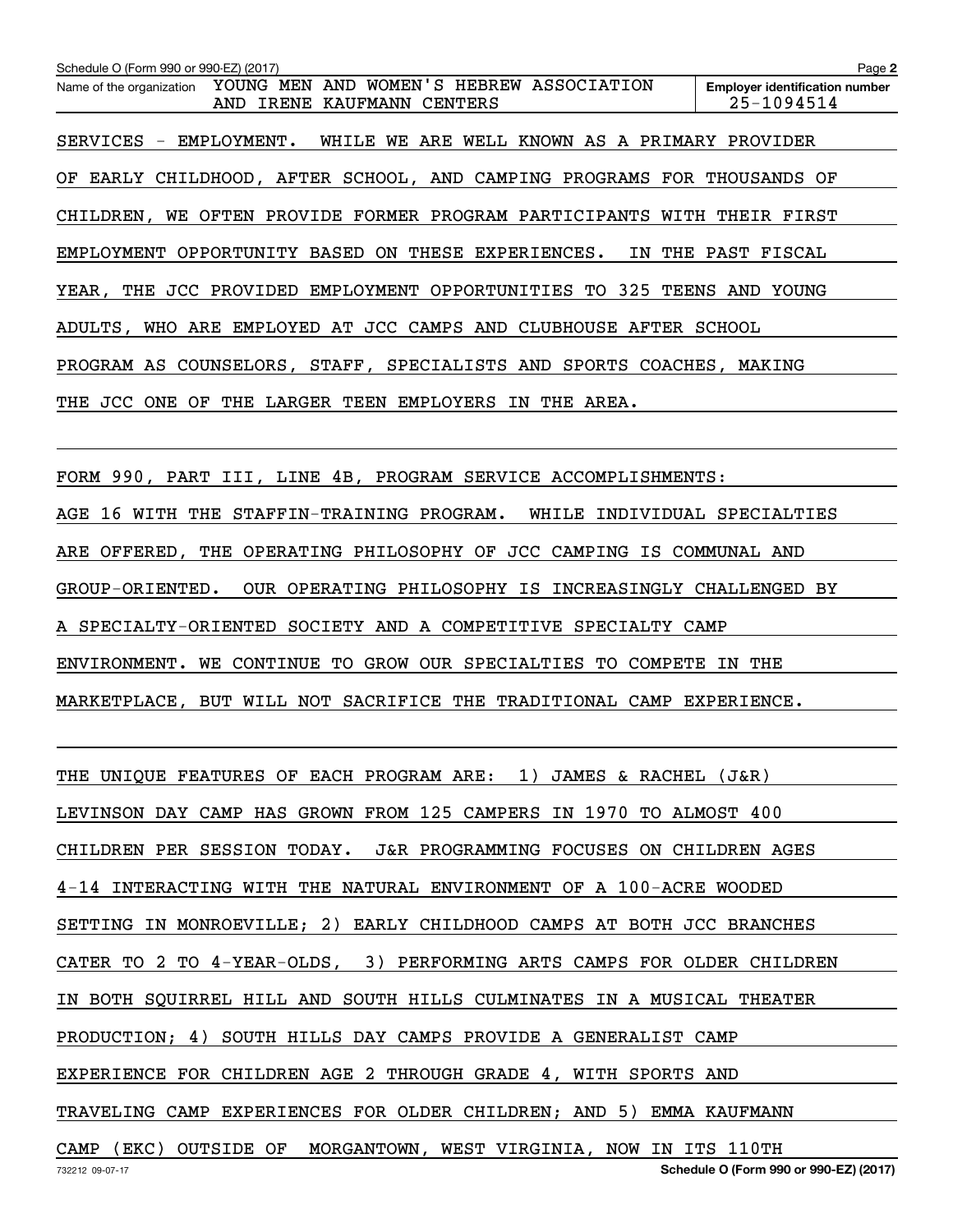**2Employer identification number** Schedule O (Form 990 or 990-EZ) (2017)<br>Name of the organization YOUNG MEN AND WOMEN'S HEBREW ASSOCIATION Employer identification number YEAR; OFFERS TWO- THREE- AND FOUR-WEEK OVERNIGHT CAMP SESSIONS AS WELL AS ONE-WEEK FIRST EXPERIENCE OPPORTUNITIES FOR CHILDREN TO BE AWAY FROM HOME IN A PROTECTED ENVIRONMENT; 6) AND INCLUSION OPPORTUNITIES FOR CHILDREN WITH DEVELOPMENT DISABILITIES ARE AN INTEGRAL ELEMENT OF OUR DAY AND RESIDENT CAMPING PROGRAMS, WITH NEW PROGRAM ELEMENTS ADDED ANNUALLY. AND IRENE KAUFMANN CENTERS | 25-1094514

FORM 990, PART III, LINE 4C, PROGRAM SERVICE ACCOMPLISHMENTS: WELLNESS PROGRAMS SUCH AS PILATES BARRE, DECK TIME WORKOUTS FOR PRE-TEENS AND RUNNING MECHANICS TRAINING SESSIONS HAVE ENGAGED A WIDER AND MORE DIVERSE POPULATION. THE JCC CONTINUES TO OFFER SPECIALIZED PROGRAMS FOR OLDER ADULTS INCLUDING PHASE III CARDIO-VASCULAR REHABILITATION AS WELL AS NEW PROGRAMS SUCH AS HOMEMEDS MEDICATION ASSURANCE PROGRAM, SENIOR ACTIVE PERSONAL TRAINING SESSIONS, WALK WITH EASE AND AGING MASTERY PROGRAM.

WITHIN THE AREA OF OLDER ADULTS, OUR PRIMARY OBJECTIVETO KEEP SENIORS ACTIVE, HEALTHY AND INDEPENDENTREDUCES THE LIKELIHOOD OF HIGHER COST/LESS ATTRACTIVE ALTERNATIVES. THE JCC'S HEALTH AND WELLNESS PROGRAMS CONTINUE TO BE THE MOST UTILIZED SERVICE AND THE LARGEST ENTRY POINT FOR THE JCC'S OLDER ADULTS. THE JCC OFFERS COMPREHENSIVE FITNESS PROGRAMMING FOR OLDER ADULTS, INCLUDING SILVERSNEAKERS, SILVER&FIT AND A VARIETY OF WELLNESS PROGRAMS DESIGNED SPECIFICALLY FOR OLDER ADULTS AND TAUGHT BY CERTIFIED INSTRUCTORS.

THIS YEAR, OVER 34,000 SENIORS PARTICIPATED IN AGEWELL PROGRAMS AND SERVICES MANY RELATED TO HEALTH AND WELLNESS PROGRAMS INCLUDING GROUP EXERCISE, ARTHRITIS AQUATIC EXERCISE CLASSES, FLU SHOT CLINICS, DAILY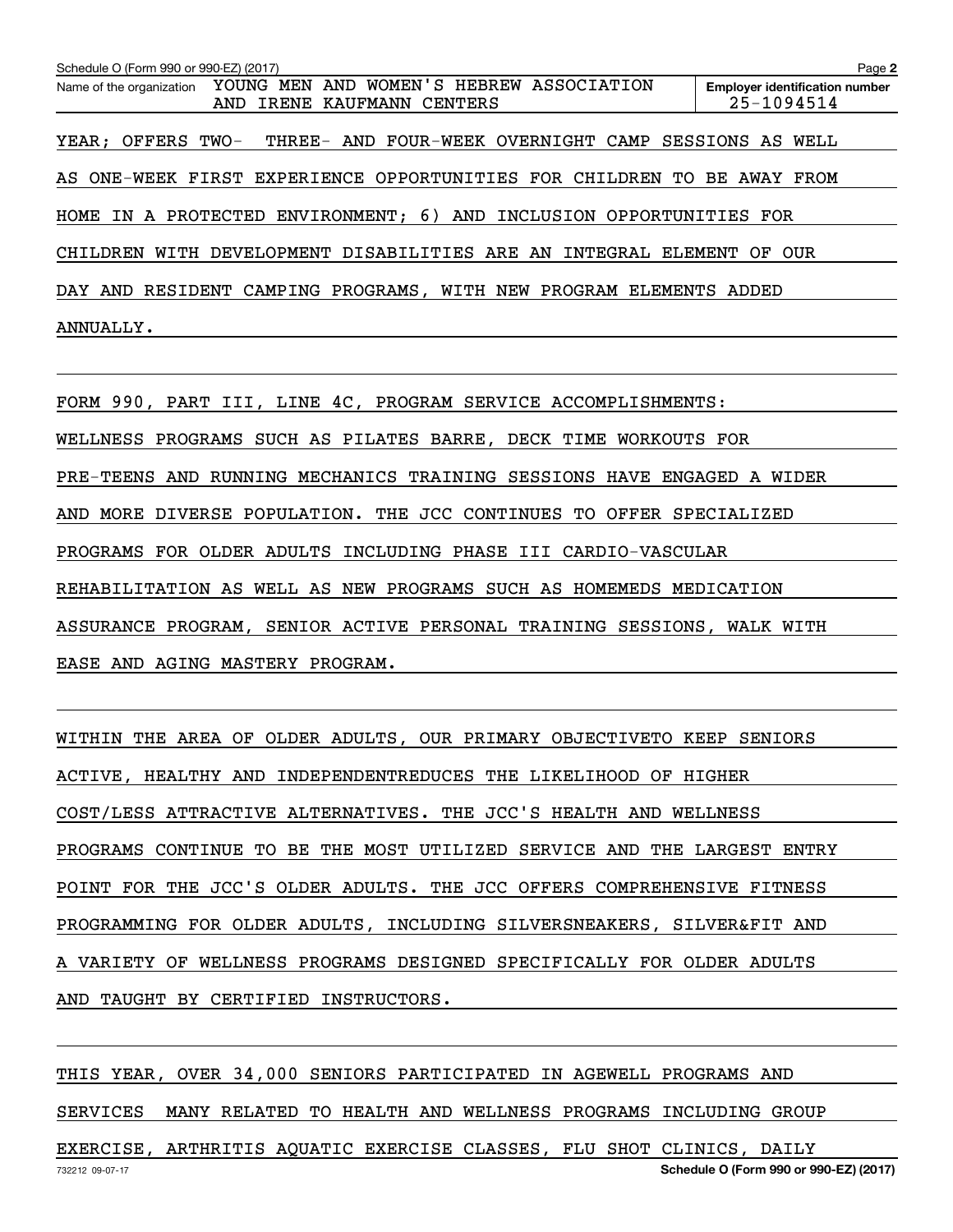**2Employer identification number** Schedule O (Form 990 or 990-EZ) (2017)<br>Name of the organization YOUNG MEN AND WOMEN'S HEBREW ASSOCIATION Employer identification number HOT MEALS, EDUCATIONAL PROGRAMS, CAREGIVER SUPPORT AND MEDICAL SCREENINGS. WITHIN BOTH LOCATIONS, THE JCC PROVIDES NEARLY 40 REGULARLY SCHEDULED OLDER ADULT HEALTH AND WELLNESS CLASSES THAT CAN SERVE OVER 1,300 INDIVIDUALS WEEKLY. BOTH SQUIRREL HILL AND SOUTH HILLS BRANCHES HOLD NUMEROUS SUPPORT GROUP PROGRAMS FOR INDIVIDUALS WITH DISABILITIES, INCLUDING AN ACTIVE STROKE SURVIVORS GROUP. AND IRENE KAUFMANN CENTERS 25-1094514

FORM 990, PART III, LINE 4D, OTHER PROGRAM SERVICES:

JCC COMMUNITY ADVOCACY AGENDAS

CONSISTENT WITH OUR MISSION, THE JCC TAKES ON THE RESPONSIBILITY TO PROMOTE JEWISH ETHICAL IDEALS AND VALUES BY ADVOCATING TO ADVANCE COMMUNITY EFFORTS REGARDING GENDER EQUALITY, ACCESS TO QUALITY EARLY CHILDHOOD EDUCATION, ACCESS AND INCLUSION FOR PEOPLE OF ALL ABILITIES AND EFFORTS TO ACTIVELY BUILD A BETTER WORLD.

THE JCC HAS BEEN A LEADER IN THE PREVENTION OF GENDER/DOMESTIC VIOLENCE AS PART OF A LEADERSHIP TEAM THAT EXPANDED SOUTHWEST PA SAYS NO MORE THROUGH THE FATHER'S DAY PLEDGE. THE JCC COLLECTED MORE THAN 2,000 SIGNATURES IN SUPPORT OF ENDING GENDER VIOLENCE AND LED A COHORT OF 20 MALE PROFESSIONALS WHO WERE TRAINED AS MENTORS IN VIOLENCE PREVENTION.

THE JCC IS ALSO INVOLVED IN EDUCATION ADVOCACY INITIATIVES SUCH AS THE PRE-K FOR PA CAMPAIGN WHICH ADVOCATES FOR ACCESS TO HIGH QUALITY PRE-KINDERGARTEN EDUCATION. IT IS WELL KNOWN THAT EARLY CHILDHOOD PROGRAMS OFFER EXTENSIVE AND LONG TERM BENEFIT TO THE CHILDREN SERVED, ESPECIALLY CHILDREN FROM FINANCIALLY DISADVANTAGED AND VULNERABLE FAMILIES. THE JCC IS DEEPLY COMMITTED TO ENSURING THAT 100% OF THE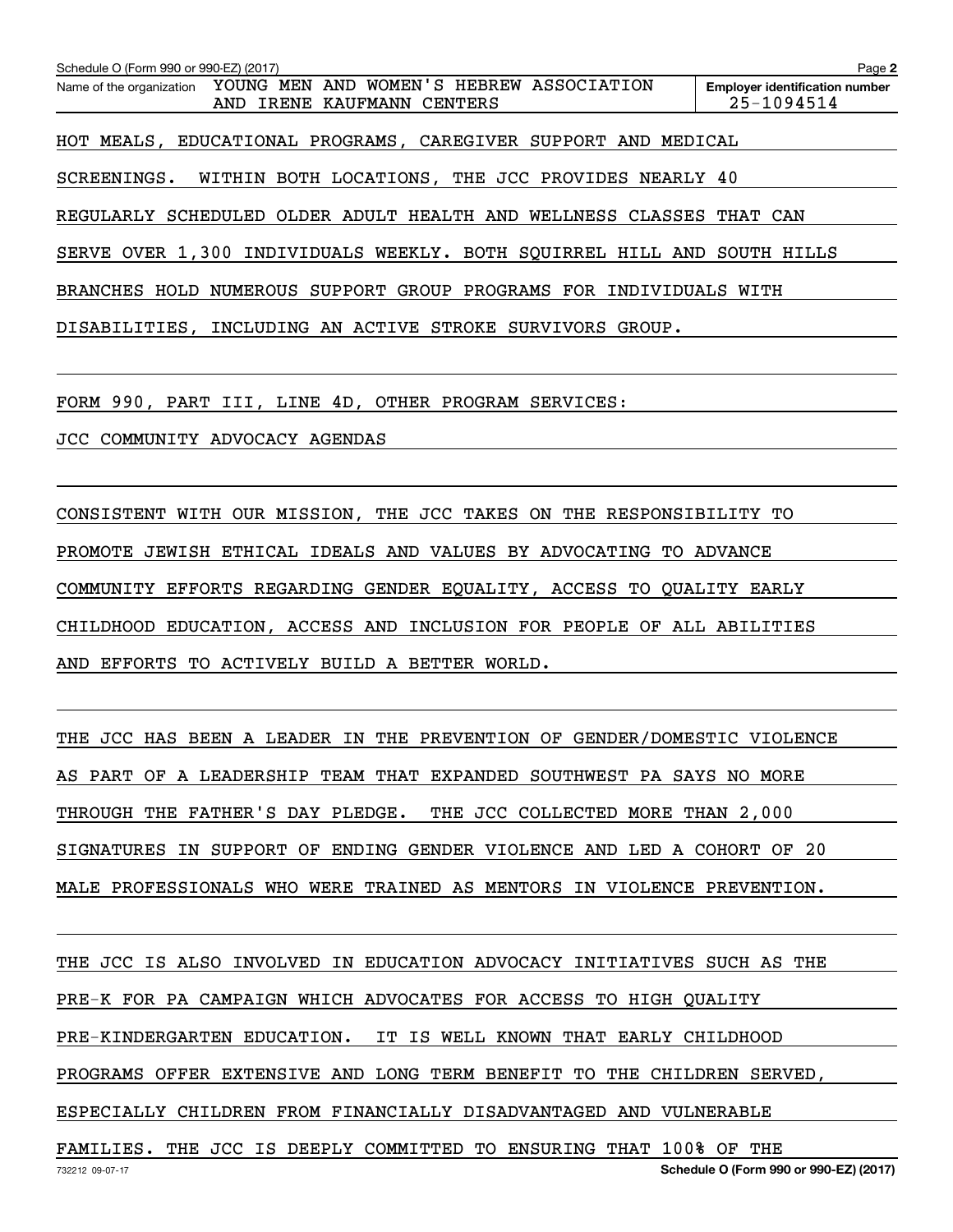| Schedule O (Form 990 or 990-EZ) (2017) |  |  |  |
|----------------------------------------|--|--|--|

Schedule O (Form 990 or 990-EZ) (2017)<br>Name of the organization YOUNG MEN AND WOMEN'S HEBREW ASSOCIATION Employer identification number AND IRENE KAUFMANN CENTERS 25-1094514

**2**

CHILDREN WE SERVE ARE PREPARED FOR THE ACADEMIC AND LIFE CHALLENGES

AHEAD, REGARDLESS OF SOCIO-ECONOMIC STATUS.

IN 2016, THE JCC'S CENTER FOR LOVING KINDNESS (CFK) WAS INITIATED TO

STRENGTHEN THE FABRIC OF COMMUNITY WITH THE GOAL TO MOTIVATE PEOPLE

FROM BYSTANDER TO UPSTANDER THROUGH EXPOSURE, AWARENESS, AND

ENGAGEMENT. THE JCC'S CFK IS FOCUSED IN THESE AREAS:

EDUCATION/EXPOSURE, CIVIC ENGAGEMENT, ADVOCACY AND ACTION AND ARTISTIC

EXPRESSION.

EXPENSES \$ 0. INCLUDING GRANTS OF \$ 0. REVENUE \$ 0.

FORM 990, PART VI, SECTION B, LINE 11B:

THE 990 IS REVIEWED AND APPROVED BY THE AUDIT COMMITTEE EACH YEAR PRIOR TO FILING THE RETURN. THE 990 IS SHARED ELECTRONICALLY WITH THE ENTIRE BOARD ANNUALLY PRIOR TO ITS FILING WITH THE IRS.

FORM 990, PART VI, SECTION B, LINE 12C:

THE ORGANIZATION OBTAINS EXECUTED CONFLICT OF INTEREST STATEMENTS AT THE ANNUAL BOARD RETREAT EACH FALL. THOSE BOARD MEMBERS WHO DO NOT ATTEND AND/OR HAVE NOT EXECUTED ARE FOLLOWED UP BY STAFF TO ENSURE THAT THE EXECUTED STATEMENTS ARE RECEIVED BY THE NEXT SCHEDULED BOARD MEETING.

FORM 990, PART VI, SECTION B, LINE 15:

THE COMPENSATION COMMITTEE OF THE BOARD IS RESPONSIBLE FOR THE REVIEW,

BENCHMARKING ANALYSIS AND APPROVAL OF THE CEO'S COMPENSATION. THEY ALSO

#### REVIEW COMPENSATION AND INCENTIVES FOR ALL LEADERSHIP STAFF.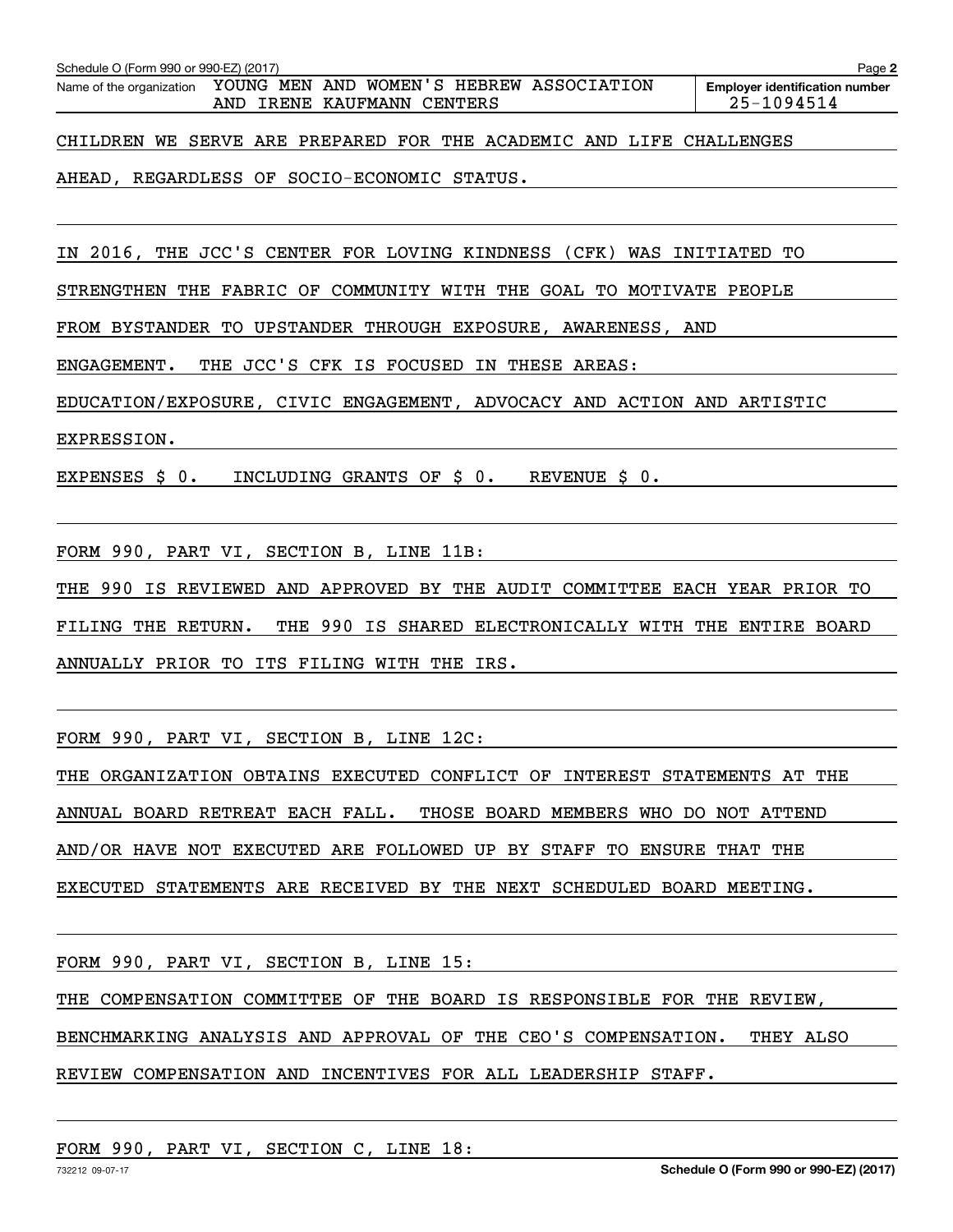| Schedule O (Form 990 or 990-EZ) (2017)                                      | Page 2                                |
|-----------------------------------------------------------------------------|---------------------------------------|
| Name of the organization YOUNG MEN AND WOMEN'S HEBREW ASSOCIATION           | <b>Employer identification number</b> |
| AND IRENE KAUFMANN CENTERS                                                  | 25-1094514                            |
| INFORMATION IS AVAILABLE ON THE JCC'S WEBSITE OR UPON REQUEST OF THE<br>THE |                                       |
| CFO.                                                                        |                                       |
|                                                                             |                                       |
| FORM 990, PART VI, SECTION C, LINE 19:                                      |                                       |
| INFORMATION IS AVAILABLE ON THE JCC'S WEBSITE OR UPON REQUEST OF THE<br>THE |                                       |
| CFO.                                                                        |                                       |
|                                                                             |                                       |
| FORM 990, PART IX, LINE 11G, OTHER FEES:                                    |                                       |
| FEES AND CONTRACT SERVICES:                                                 |                                       |
| PROGRAM SERVICE EXPENSES                                                    | 2,735,998.                            |
| MANAGEMENT AND GENERAL EXPENSES                                             | 48,605.                               |
| FUNDRAISING EXPENSES                                                        | 0.                                    |
| TOTAL EXPENSES                                                              | 2,784,603.                            |
| TOTAL OTHER FEES ON FORM 990, PART IX, LINE 11G, COL A                      | 2,784,603.                            |
|                                                                             |                                       |

FORM 990, PART XII, LINE 2C:

THE AUDIT COMMITTEE ASSUMES THE RESPONSIBILITY FOR THE OVERSIGHT OF THE

AUDIT AND SELECTION OF AN INDEPENDENT ACCOUNTANT.